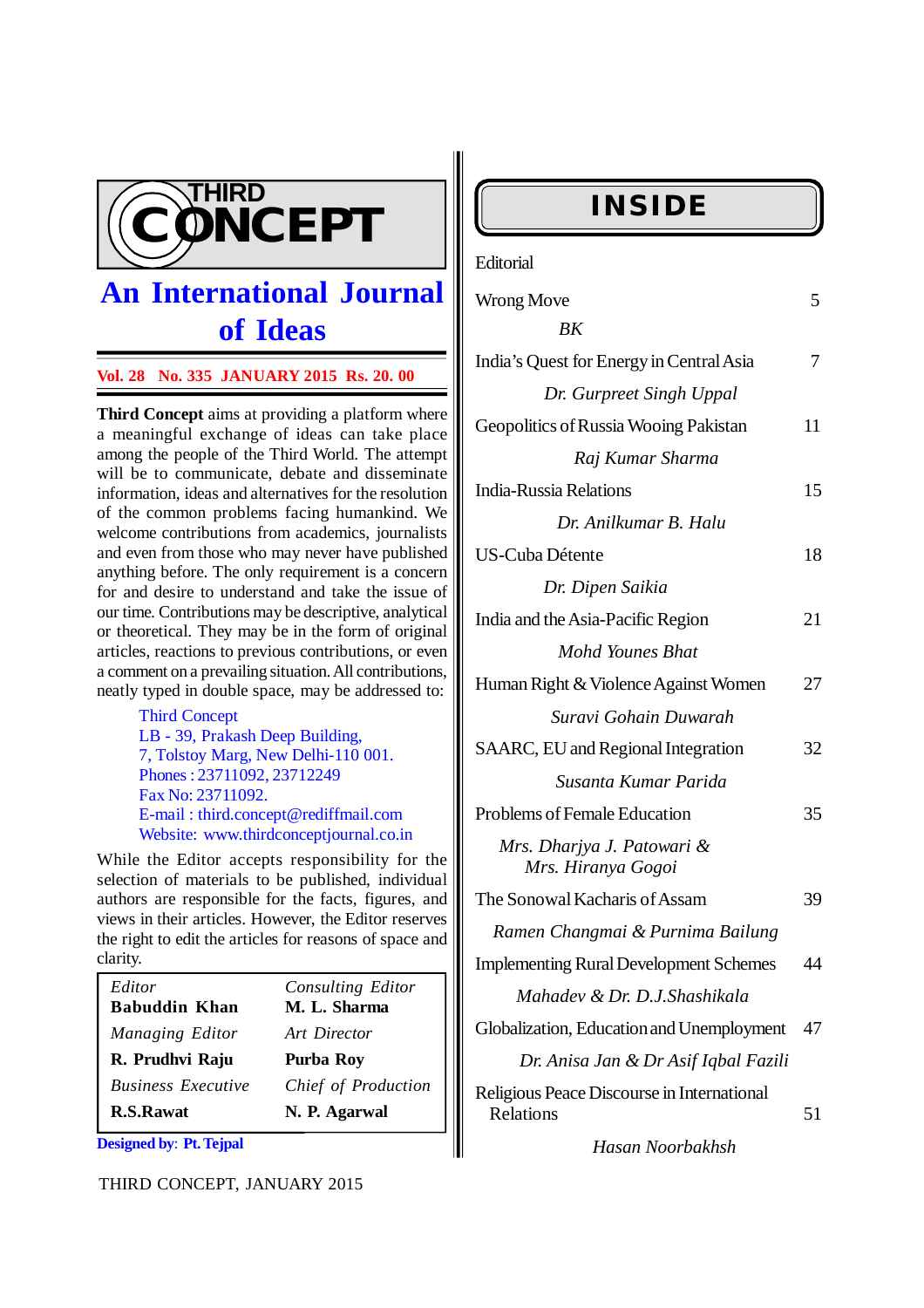THIRD CONCEPT, JANUARY 2015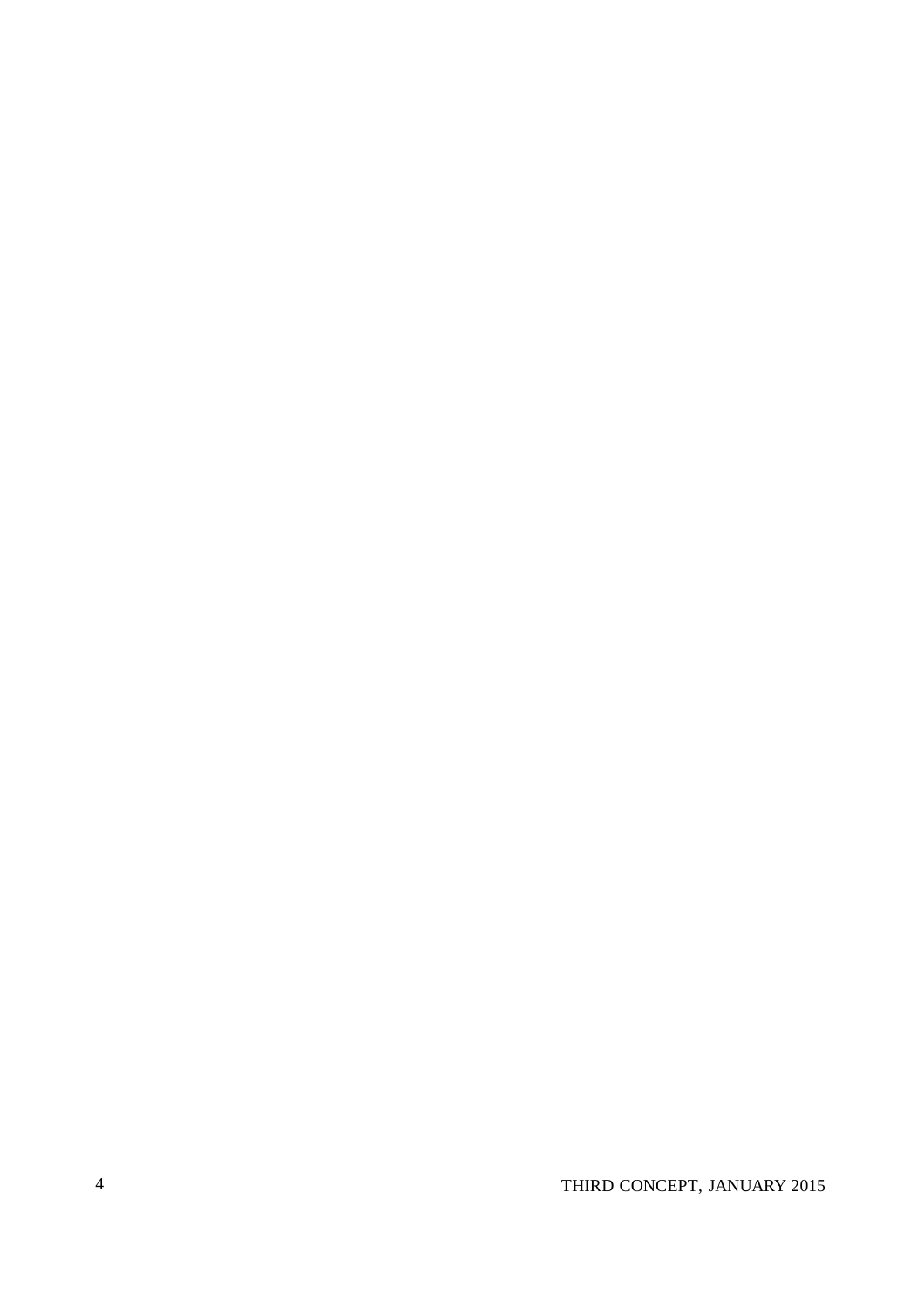# *Editorial*

# **Wrong Move**

Frecent media report on a major shift being considered in India's Palestine policy is both alarming and unwarranted at this juncture. The reported move of the NDA government to alter India's supporting vote for the Palesti recent media report on a major shift being considered in India's Palestine policy is both alarming and unwarranted at this juncture. The reported move of the NDA government to alter India's supporting vote for the Palestinian cause at the United Nations to one of abstention could amount to a tectonic unstinted support to the cause of a Palestine, but also send wrong signals to the Arab World. In the wake of NDA government's silence on this media report, opposition parties, especially Congress and the CPI (M), have demanded a statement on the issue in Parliament. While pointing out that India's position on Palestine had not changed for over six decades, irrespective of which government was at the helm in New Delhi, the Congress spokesperson said: "We would like the government to inform Parliament and tell us outside if there has been a shifting of the goalpost on Palestine."

A media report cites the statement of former Congress Minister Mani Shankar Aiyar: "It's deeply shocking… I condemn it because it introduces communalism into foreign policy. It shows the BJP Government's justification for a state based on religion… we're going to lose the friendship and solidarity with the Arab world that was established by Nehru.'' While reacting to the reported move of the NDA government vis-àvis Palestine, Communist Party of India (Marxist) leader Sitaram Yechury said India would be letting down the people of Palestine: "It runs completely against the ethos of our freedom movement and is completely against the consistent position India has taken ever since Independence." India's support to the Palestinian cause has been one of the cornerstones of its foreign policy. Besides, India's solidarity with the Palestinian people and its attitude to the Palestinian question was given voice through its freedom struggle by Mahatma Gandhi. India's empathy with the Palestinian cause and its friendship with the people of Palestine have become an integral part of its time tested foreign policy.

In 1947, India voted against the partition of Palestine at the United Nations General Assembly and India was the first Non Arab State to recognize PLO as sole and legitimate representative of the Palestinian people in 1974. India was one of the first countries to recognize the State of Palestine in 1988. In 1996, India opened its Representative Office to the Palestine Authority in Gaza, which later was shifted to Ramallah in 2003. In 1997, an MoU between India and Palestine was signed, which provides for promoting scientific, technical and industrial cooperation including provision of training facilities in specialized areas and undertaking of mutually agreed projects. India always played a proactive role in garnering support for the Palestinian cause in multilateral fora. New Delhi co-sponsored the draft resolution on "the right of Palestinians to selfdetermination" during the 53rd session of the UN General Assembly and voted in favour of it. India also voted in favour of UN General Assembly Resolution in October 2003 against construction of the security wall by Israel and supported subsequent resolutions of the UNGA in this regard. India also voted in favour of accepting Palestine as a full member of UNESCO.

 BK When at the United Nations General Assembly on 29 November 2012, the status of Palestine was upgraded to a non-member state; India co-sponsored this resolution and voted in favour of it. There have been regular exchanges of bilateral visits at the highest levels between India and Palestine. Apart from the strong political support to the Palestinian cause at international and bilateral levels, India has been contributing, since long time, material and technical assistance to the Palestinian people. Undoubtedly, the previous UPA government committed the folly of buckling under American pressure to vote with the United States at the International Atomic Energy Agency in 2005 by junking traditional ally Iran; nevertheless, it baulked at making any change in India's support to the Palestinians despite India's growing ties with Israel. Even the previous NDA regime under A.B. Vajpayee did not amend India's voting record at the U.N. Thus the reported move of reexamining of India's voting stance on Palestine would send wrong signals to the Arab World and also entails the potential of undermining India's credibility in the comity of nations.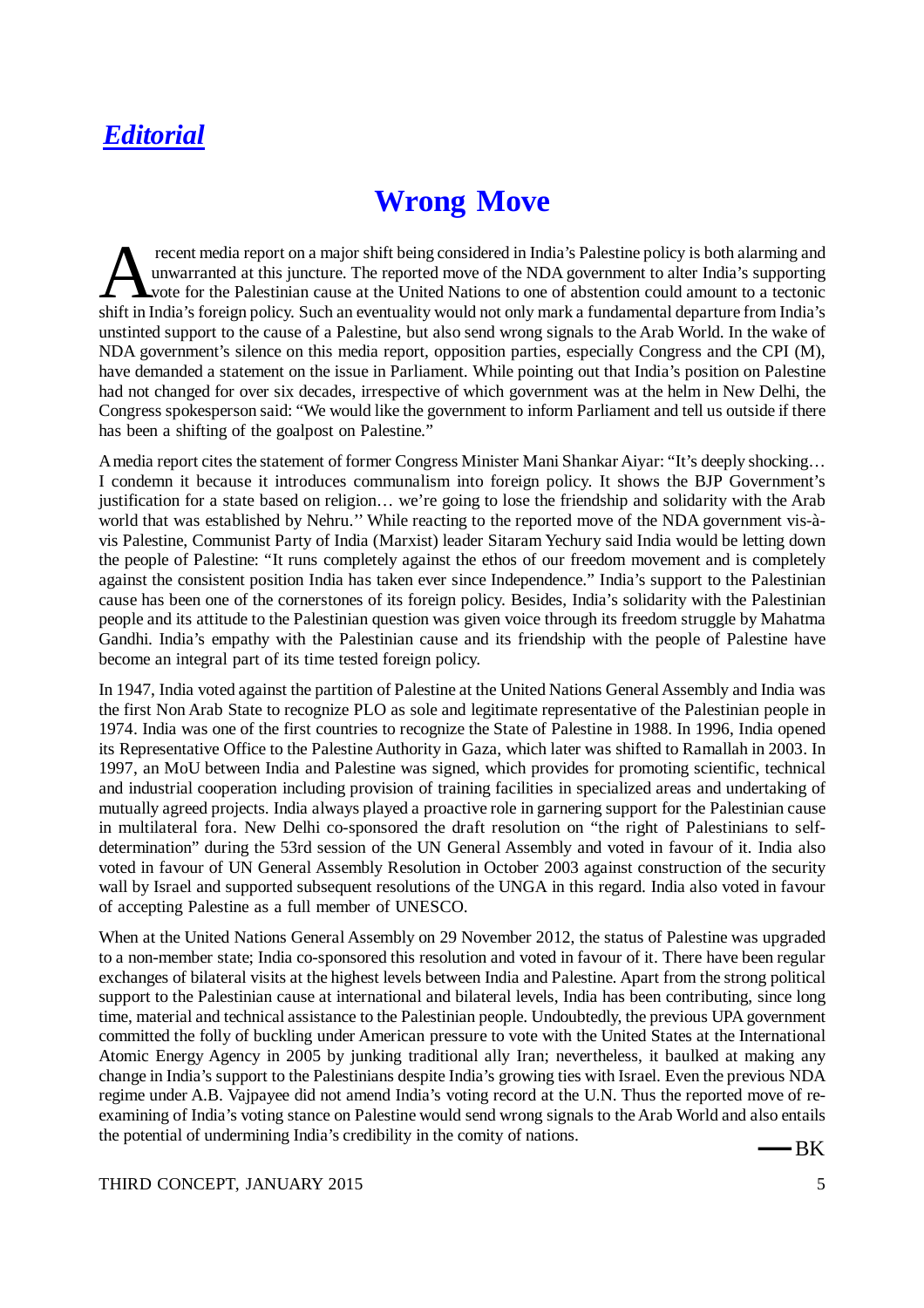THIRD CONCEPT, JANUARY 2015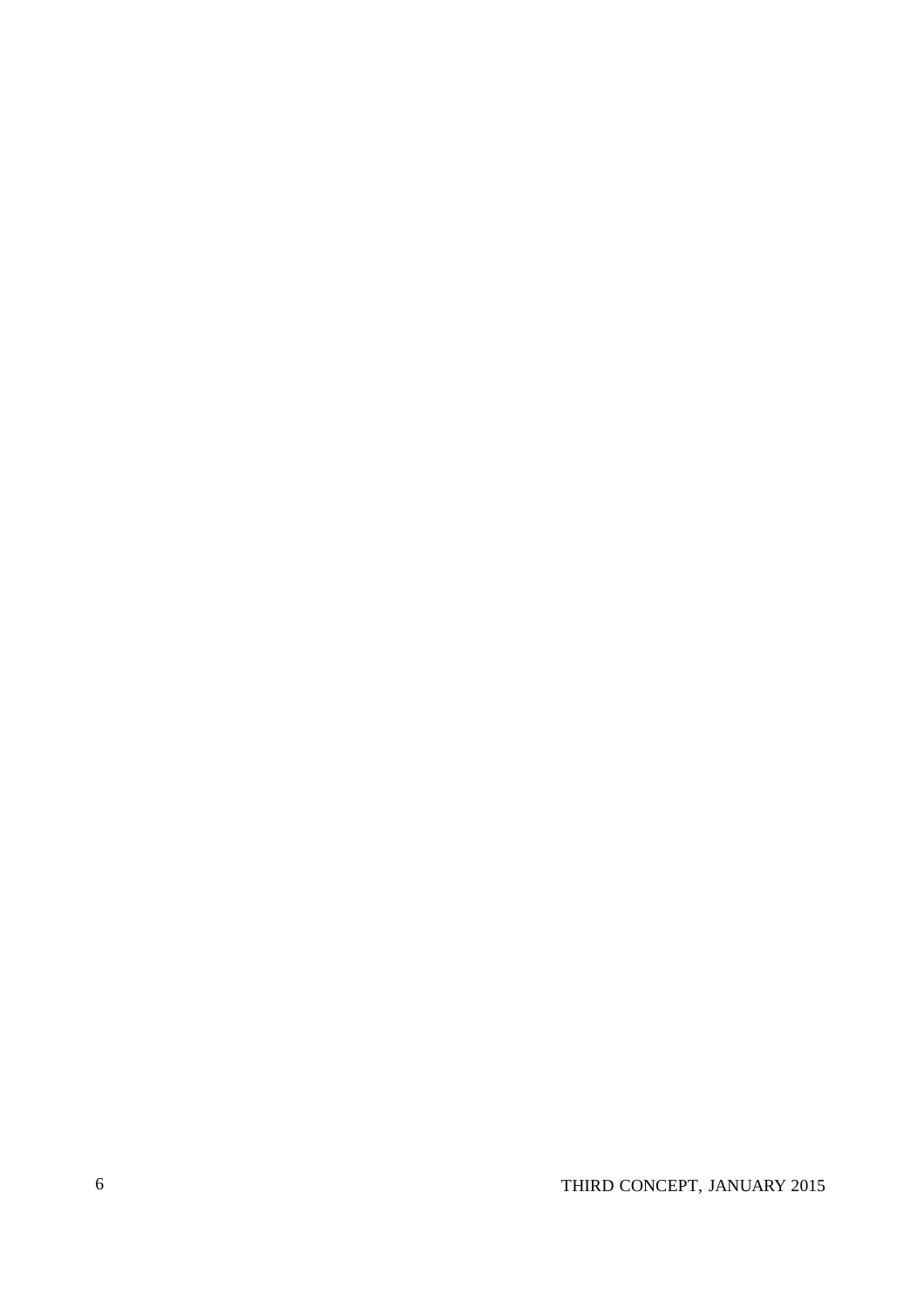# **India's Quest for Energy in Central Asia**

Dr. Gurpreet Singh Uppal\*

*[India remains an energy deficient country. By the first half of the twenty-first century, it is estimated that Indian will become one of the top five consumers of energy. In order to fulfill the growing demands of its burgeoning population and expanding economy, India needs to look for alternative sources of energy and to augment those which it is presently acquiring from the Persian Gulf region. India's growing need for energy coupled with its aspirations of becoming a regional power, and ultimately a global one, underlies New Delhi's increased interest in the region of Central Asia.]*

Ver the centuries, Central Asia has been<br>India's 'gateway' to the outside world and<br>this region has deeply influenced India's<br>history, culture and polity. While the region south of ver the centuries, Central Asia has been India's 'gateway' to the outside world and this region has deeply influenced India's the Himalayas has largely determined the mainstream features of Indian civilization, Central Asia has continued to exert influence on India in many an important way. $<sup>1</sup>$ </sup>

New Delhi has often described this region as its "extended neighborhood".<sup>2</sup>India has always been closely connected with Central Asia and the close contracts continued during the Soviet period as well due to India's close relations with the former USSR. Remnants of Buddhist monasteries have been found in many towns of Central Asia.

During the medieval period, travelers and merchants further consolidated the bonds of relationship between the peoples of the two regions.<sup>3</sup> The region provided the link in the shape of the fabled silk route between China and India and Europe till the discovery of sea routes in the fifteenth century.

India and Central Asia have number of common interests and can cooperate in many areas. Their relations, based on a shared commitment to open and progressive societies, secularism and democracy, and improving the lot of the common people have been reinforced by similarity of views in the fight against terrorism, drug trafficking and in many other areas of security.<sup>4</sup>

Economic cooperation is a major pillar of establishing strategic depth in Central Asia. As Indian economy

\* Khalsa College, Garhdiwala, Hoshiarpur, Punjab. (gurpreet\_uppal78@yahoo.com)

grows, there would be ever increasing requirement of energy and natural resources to fuel and maintain the momentum of our growth. Discovery of large reserves of hydrocarbon deposits and other resources needed for sustaining economic growth also make the region immensely attractive for forging a mutually beneficial cooperative relationship.<sup>5</sup>

In the first half of the twenty first century, it is estimated that Indian will become one of the top five consumers of energy. In order to fulfill the growing demands of its burgeoning population and expanding economy, India needs to look for alternative sources of energy, to augment those which it is presently acquiring from the Persian Gulf region.<sup>6</sup>

The region has more than 6 percent of the world's proven oil reserves and almost 40 percent of its gas reserves. According to US department of energy estimates in June 2000, even if one did not count Russia's and Iran's regional assets, the rest of the Caspian region (Kazakhstan, Turkmenistan and Azerbaijan) has about 16-32 billion barrels of proven oil reserves, and another 206 billion barrels of possible oil reserves.

The energy resources of the Caspian Sea region (which includes two Central Asian states – Turkmenistan and Kazakhstan) and rest of Central Asia is least unexplored and unexploited at present. The Caspian region's proven oil reserves (16-32 billion barrels) are far greater when compared with 22 bb for the US and 17 bb for the North Sea.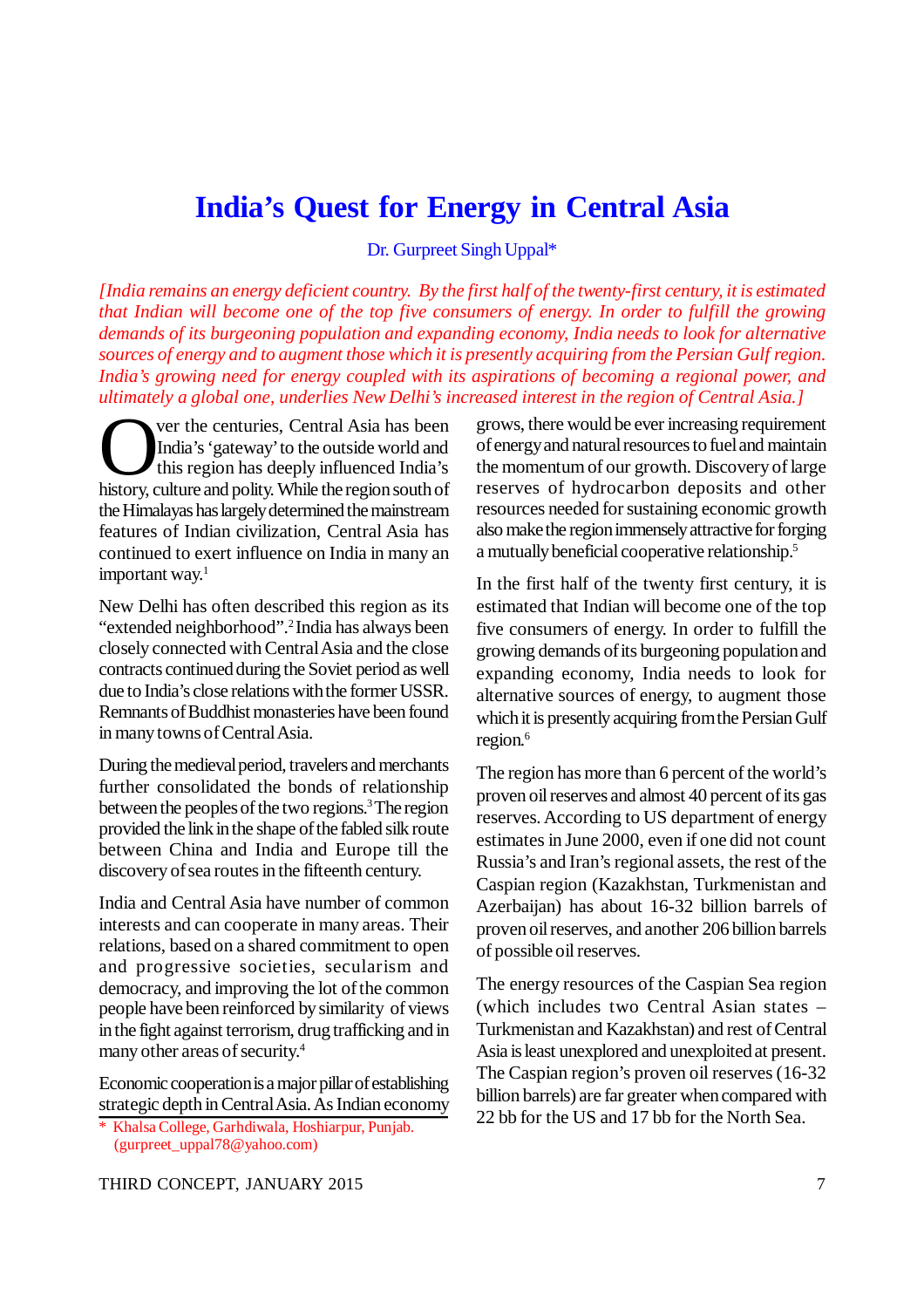A proven gas reserve in the region was estimated at 23 -337 trillion cubic feet (tcf.), compared to reserves of 300 tcf in the USA.<sup>7</sup>The opening up of these resources to the outside world generated huge expectations among international oil companies. Although Central and South Asia have been geographically more connected through the ancient "Silk Road," the analogy has not been observed in practice during the past two decades.

India, particularly, has displayed limited engagement with the Central Asian Republics. It lags significantly behind all the major players in the region (Russia, China, Iran, US and Turkey) in terms of overall volume of trade with the Central Asian countries and has failed to exploit the vibrant consumer market in that region.

Broadly speaking, India has a distinct geographic disadvantage in Central Asia as compared to China. While China shares borders with Kazakhstan, Kyrgyzstan and Tajikistan, as well as Russia, India does not share a land border with any of the Central Asian states.<sup>8</sup>However, the presence of Pakistan and Afghanistan between India and Central Asia has slowed the progress of Indo-Central Asian cooperation in the economic, transportation and energy spheres.

In contrast, India's regional rivals China and Russia possess vast economic resources and more efficient state machinery that they can galvanize to project their economic power and access the region's energy market. Beijing's capacity to rapidly mobilize resources in developing communication, transport and pipeline infrastructure in Central Asia is unrivalled in scope, scale and speed. It is often said that whereas India spends millions, China spends billions.

However, in some crucial cases, ONGC Videsh (OVL), the Indian public sector company that made the effort, was unable to match up to competition from China.<sup>9</sup> Some standard international companies, together with Russian and Chinese players, dominated the output of the Kazakh oil and natural gas sector, under the watchful eye of privatized state corporations.

India has made some important strides in the right direction recently. The Third Connect Central Asia Dialogue successfully organized on 10 October 2014 in Dushnbe, Tajikistan, was yet another step towards building a long-term partnership with this region.

The objective behind this regional conference is to have a regular annual dialogue forum among academics, scholars, government officials and business representatives from India and the CARs, with the aim of providing inputs to governments on both sides.

At the First India-Central Asia Dialogue, a Track-II initiative organized on 12-13 June 2012 in Bishkek, Kyrgyzstan, E. Ahmad, the then India's Minister of State for External Affairs, pronounced India's new "Connect Central Asia" Policy. He said: "India is now looking intently at the region through the framework of its 'Connect Central Asia' policy, which is based on pro-active political, economic and people-to-people engagement with Central Asian countries, both individually and collectively."<sup>10</sup>

The "Connect Central Asia" policy is a broad-based approach, which encompasses political, economic and cultural connections between India and the CARs. To improve connectivity to the region, India is working on the International North- South Transport Corridor (INSTC) among other options.

The greater Central Asia strategy also finds resonance with India because of the potential of realizing Turkmenistan-Afghanistan- Pakistan – India (TAPI) gas pipelines. Linking Central and South Asia are part and parcel of India's long term strategic perspective. Fructifying of this concept would result in vast economic benefits to all the stake holders leading to a positive outcome for stability and security in the region.

Implementation of TAPI pipeline project is likely to create mutual interdependence and help attenuate India- Pakistan peace process.<sup>11</sup> However, there are clear barriers to the fulfillment of this project, including India's turbulent relationship with Pakistan, with both countries restricting transit across their border.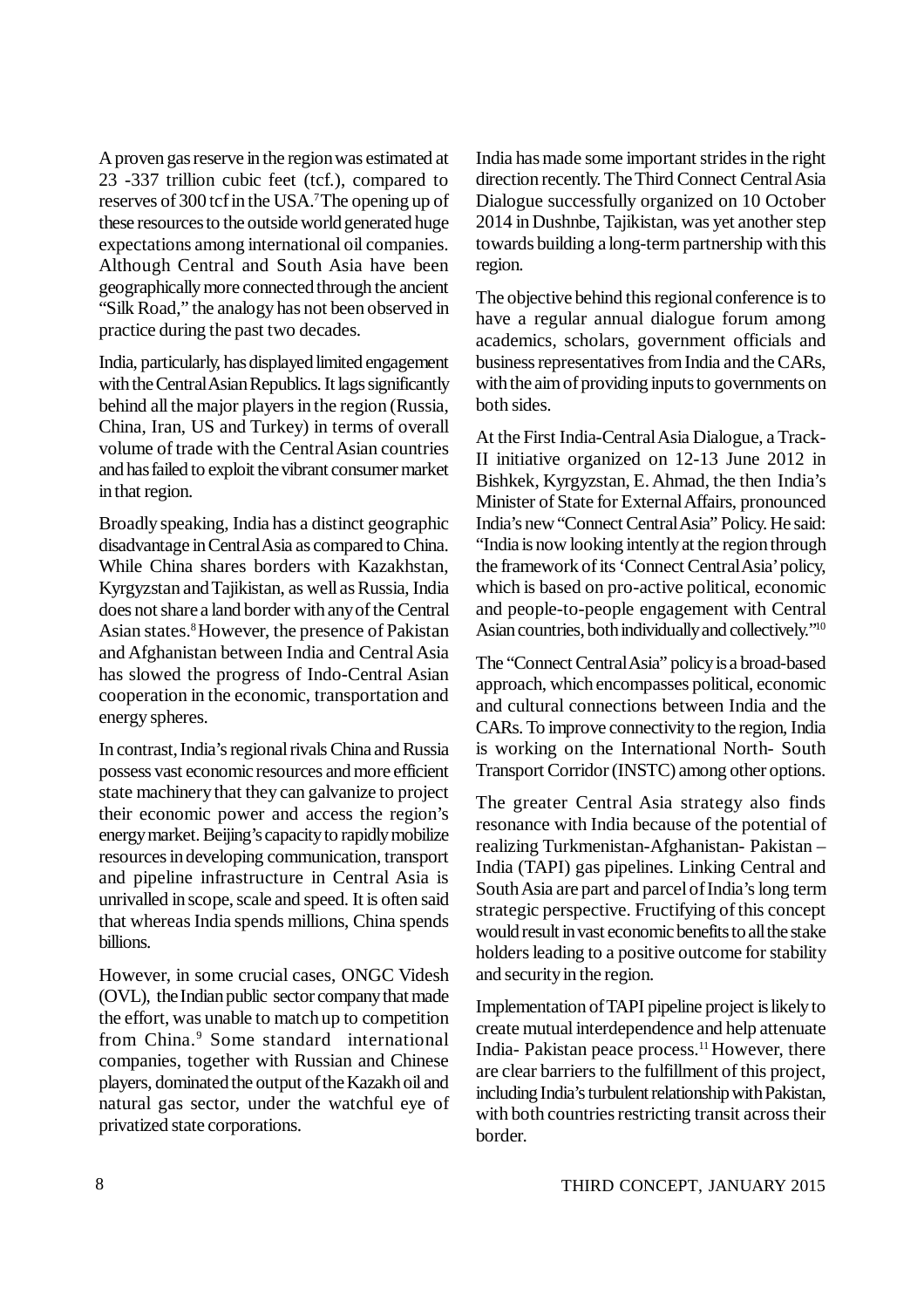Then there is the ongoing instability in Afghanistan, which may well worsen following the NATO military pullout in near future, something that would rule out a transit route through its territory.

Despite the political roadblocks that impair Central Asian oil and gas flowing to India via Afghanistan and Pakistan, India still enjoys other optional routes, should it decide to shed political misgivings and join China, Russia and the Central Asian counties in a long term energy strategic policy.

In fact, considering the degree to which India enjoys political good will among these states, New Delhi's initiatives for embarking on new ventures, especially in long –term projects, have been limited, India needs to draw up a long-term strategy, similar to that of China if it is to secure energy supplies to sustain economic growth.

The pipeline route through Xinjiang is potentially the most viable and the shortest route between India and Central Asia. The "Silk Route Extension" (SRE), originating from Xinjiang, could come through the undisputed parts of Sino-Indian border along the Karakorm pass at Daulat Beg-Ulde into Nubra Valley. In the past, British India used the SRE to serve its political and economic interests in the region vis-à-vis tsarist Russia and China.<sup>12</sup>

Although China is developing infrastructure not for profit but rather to provide energy to the country, it does not have enough resources to develop the infrastructure alone. Therefore, China's pipeline development projects fit very well as a viable energy supply route for India to get Central Asian oil. Not only are discovered oil fields located at a very short distance from Ladakh border but also a small land portion of south-west Xinjiang separates the link between Ladakh and the Central Asian republics of Tajikistan, Kyrgyzstan and Kazakhstan.

The current developments in Afghanistan and the proposed Western military pullout in near future raise serious questions on the stability of the region as a whole. No amount of prodding the private sector to participate in India-CAR trade can be possible unless the connectivity issue is resolved. Whether India transcends its risk aversion or not remains to be seen.

However India can play a positive role in the Central Asian environment where regional states are hard put to maintain balance between other major players. Further, in the last decade, India's stature in the international order has risen thanks to its economic growth. India has also been pursuing policies to restore its traditional linkages with the region and to re-integrate itself with the immediate and extended neighbourhood.

However, the Indian establishment, which is used to viewing its engagement with the Central Asian states through the prism of its ties with the erstwhile USSR, will need to become more flexible if it is to master the ever-changing strategic scene.

India can also play a more constructive role in Afghanistan, the second missing piece in the puzzle of India's energy diversification dilemma, which could host a pipeline and land route linking India and Pakistan to the Central Asian energy market. Russia, a key benefactor in Central Asia, and India can develop a complementary rather than a competitive relationship in the region through enhanced security cooperation to stabilize Afghanistan after the NATO pullout.

Already India provides security personnel for relief and construction work in Afghanistan; going forward, both countries could share the burden of development and humanitarian assistance, minimizing the financial risk of such ventures and increasing the volume of aid. They could also consider jointly investing in the region's underdeveloped infrastructure and promote increased growth in trade across the Tajik-Afghan border.

India has already been involved in the building of hydropower dams on Afghan rivers, and has emerged as one of the largest regional donors to the country. This cooperation could amplify its soft power further in the region, building on existing positive Afghan perceptions of its involvement, projecting its influence, and ultimately facilitating access to energy resources in the region.

The domestic political scene in India has now been electrified with the arrival of the "Modi-wave," which swept the Narendra Modi of the Bharatiya Janata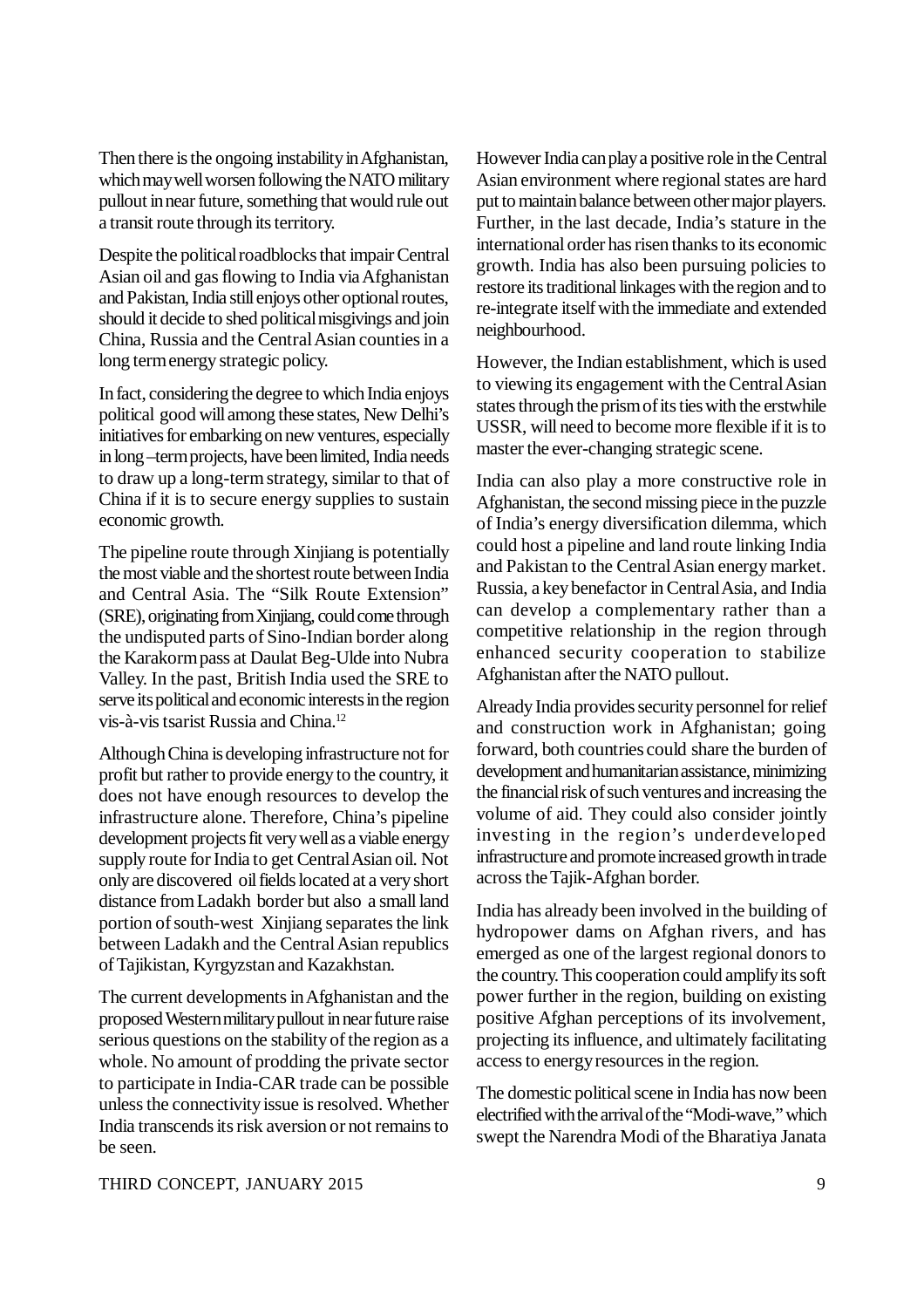Party (BJP) to power as the Prime Minister of the world's largest democracy. As yet, much remains to be known about the direction in which Modi will steer India on the international stage, and his foreign policy posture towards Central Asia remains particularly undefined.

However, the BJP government now has the opportunity to assert India's influence in Central Asia and secure greater access to the region's abundant natural resources. This would mean re-invigorating a diplomatic activism with the CARs, Pakistan and Afghanistan, which never quite got off the ground under the last government.

The omens are promising and it is in such rare windows of opportunity that India can make inroads into Central Asia. However, so long as there is no real progress in advancing intensive cooperation with Pakistan or an improvement in the security situation in Afghanistan, Central Asia will remain an elusive backyard: near but just beyond reach and positioned firmly in the orbit of its powerful neighbours, Russia and China.

### **Notes**

- 1. Ranjana Mishra "India and Central Asia: from Hiatus to Hopes" *World Focus*, Vol. -XXX, No-8, August 2009, p.323
- 2. Swaran Singh, *"*India and the Shanghai Forum*", Strategic Analysis*, Vol. XXIV, No.6, September 2000, p.1172.
- 3. Shams-Ud-Din, "India and Central Asia*", World Focus*, Vol.19, November 3, March 1998, p.15.
- 4. Vinod Anand, "Multi-directional Policies of Central Asian Nations and India" *World Focus*, Vol-XXX, Annual Number, Nov-Dec 2000, p.449*.*
- 5. Ibid
- 6. Ranjana Mishra, n.1.
- 7. Ajay Patnaik, *"*Central Asia and Indo- Pak Relations*", World Focus*, Vol.22, No. 10-11, Oct-Nov-Dec 2001, p.54.
- 8. Ranjana Mishra, n. 1.
- 9. Hari Vasudevan, "India's Economic Relations with Central Asia after the 2008 'Meltdown': Perspective on Trends*"*, *World Focus*, Vol. XXX, No. 8, August 2009, p.312.
- 10. www.idsa.in > Publications > PAPERS & BRIEFS › IDSA Comment
- 11. Vinod Anand, n.4, p. 458.
- 12. P.Stobdan, *"*The Caspian/Central Asian Oil and India", *Strategic Analysis*, Vol.. XXIII, No.2, May 1999, p. 341.

 $\rightarrow \rightarrow$ 

# **PERSPECTIVES ON WOMEN Edited by Babuddin Khan**

**A compilation of Select Articles from 25 Years of THIRD CONCEPT**

**On Emancipation and Empowerment of Women across the world with special emphasis on**

**Indian Women**

**Price: Rs 695**

**Special Discount of 25% for Third Concept subscribers**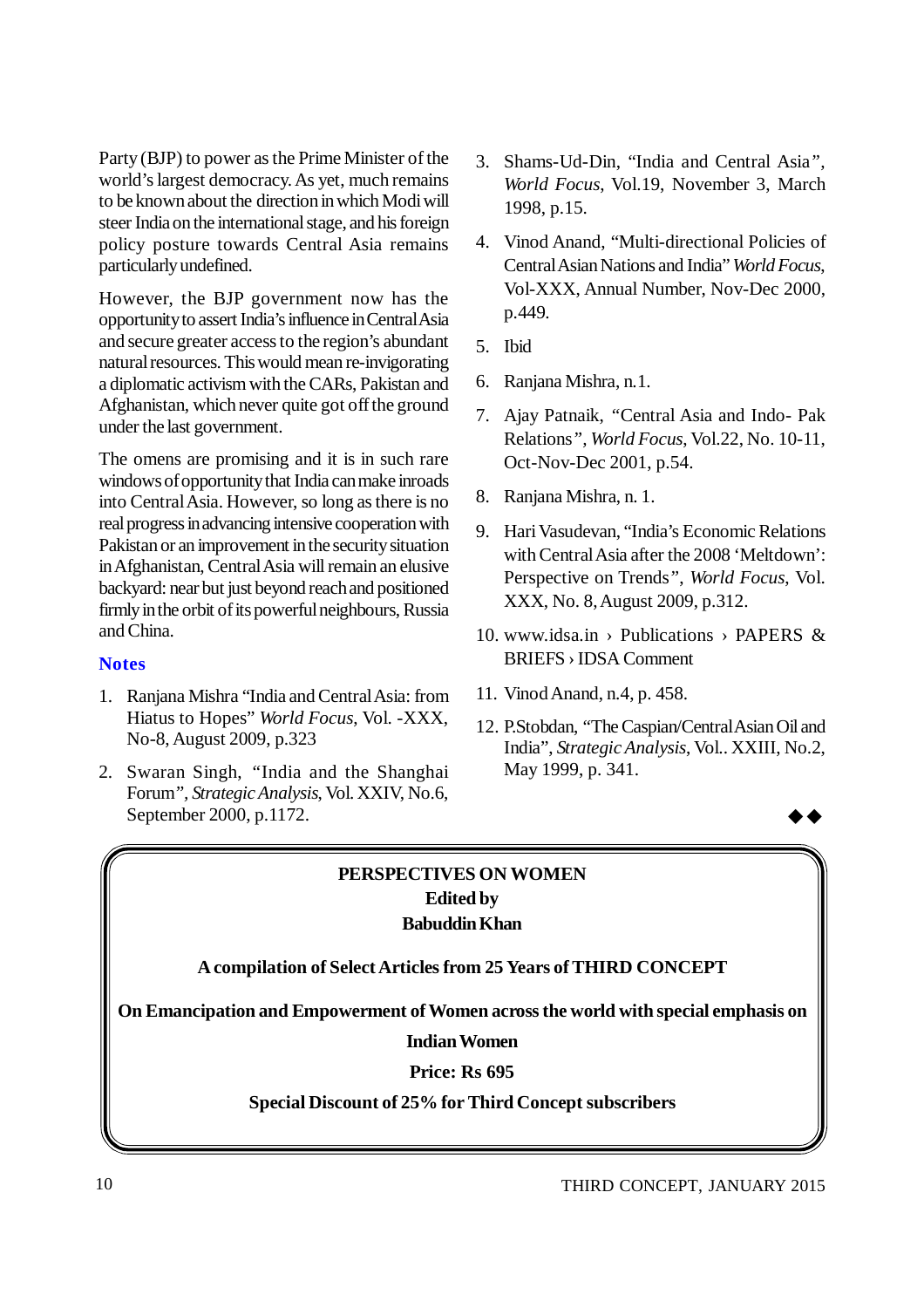# **Geopolitics of Russia Wooing Pakistan**

Raj Kumar Sharma\*

[*This article deals with the growing proximity between Moscow and Islamabad, especially in the wake of recent conclusion of agreement on military cooperation between Pakistan and Russia. While delving briefly into the past background of Russian-Pakistani relations, the author ventures to explore regional geopolitics with specific focus on China, Central Asia and Russia's growing disenchantment with the US and the West in the aftermath of the Ukraine crisis. The author is of the view that growing friendly relations between Moscow and Islamabad may not undermine India's strategic interests as well as New Delhi's proximity to Moscow.* Ed.]

**R** ussia's relations with Pakistan have been<br>witnessing an upward trend in recent years.<br>The two countries signed a military<br>cooperation agreement on 20 November 2014 ussia's relations with Pakistan have been witnessing an upward trend in recent years. The two countries signed a military during Pakistan visit of Russian Defence Minister Sergei Shoigu. He became the first Russian defence minister to visit Pakistan since 1969, when the then Defence Minister of erstwhile Soviet Union, Andrei Grechkohad, visited Islamabad (ITAR-TASS, 20 Nov 2014). Earlier, in June this year, Russia had lifted an embargo on sale of weapons to Pakistan and agreed to sell MI-35 attack helicopters to Islamabad.

Due to close strategic relations with India, Russia's decision has raised some eyebrows in New Delhi. Former Russian President Boris Yeltsin while on his first visit to India in 1993 had assured the Indian establishment that Moscow would not supply arms to Pakistan. This was again reiterated by Vladimir Putin in 2010 during his visit to India. Hence, Russia-Pakistan military cooperation could have been 'shocking' to many but there were indications in the past for such a development.

In 2009, 'Dushanbe-four' was instituted by Moscow, Afghanistan, Tajikistan and Pakistan stating its official objective to discuss supply of electricity from Tajikistan to Afghanistan and Pakistan. However, it also aimed at cooperation for resolving the Afghan situation, economic issues

and drug-trafficking (RIA Novosti 3 August 2009). On 22 June 2009, Indrani Bagchi, diplomatic editor of *Times of India*, writing in her blog for the newspaper, had quoted Indian officials saying Putin felt there could be commercial defence relationship with Pakistan.

Former Pakistan PM, Yousuf Raza Gilani had met the then Russian PM Vladimir Putin on the sidelines of 9th Shanghai Cooperation Organisation (SCO) Heads of Government Council meeting in Dushanbe, Tajikistan in November 2010. Gilani had reiterated his interest in purchasing Russian Mi-35 attack gunship helicopters to fight terrorism during that meeting (*The International News*, 26 November 2010).

High level contacts between Russia and Pakistan continued after that. Though the highly publicised visit of Vladimir Putin to Pakistan was called off in 2012, his Foreign Minister, Sergei Lavrov visited Pakistan the same year. Former Pakistan President Asif Ali Zardari and former Pakistan Army Chief, Asfaq Parvez Kayani visited Moscow in 2012.

Pakistan's Federal Minister for Defence, Khawaja Asif, was on a three-day official visit to Russia for attending 3rd Moscow Conference on International Security a week before this deal was announced. He was invited on a special invitation from Minister of Defence of the Russian Federation, General Sergei Shoigu (*The Nation*, 23 May 2014).

The high level contacts between Russia and Pakistan had increased in last four years which have

<sup>\*</sup> Doctoral Scholar, CRCAS, Jawaharlal Nehru University, New Delhi.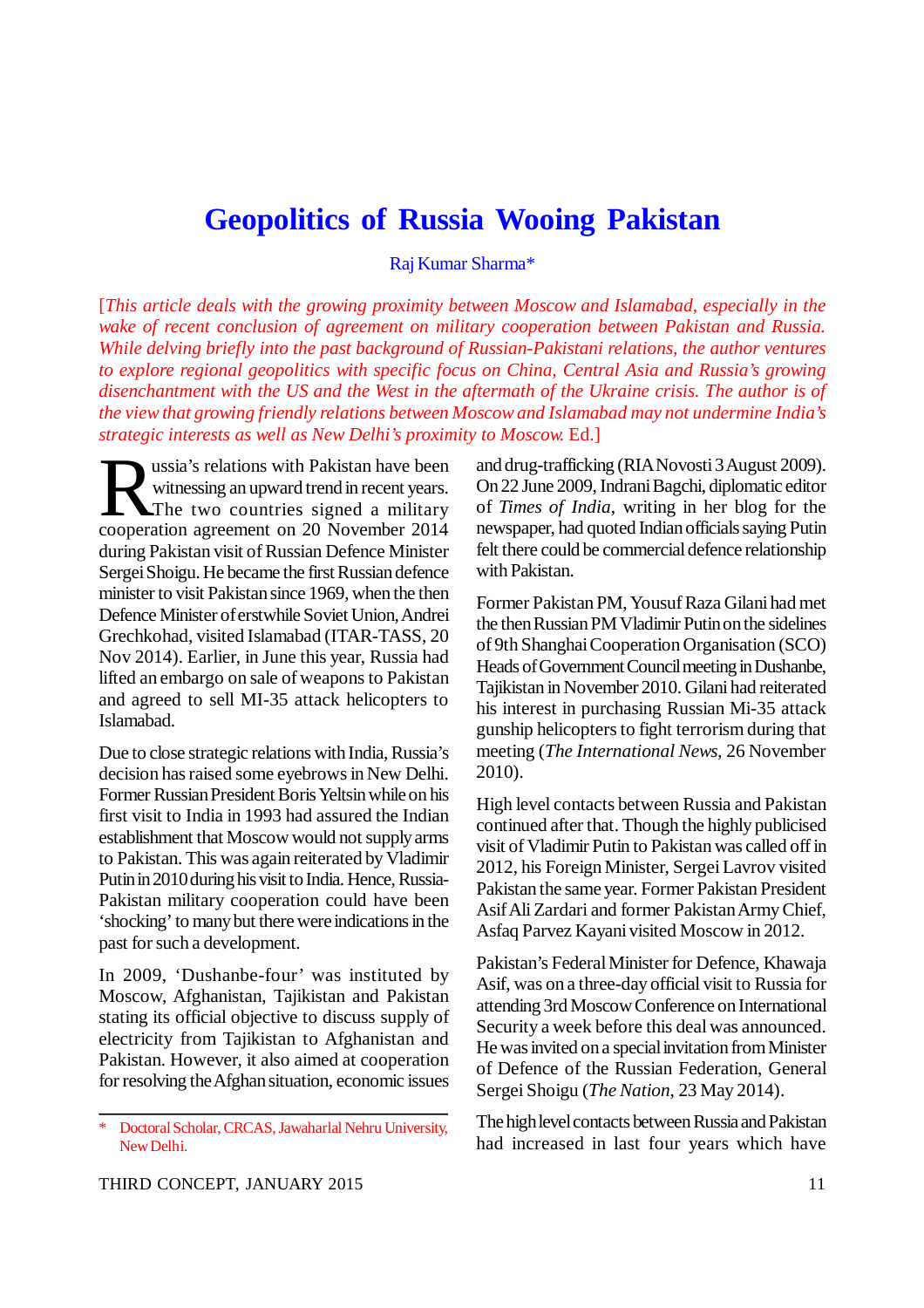culminated in signing of military cooperation between them. However, it is a result of combination of many geopolitical factors which go beyond India-Pakistan rivalry.

### **Geopolitical Perspective**

The recent attempts by Russia to woo Pakistan should be seen through the changing geopolitical situation in Afghanistan, Central Asia, Ukraine and India's foreign policy underpinnings.

After staying close to the former Soviet Union during the Cold War, India's growing proximity with the US has been irking the Russians. One of the implications of this came as a severe setback to India in its military efforts in Tajikistan. India had renovated the Ayni airbase in Tajikistan spending around \$ 70 million. Experts believe India wanted to set up a base at Ayni (as Tajikistan shares borders with Afghanistan, China and is very close to Pakistan's border separated by narrow Wakhan corridor).

This would have given India military presence in Central Asia and a much bolder policy in the region would have followed. However, India signed nuclear deal with the US in 2008 raising alarm bells in Moscow. In the same year, Russia conveyed its unhappiness to Tajikistan and consequently, India did not get the base (Ramachandran 2008). It is pertinent here to mention that Russia has been one of the major beneficiaries of the Indo-US nuclear deal.

This was the time when Russia had started looking at Pakistan as a 'part of the solution' rather than viewing it as a problem in solving the Afghan crisis. The events elucidated in the earlier section attest this view. Moscow recognises importance of Pakistan in safeguarding its interests in Afghanistan and the Central Asian countries (Pant 2012).

The future of Afghanistan remains uncertain after the US-NATO withdrawal this year. If Afghanistan falls to Islamic fundamentalists, it will have spillover effects in Central Asian countries which form Russia's 'soft underbelly'. This could further impact southern Russian region where separatist Islamic forces are at work. Hence, safeguarding its 'national interest', Russia wants to have better relations with Pakistan.

India has been diversifying its sources of defence imports and this has facilitated better Russia-Pakistan relations. Under the previous Congressled government, competitive bidding was introduced in defence deals. Earlier, government-togovernment orders were signed benefitting Russia but this had also resulted in over-dependence on Russia.

According to SIPRI report in 2014, Russia accounted for 75% of India's total arms imports. US is next with 7% and Israel with 6% is third. India moving to other countries for arms deals means Russia's weapon exports to India will decrease. This is clear from media reports in August this year which claimed that the US had overtaken Russia as India's largest arms supplier in last three years.

China, ranking 2nd after India in importing arms from Russia has also started indigenous arms production. This also further shrinks Russian market for arms. The new BJP government at the Centre is already mulling 100% foreign direct investment in the defence sector. This is tailor made for American and Japanese companies to take over the Indian arms market (Bhadrakumar 2014).

This makes Russia edgy, especially after its deteriorating relations with the West following the Ukraine crisis. Pakistan offers a new market to Russian military hardware at such a juncture. Russia also fears losing its supporter Bashar-al-Assad in Syria due to ongoing conflict which will impact its weapons sales as Syria mainly depends on Russia for arms. Opening arms market to Pakistan could hedge against any such loss in future for Russia (Panda 2014).

Speaking to Sergei Strokan of 'Russia Beyond The Headlines' in 2012, Ruslan Pukhov, Russian defense analyst and the director of the Moscow-based think tank Centre for Analysis of Strategies and Technologies, had hinted about defence relations with Pakistan. He said: "India remains Moscow's most important partner in the area of MTC, (Military Technical Cooperation) both in terms of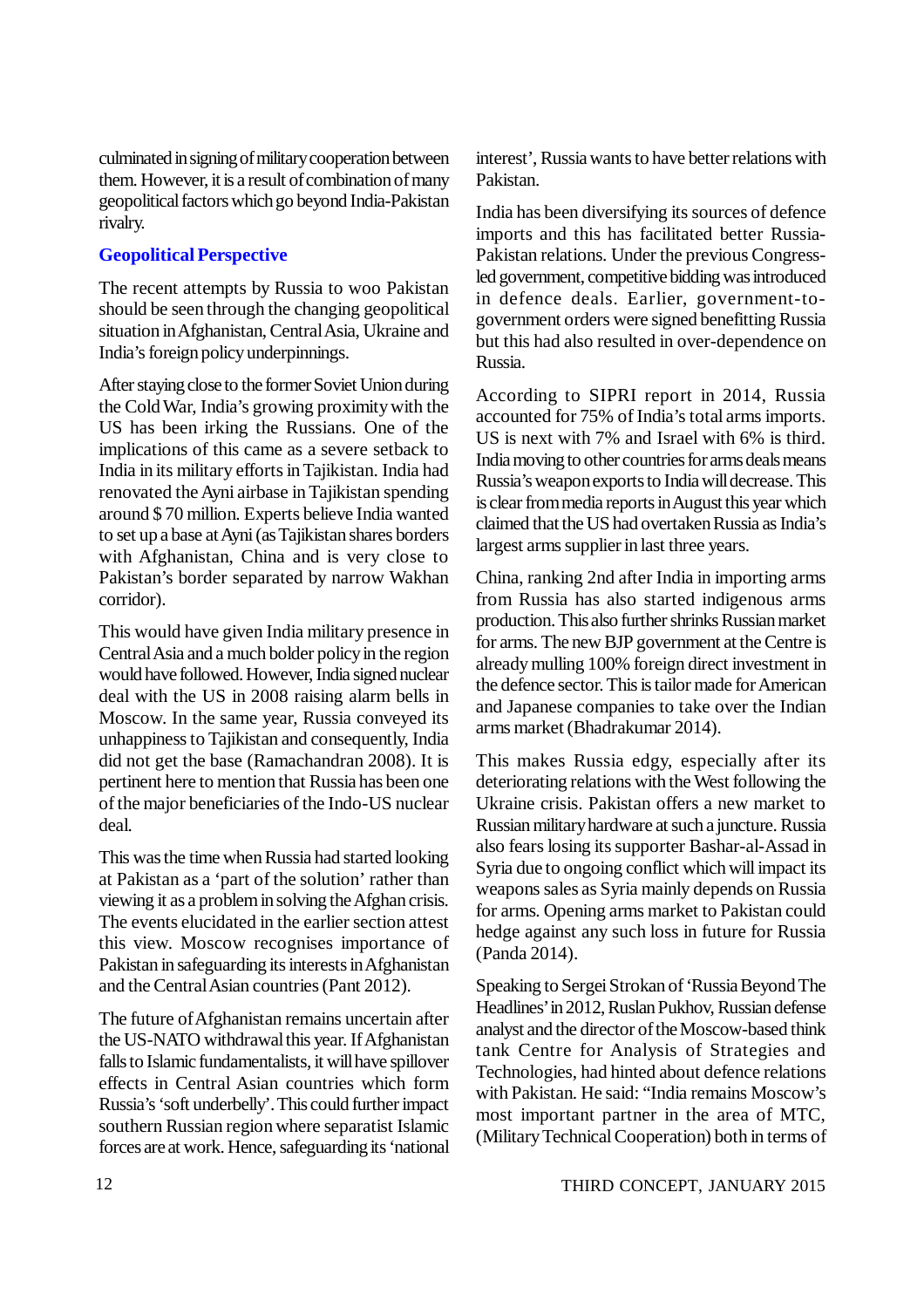volume and potential. Yet Delhi's attempts to diversify its supplies of new weapons – increasingly from Western countries – are making Russia flinch. Moscow has explained to Delhi, in no uncertain terms, that it can also diversify its military-technical ties by means of a rapprochement with Pakistan," (Strokan 2012).

He also added that Pakistan had huge influence over Afghanistan. If Russia continued to ignore Pakistan in favour of India, it would run contrary to Russian security concerns.

Another important event that took place in recent times was signing of Russia-China gas deal. China will pay \$400 billion to Russia for gas supply over a period of next 30 years. China and Pakistan have cooperated against India in the past and selling arms to Pakistan could be seen as Moscow's attempts to create greater balance in its policy toward this triangular rivalry (Keck 2014).

Some experts have already talked about a 'Pak-China-Russia' axis taking some shape (Pant 2012a, Sharma 2014). It is true that Russia depends on China in the wake of its isolation in international affairs due to Ukraine crisis. But, India had taken almost a pro-Russian stand during the crisis and Russia-China relationship has its own share of latent tensions which could keep Russia away from any overtly anti-India formation.

It is worth mentioning that Russia's oil company, Rosneft, world's top listed oil producer by output could partner with India's Oil and Natural Gas (ONGC) to supply oil to India in the long term (Golubkova 2014). This news came before China-Russia gas deal was announced.

Pakistan's relations with the US have been under strain in recent years and getting close to Russia could be a way to tell Washington that Islamabad can explore for other options too. But, they must be aware of the fact that Russia is no Soviet Union and cannot replace huge aid (economic and military) given by the US.

Even an 'all-weather friend' like China does not provide aid, loans, budgetary support and humanitarian funds like the US and other Western

THIRD CONCEPT, JANUARY 2015 13

countries. Instead, it implements major projects that help the recipient but also give major strategic spinoffs to China (Rashid 2012). So, there are huge limitations to Pakistan's potential as an arms market compared to India and Russia would be well aware of that.

Lastly, Putin has been trying to play a positive role in South Asia. He has advocated including India and Pakistan as permanent members in the SCO. Also, he has proposed an energy club within SCO of energy producing countries of Russia, Central Asian Republics and Iran. It will also include three big energy consumers, India, China and Pakistan.

#### **Conclusion**

The Russian decision to supply weapons to Pakistan primarily is motivated by its security concerns in Afghanistan after the US-NATO withdrawal this year. India also shares these security concerns with Russia. The decision also comes at a time when India and Pakistan are trying to break the ice in their bilateral relations after the 26/11 terrorist attacks in Mumbai and recent tensions on the Line of Control (LoC).

The present military cooperation has not come up as a surprise and it was being discussed for some years now. In all probability, India was kept in the loop by Russia about it. There is no doubt that Pakistan needs help in its fight against terrorism. This is evident from Pakistan Taliban's audacious twin terrorist attacks on Karachi airport in June this year.

Extremists getting dominant in Pakistan will not be in Indian interests. So long as Russia strengthens Pakistan's counter-insurgency abilities, India is unlikely to have an objection. The present status of military cooperation between Russia and Pakistan will not alter strategic balance in South Asia as Pakistan will not get access to sensitive Russian technology. There could be combat training and exchange of military experts coming up between Pakistan and Russia in near future. However, the military technical cooperation is likely to remain insignificant.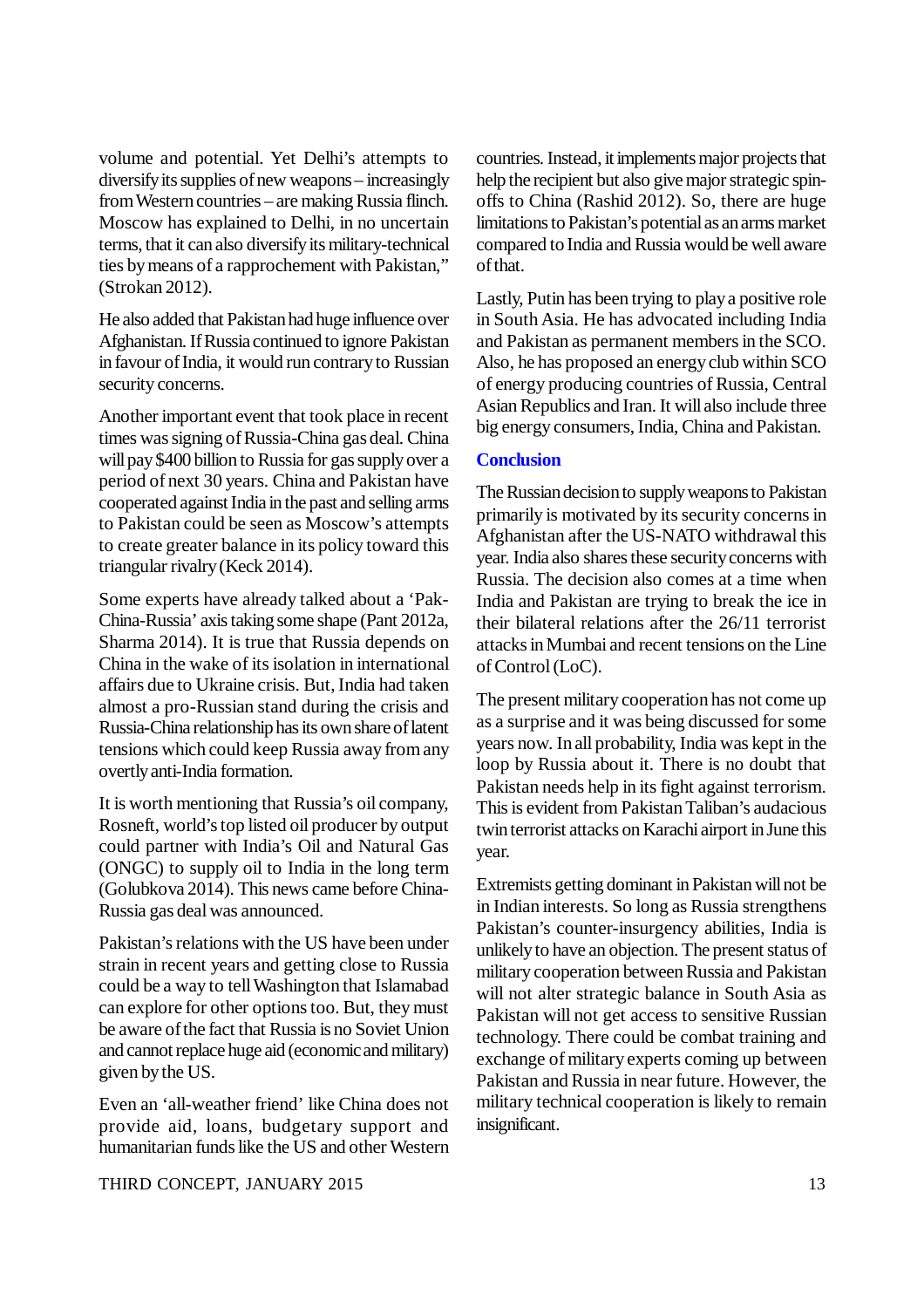India-Russia relations are based on broader understanding on issues like multi-polar world order, terrorism and situation in Afghanistan. Russia has vocally criticized Pakistan's use of non-state actors as a tool for state policy and has also expressed concerns about Pakistan's nuclear weapons falling in the hands of terrorists. Given these realities, it becomes clear that Russia-Pakistan relations have their limitations and India does not need to worry about them.

### **References**

- 1. Bagchi, Indrani (2009): *Russia looks at Pakistan with new eyes*, 22 June, Times of India, (http://blogs.timesofindia.indiatimes.com/ Globespotting/russia-looks-at-pakistan-with/).
- 2. Bhadrakumar, M K (2014): "South Asia on Cusp of Strategic Realignment?" *Mainstream Weekly*, VOL LII, NO 24.
- 3. Chauhan, Sadhvi (2012): *Russia-Pakistan relations: beyond Putin's cancelled trip to Islamabad*, 3 October, Open Democracy, (http://www.opendemocracy.net/sadhavichauhan/russia-pakistan-relations-beyondputin%E2%80%99s-cancelled-trip-toislamabad).
- 4. Golubkova, Katya (2014): *Russia's Rosneft, India's ONGC may join forces on oil flows*, 25 March, (http://uk.reuters.com/article/2014/ 03/25/uk-russia-rosneft-oil-co-indiaidUKBREA2O0XY20140325).
- 5. ITAR-TASS (2014): *Shoigu to pay first visit to Pakistan to sign military cooperation agreement*, 20 Nov,(http://en.itar-tass.com/ world/734640).
- 6. Panda, Ankit (2014): *The Geopolitical Logic of Russia Lifting its Arms Embargo on Pakistan*, 4 June, (http://thediplomat.com/ 2014/06/the-geopolitical-logic-of-russia-liftingits-arms-embargo-on-pakistan/).
- 7. Pant, Harsh (2012): *New Developments on the Horizon*, 15 September, (http://

www.telegraphindia.com/1120915/jsp/opinion/ story\_15976333.jsp#.U5gUs3KSyE4).

- 8. Pant, Harsh (2012a): *Why India should worry about a Pak-China-Russia axis*, 21 September, (http://www.rediff.com/news/slideshow/slide-show-1-why-india-should-worry $about-a-pak-china-russia-axis/$ 20120921.htm#3).
- 9. Ramachandran, Sudha (2008): *Russian turbulence for Indian airbase*, 1 February, http://www.atimes.com/atimes/South\_Asia/ JB01Df02.html).
- 10. Rashid, Ahmed (2012): *Russia and China eye role in Afghanistan and Pakistan*, 6 June, (http://www.bbc.com/news/world-asia-18342888).
- 11. Ria Novosti (2009): *Dushanbe Four takes on Afghan issue*, 3 August, (http://en.ria.ru/ analysis/20090803/155714424.html).
- 12. Sharma, Rajiv (2014): *Why is Russia lifting embargo on military supplies to Pakistan*?, 2 June, (http://rt.com/op-edge/163116-russianembargo-military-supplies-pakistan/).
- 13. The Nation (2014): *Pakistan believes in noninterference policy: Khawaja Asif*, 23 May, (http://www.nation.com.pk/national/23-May-2014/pakistan-believes-in-non-interferencepolicy-khawaja-asif.).
- 14. The International News (2010): *Pakistan, Russia allies in every sense of word: Putin*, 26 November, (http://www.thenews.com.pk/ Todays-News-13-2296-Pakistan-Russiaallies-in-every-sense-of-word-Putin).
- 15. The Moscow Times (2014): *Russia Lifts Embargo on Weapons Sales to Pakistan*, 2 June, (http://www.themoscowtimes.com/ article.php?id=501300).

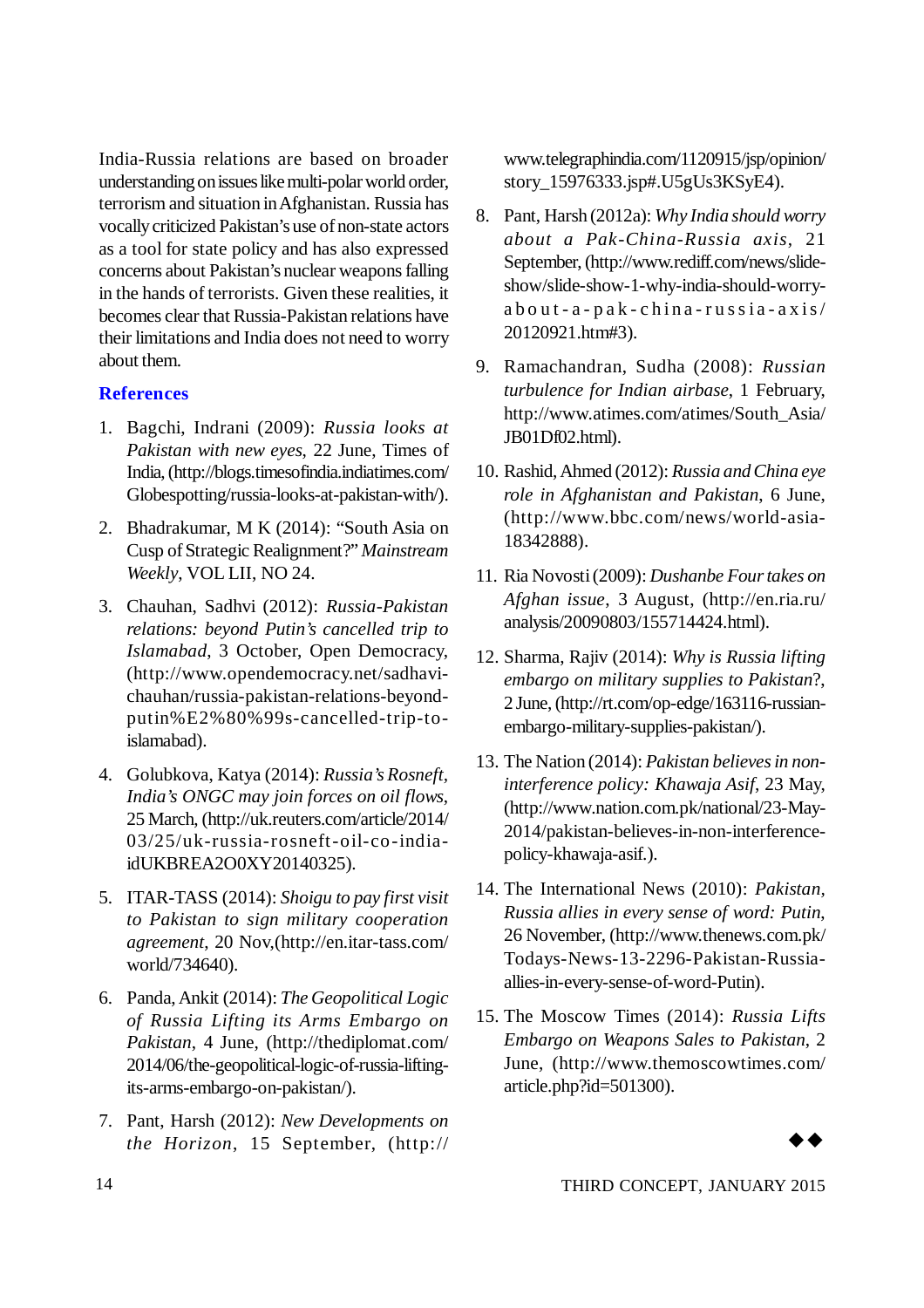# **India-Russia Relations**

Dr. Anilkumar B. Halu\*

[*This article deals with relationship between India and Russia with specific reference to recent visit of Russian President Vladimir Putin to India. While briefly dwelling on political, economic and defence ties between the two countries, the article also focuses on future strategy to be adopted by India to cement its relations with Russia for mutual advantage.* Ed.]

The recent one-day visit of Russian President<br>Vladimir Putin to India has been able to<br>revitalize the already friendly relations<br>between Russia and India. The newly formed NDA **he recent one-day visit of Russian President** Vladimir Putin to India has been able to revitalize the already friendly relations government in New Delhi has displayed equal anxiety for cementing India's close relations with Russia. Interestingly, on the eve of visit of Russian President, the Prime Minister of India posted a series of tweets in Russian and one tweet read: "Times have changed, our friendship has not. Now, we want to take this relationship to the next level and this visit is a step in that direction."

India has shown its understanding of the circumstantial geopolitical complexities being faced by Russia in Europe and America, especially in the aftermath of the Ukraine crisis and Russia's own declining economy. According India welcomed the visiting Russian President to show that it was least interested in geopolitics and preferred to cultivate India's close relations with Russia.

#### **Focus on Putin's Visit**

Since becoming president in 2000, Putin has visited India five times. Even prior to his current visit to India, he had already developed synergy with Prime Minister Modi first on the sidelines of the BRICS Summit in Brazil this July and then Brisbane (Australia) in November at the meeting of the Heads of State and Government of the BRICS countries and during the G20 summit.

Credit goes to President Putin for having revived and revitalized Indo-Russian relations, especially in the aftermath of the collapse of the former Soviet

Union and at that juncture relations with India were in low profile. Putin showed the way and started the system of annual summits with India when he visited New Delhi in 2000.

The succeeding years witnessed emergence of 'Annual Summit' meeting between the Prime Minister of India and the President of the Russian Federation as the highest institutionalized dialogue mechanism under the Strategic Partnership between India and the Russian Federation. So far 14 Annual Summit meetings have taken place alternatively in India and Russia. The last (14th) Annual Summit was held in Moscow on 21 October 2013.

President Putin, on the eve of his visit to India, had said in an interview to media: "I am convinced that the common aspiration to further develop our bilateral relations will help to achieve significant results at the upcoming Indian-Russian Summit. Furthermore, we will exchange views on current international and regional issues and on deepening foreign policy coordination in order to further strengthen security and stability in Eurasia and in the whole world."

At a time when EU and the United States imposed sanctions on Moscow in the wake of the Ukrainian crisis, India held back and was reluctant to join a campaign of economic sanctions. As one expert has pointed out, India "would never support sanctions against a country that has been friendly and supportive of us and whom we regard as a strategic partner."

The Joint Statement issued in New Delhi on the evening of 11 December has reaffirmed the commitment of both countries to further concretize

<sup>\*</sup> Assistant Professor & P.G. Co-Ordinater, Department of Political Science, Government College Gulbarga.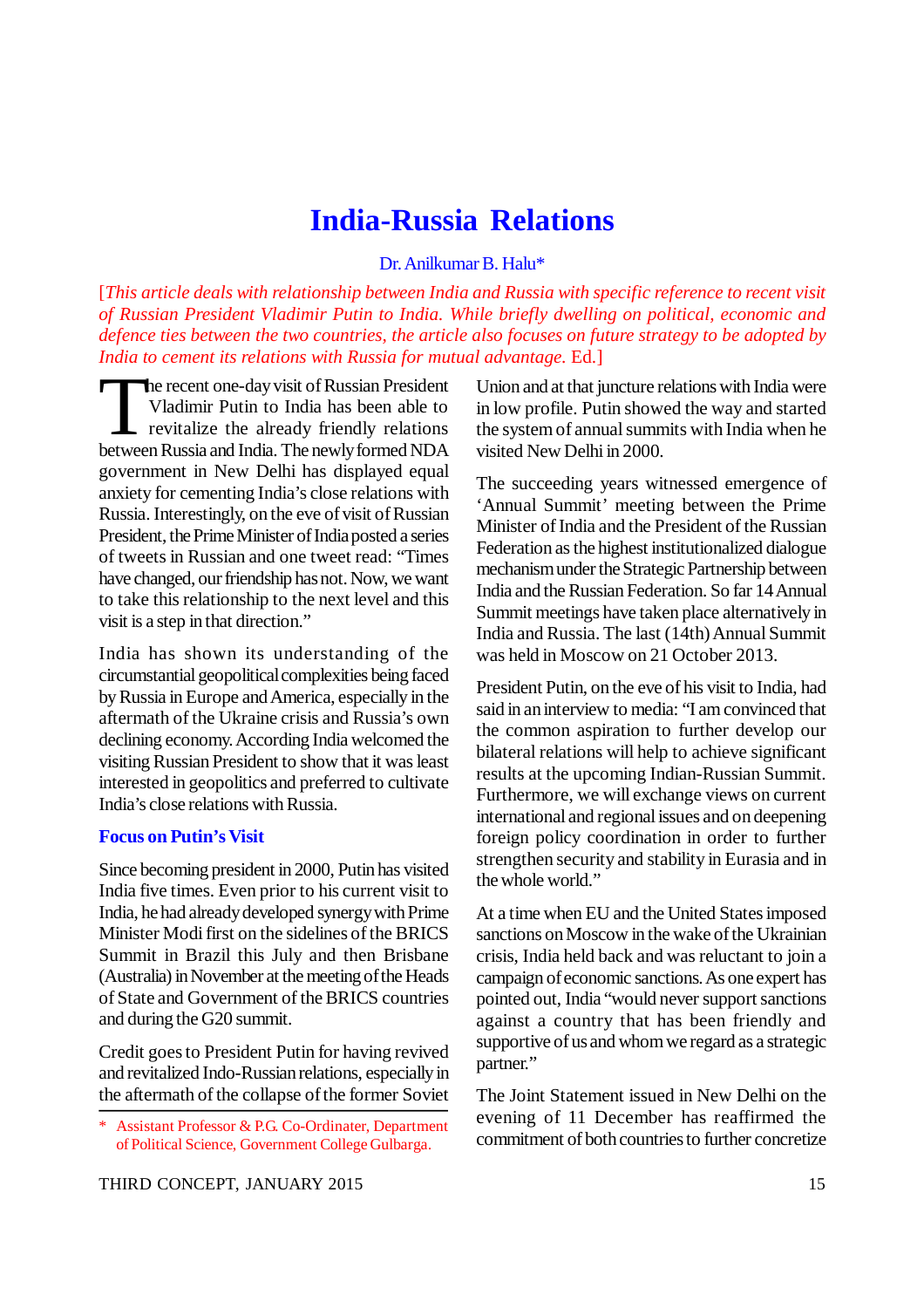friendly relations between the two countries. The statement was released at the press conference jointly by the Russian President and the Indian Prime Minister.

The press conference in New Delhi was jointly addressed by Prime Minister Narendra Modi and President Putin. Modi said: "India's options have increased today but Russia will remain our most important defence partner… I am confident that our bilateral cooperation will acquire new vigour." The Russian President reciprocated by saying, "We had constructive talks on a whole gamut of issues. We are content with how the visit is being conducted and its outcome."

The Joint Statement, released to the media at the press conference, reaffirmed the agreement of the two leaders on a vision for strengthening the India-Russia partnership over the next decade. While recognizing that the special and privileged strategic partnership between India and Russia has been built on the strong foundation of mutual trust, bilateral understanding and unique people-to-people affinities, the Statement stressed that the time has come for a significant broad-basing of bilateral cooperation to carry the friendship between the countries to a qualitatively new level.

20 agreements, including 13 commercial contracts, were concluded between India and Russia during the occasion of President Putin's visit to India. Among the documents inked was the "Strategic Vision for Strengthening Cooperation in Peaceful Uses of Atomic Energy" that envisages a roadmap of bilateral cooperation in the civil nuclear energy sector for the next two decades and the roadmap is for Russia building 12 nuclear units in India at sites to be identified.

Another document signed was for providing "Technical data and information nondisclosure in the framework of cooperation in the field of peaceful use of nuclear energy". Both sides also inked a "programme of cooperation (PoC)" for cooperation in the field of oil and gas in 2015-16.

According to one report, in money terms all the twenty pacts signed by the two sides covering such areas as oil exploration, infrastructure, nuclear energy, defence and diamonds amount to a whopping \$100 billion.

### **Defence Ties**

Defence ties have been the cornerstone of the Indo-Russian strategic partnership. India has longstanding and wide-ranging cooperation with Russia in the field of defence. Over the years, military technical cooperation between India and Russia has evolved from a simple buyer -seller framework to one involving joint research, development and production of advanced defence technologies and systems. BrahMos Missile System, Joint development of the Fifth Generation Fighter Aircraft and the Multi Transport Aircraft, as well as the licensed production in India of SU-30 aircraft and T-90 tanks, are examples of such flagship cooperation. The two countries also hold exchanges and training exercises between their armed forces annually. The Inter Governmental Commission and its Working Groups and Sub-Groups review defence cooperation between the two countries.

The Indo-Russian Declaration on Strategic Partnership was signed during President Putin's visit to India in October 2000 and over the years these joint strategic projects have come to include the construction of new units for Indian nuclear power plants, promotion of Russian Sukhoi Superjet-100 and MS-21 aircraft to the Indian market, building a butyl rubber plant, helicopter manufacturing, organizing assembly of industrial tractors etc.

According to a SIPRI report, during 2008-2013, Russia accounted for 75 percent of India's arms imports, and the United States for only 7 percent. However, the trajectory of Russia's sales is downward, and Indian sources have reportedly complained about cost overruns and equipment malfunctions. One Russian expert has opined that if Russia has an advantage in winning Indian business, it is because of Russian readiness to share extremely sensitive strategic technologies. Though India may be interested in purchases from the United States and Israel, no one from these countries is ready to co-develop nuclear submarines, except Russia.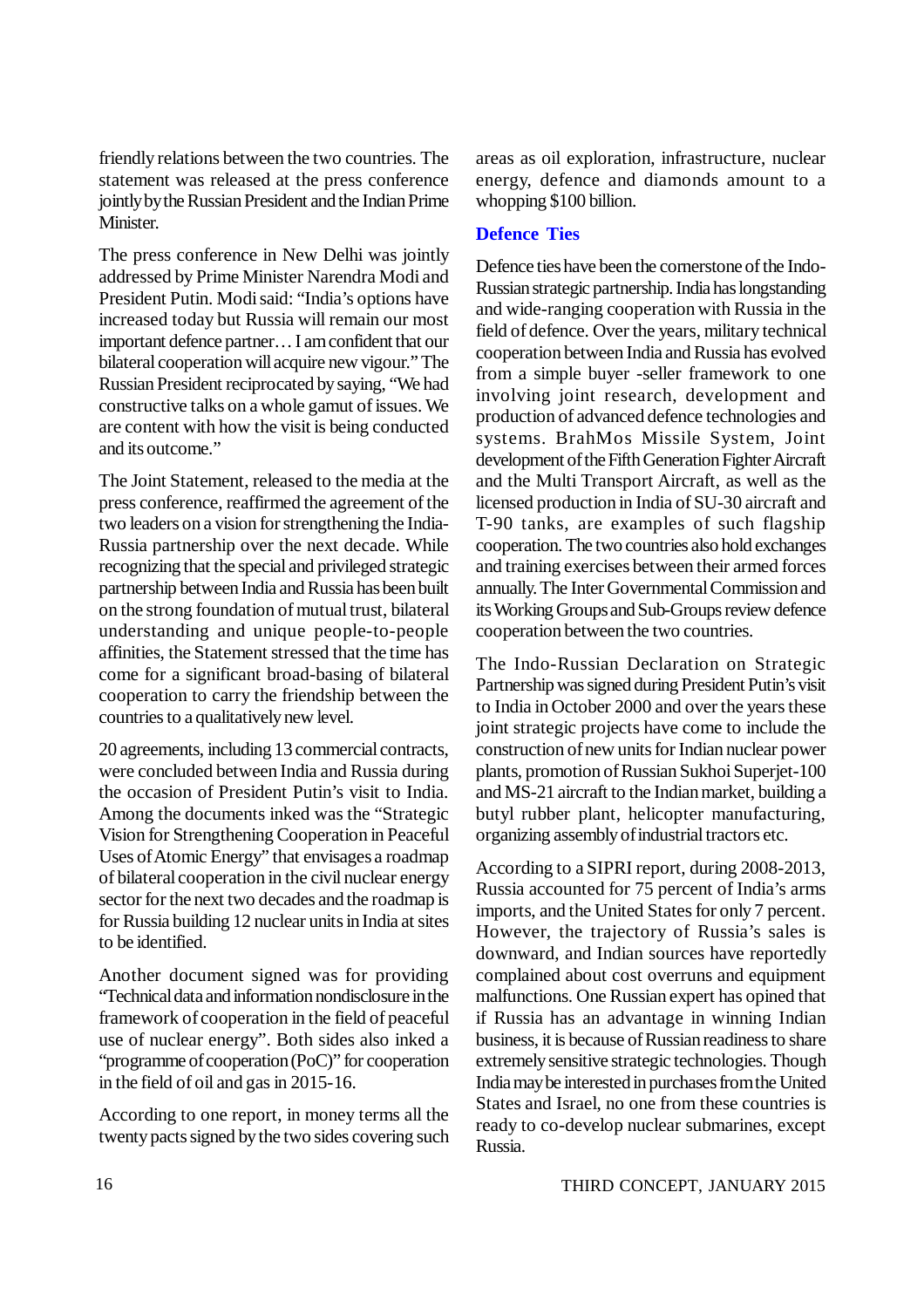#### **Economic Relations**

Economic relations between India and Russia in terms of trade, investment and economic cooperation have registered growth in recent years. In 2012, volume of bilateral trade increased by 24.5% to reach US\$ 11 billion out of which Indian exports amounted to US\$ 3 billion while Russian exports were valued at US\$ 8 billion. In January-September 2013, bilateral trade amounted to US\$ 6.94 billion. Exports from India to Russia amounted to US\$ 2.33 billion while imports from Russia stood at US\$ 4.61 billion. The two-way investment between the two countries stands at approximately US\$ 8 billion. In 2009, both sides set the target of US \$ 20 bn bilateral trade by 2015. Priority areas for expanding bilateral economic cooperation are pharmaceuticals, IT, steel, diamonds, aviation, fertilizers, infrastructure, heavy engineering and food products.

Many experts feel that the overall economic cooperation between New Delhi and Moscow needs to be put on a new trajectory of growth. It is interesting to note that the Joint Statement envisages the willingness of two countries to step up efforts for enhancing bilateral trade in the coming years and set a target of bilateral trade turnover of goods and services at US\$30 billion by the year 2025. It is expected that the level of mutual investments by then will be over US\$15 billion each way.

### **Future Prospects**

India's engagement with Russia goes much beyond their bilateral relations. The two countries are committed to a multi-polar democratic world order and meet each other in a number of regional and trans-continental multi-faceted groupings. They have a trilateral interaction with China where developmental cooperation as also global and regional affairs is discussed at ministerial levels annually. Russia has been supportive of India's active participation in the China-initiated Shanghai Cooperation Organization (SCO) and has been pleading for India's full membership of this organisation. However, China has reservations on this count as it suspects that India's full membership may thwart China's aspirations to dominate this critical Central Asian grouping.

Both Russia and India are also members of BRICS (Brazil, Russia, India, China and South Africa), a grouping of the emerging dynamic economies. And both of them are also members of the East Asia Summit (EAS) where both support the Association of Southeast Asian Nations (ASEAN) in the driving seat. Russia has also expressed support for India's membership of the Asia-Pacific Economic Cooperation (APEC) forum in the hope that it will "further promote and intensify trade and investment cooperation in the Asia-Pacific region". Thus, India needs to reset its relations with Russia for mutual advantage. India's apprehensions about recent Russian sale of military choppers to Pakistan can be sorted out through mutual parleys and at this juncture Russia also needs India.

#### **References**

- 1. Barry, Ellen, "Putin, Shunned by West, Visits India, a Friend Whose Interests May Lie Elsewhere: Foreign Media", *The New York Times*, in ndtv.com, 11 December 2014, http:// www.ndtv.com/article/india/putin-shunned-bywest-visits-india-a-friend-whose-interests-maylie-elsewhere-foreign-media-632899
- 2. Chaudhury, Dipanjan Roy, "Russia and India have a huge potential of bilateral trade and economic cooperation: Vladimir Putin", *Economic Times*, 10 December 2014, http:// economictimes.indiatimes.com/opinion/ interviews/russia-and-india-have-a-hugepotential-of-bilateral-trade-and-economiccooperation-vladimir-putin/articleshow/ 45445790.cms
- 3. Dikshit, Prashant, *India and Russia: Revisiting the Defence Relations*, IPCS Special Report, No. 52, March 2008,
- 4. "Full Text: India-Russia Joint Statement", Zee Media Bureau, 11 December 2014, http:// zeenews.india.com/news/india/full-text-indiarussia-joint-statement\_1513107.html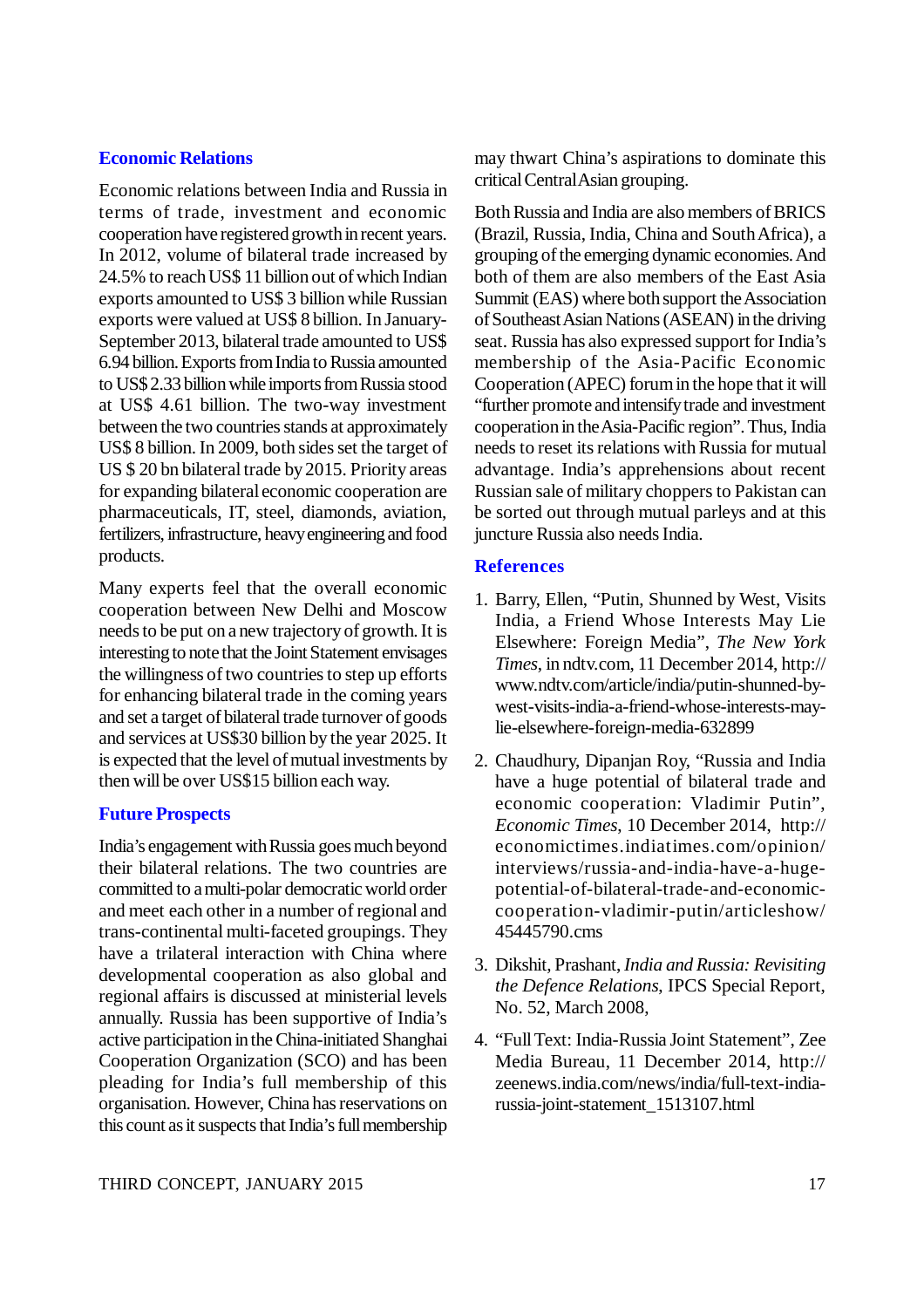- 5. Haidar, Suhasini, "India looks to Putin's visit to lift sagging ties", *The Hindu*, 8 December 2014, http://www.thehindu.com/news/national/indialooks-to-putins-visit-to-lift-sagging-ties/ article6670941.ece
- 6. Kugiel, Patryk, "India-Russia relations: An Enduring Partnership?" *PISM Bulletin*, No.2, (455), 4 January 2013.
- 7. Muni, S.D. "Putin in New Delhi: Re-booting Traditional Ties", *ISAS Insights*, No. 195, 8 January 2013.
- 8. Sawhney, Pravin, "For a fast-paced collaboration", dailypioneer.com, 18 December

2014, http://www.dailypioneer.com/columnists/ oped/for-a-fast-paced-collaboration.html

- 9. "Shaking hands, signing deals", Editorial, *The Tribune*, 13 December 2014, http:// www.tribuneindia.com/news/editorials/shakinghands-signing-deals/17379.html
- 10.Sharma, Rajeev, "Putin visit: Historic relations in tatters, India should rekindle ties with Russia", firstpost.com, 11 December 2014, http:// www.firstpost.com/world/putin-visit-historicrelations-in-tatters-india-should-rekindle-tieswith-russia-1844209.html.



# **US-Cuba Détente**

### Dr. Dipen Saikia\*

[*Recent announcement by Cuba and USA to swap the prisoners and resume negotiations for normalizing their bilateral relations after a hiatus of over five decades is welcome news which has evoked mixed reactions. However, the euphoria generated in this aftermath should not be allowed to be hijacked by old rivalries or past acrimonies. Both sides need to tread cautiously and translate existing challenges into opportunities*. Ed.]

mouncement of American President Barack<br>Obama on 17 December this year that<br>Washington would begin normalizing<br>relations with Cuba has seemingly signaled the end nnouncement of American President Barack Obama on 17 December this year that Washington would begin normalizing over five decades of the Cold War between the United States and Cuba. Washington and Havana have reportedly agreed to a prisoner swap: Cuba released imprisoned USAID contractor Alan Gross and a US intelligence operative, while the United States released three Cuban intelligence agents arrested in the 1990s while spying on militant Cuban exile groups.

Both the countries will begin negotiations with the objective of opening embassies, Washington will ease travel and financial restrictions for American citizens, and Cuba will release a group of detainees that the US has designated political prisoners. The US trade embargo remains in place, and requires Congressional action to repeal.

The *New York Times* published the news under the title, "U.S. to Restore Full Relations With Cuba, Erasing a Last Trace of Cold War Hostility." Leading American think-tanks, experts, media, commentators and civil society organizations asserted that the US embargo on Cuba is a 'Cold War relic that has outlived its usefulness'.

Broadly speaking, just after three months of assuming office in 2009, President Obama had brought up Cuba at the Summit of the Americas, when he said: "I know there is a longer journey that

Associate Prof., Dept. of Pol. Sc., Moridhal College, Moridhal, Dist-Dhemaji, Assam.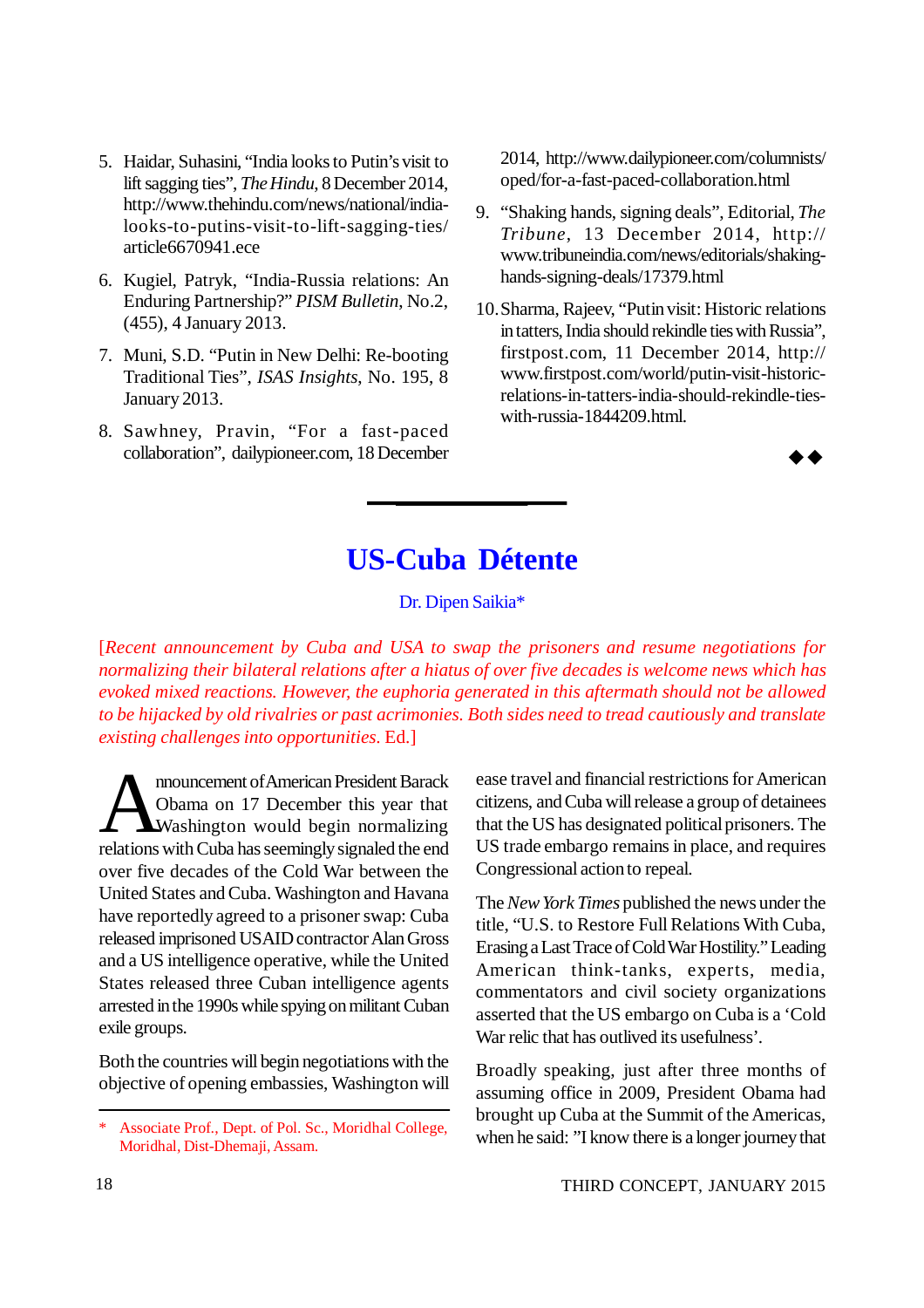must be travelled to overcome decades of mistrust, but there are critical steps we can take toward a new day." However, this summit did not include any representatives from Cuba.

The period since then has witnessed relaxation in long-standing restrictions on travel and trade and rhetoric has continued to focus on improving relations. This week, an American held by Cuba for five years was brought home, and the White House announced plans to open an embassy in Havana.

The process of détente in U.S.-Cuba relations is preceded by the simmering decades of discontent and distrust. The advent of revolutionary regime led by Fidel Castro in the aftermath of the overthrew the Batista government in 1959 and the progressive policies of the Castro regime in the wake of Cuba's growing relations with the erstwhile Soviet Union led Washington to snap diplomatic ties with Cuba in January 1961.

Plans were already underway to overthrow Castro regime when President John F. Kennedy took office in late January 1961. In April 1961, came the failed Bay of Pigs invasion, in which more than 1,000 Cuban exiles, trained by the CIA, invaded the country and were quickly defeated by Castro's far larger army. This development was embarrassing for the White House its resultant impact was exacerbation of the bad feelings between the two nations.

A full-fledged economic embargo in 1962 stopped nearly all trade and travel between the United States and Cuba. In October 1962, the US imposed a naval quarantine of Cuba, on the basis of aerial photographs showing Soviet nuclear missile sites in the island, in an effort to stop further delivery of weapons. The subsequent developments led to occurrence of what came to be known as the Cuban Missile Crisis which was subsequently resolved without any mishap.

Successive years of the Cold War witnessed waxing and waning of restrictions and diplomatic attempts without culminating in any sort of serious changes in the two countries' formal relationship. In 1982, the State Department put Cuba on the list of state sponsors of terrorism.

The emergence of Cuban diaspora in the US in the form of Cuban American voters as a reckonable factor at the outset of the 1990s was bound to attract the attention of leading political parties during the presidential elections. Accordingly, during the 1992 presidential election, conservative Cuban American voters mostly approved of continuing the US policy of embargo toward Cuba.

As a reaction to an attack on two American civilian planes that left four Americans dead, the Clinton Administration in March 1996 signed the Cuban Liberty and Democratic Solidarity Act, which further tightened the existing embargo.

The administration of President George W. Bush continued many of the same policies of his predecessor. In a 2002 speech, President Bush reiterated American desire to see more democracy in Cuba, but declined to opening up trade with that country because that could ruin all hope of that happening. On 20 May 2002, President Bush said: "It's important for Americans to understand, without political reform, without economic reform, trade with Cuba will merely enrich Fidel Castro and his cronies."

Reiterating similar stance, President Bush said on 25 October 2007: "As long as the regime maintains its monopoly over the political and economic life of the Cuban people, the United States will keep the embargo in place."

Raul Castro, who had taken over for his aging brother, published an essay called "Bush, Hunger and Death" soon after Bush's affirmation of existing foreign policy was announced. Castro wrote on 24 October 2007 that Bush was "threatening humanity with World War III, this time with atomic weapons."

The Obama's administration has featured an incremental thaw in the decades of tension with Cuba. In the spring of 2009, Washington made it possible for Americans to send remittances to Cuba,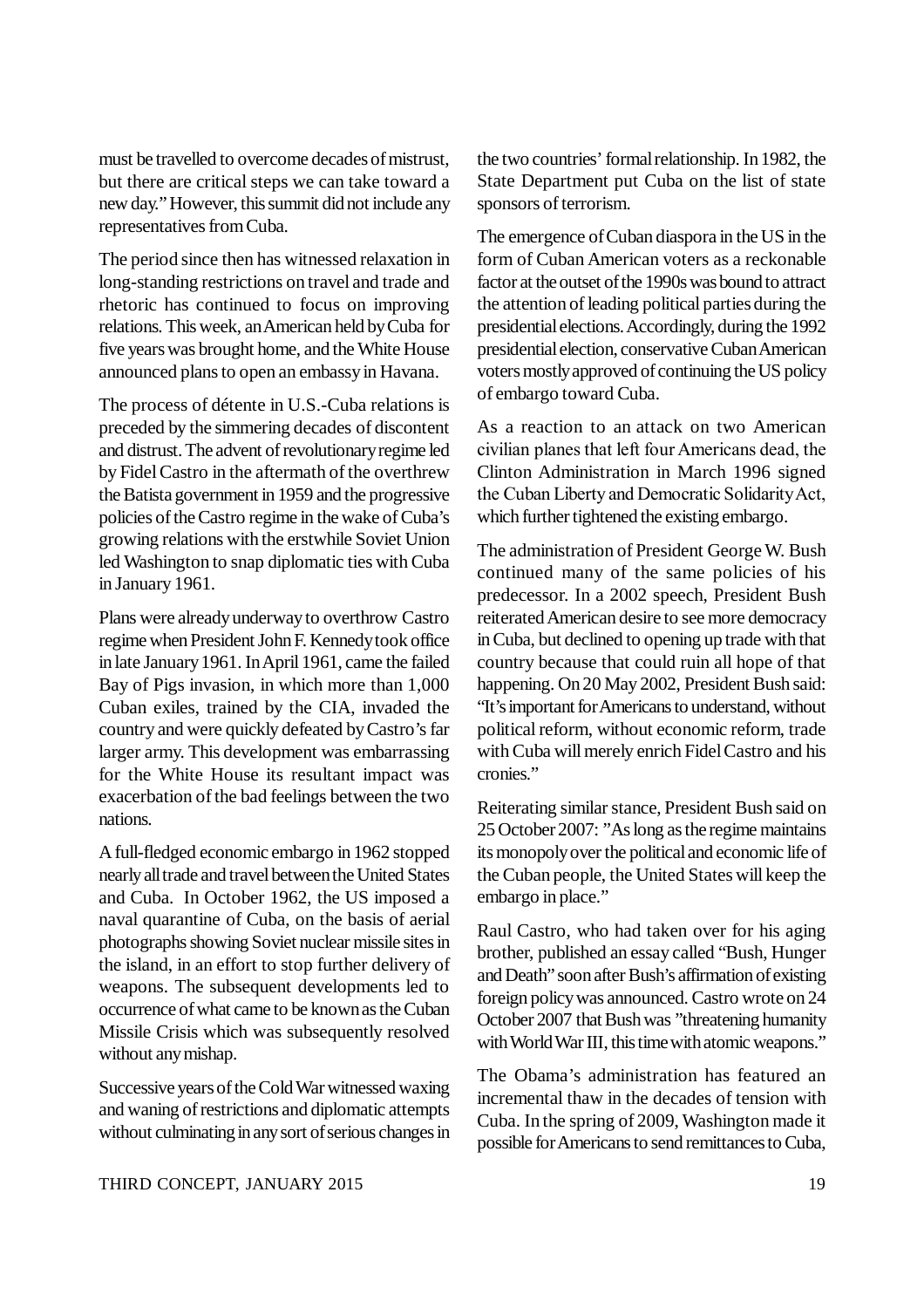or visit family members there. President Obama justified the move by saying that the proposed measure was designed to promote democracy in the region.

The arrest of American USAID contractor Alan Gross in December 2009 by the Cuban authorities on the charges of being a U.S. enhanced the bargaining power of the Cuban government vis-àvis the US and Havana declared that it would only release Gross if Washington agreed to release five Cuban spies caught in Florida. The push for stopping the embargo and renewing diplomatic relations continued.

Hillary Clinton, former US secretary of state in the Obama administration, in her recently published book, *Hard Choices* writes: "Near the end of my tenure I recommended to President Obama that he take another look at our embargo. It wasn't achieving its goals and it was holding back our broader agenda across Latin America. After twenty years of observing and dealing with the U.S.-Cuba relationship, I thought we should shift the onus onto the Castros to explain why they remained undemocratic and abusive."

In 2013, when U.S. President Barack Obama and Cuban President Raúl Castro awkwardly shook hands at Nelson Mandela's memorial service, social media erupted with speculation about what the gesture might mean. Most Cuba watchers were skeptical, and they cautioned against reading too much into the encounter. Many elected officials, especially Republicans, saw the shake as a mistake. Arizona Republican Sen. John McCain is reported to have said: "Why should you shake hands with someone who's keeping Americans in prison?"

A change of mood was becoming discernible among Cuban Americans in Florida, who were once a reliable Republican voting bloc, were now turning in favour of Democratic Party and recently voted for Democrats. Public support for renewing diplomatic relations with Cuba has been gaining momentum.

In early December 2014, former US president Bill Clinton had said: "I think we would be well on our way to doing it [ending the blockade] if they released Alan Gross. It is really foolish to allow what is clearly a questionable incarceration to imperil the whole future of U.S.-Cuban relations, but that's not my call to make."

While making an announcement on 17 December 2014 that Cuba relations were finally about to change in a big way, President Obama said in a televised address: "We can't keep doing the same thing over five decades and expect a different result." It is worth mentioning here that almost over the past 18 months, U.S. and Cuban officials had been conducting secret high-level dialogues that were hosted by Canada and the Vatican and these efforts bore fruits in the early second half of December 2014.

The road from *détente* to *entente cordaile* between the US and Cuba is a long one. The existing state of détente has given rise to debate on both sides and on both sides of the debate are people who claim their goal is to bring about a peaceful transition to a democratic, market-oriented Cuba.

The ball is now in the courts of Cuba as well as the US and both have to tread cautiously to translate the newly gained détente into a permanent peace and lasting friendship. The leadership in Cuba should show statesmanship in availing this opportunity to end its so-called isolation and join the international mainstream.

It is worth recalling here the statement made by the then US President Eisenhower on 3 January 1961, while announcing the breaking off of diplomatic relations with Cuba: "It is my hope and my conviction that in the not-too-distant future it will be possible for the historic friendship between us once again to find its reflection in normal relations of every sort." Let's hope that the big step taken by both sides on 17 December 2014 ripens into fruition soon.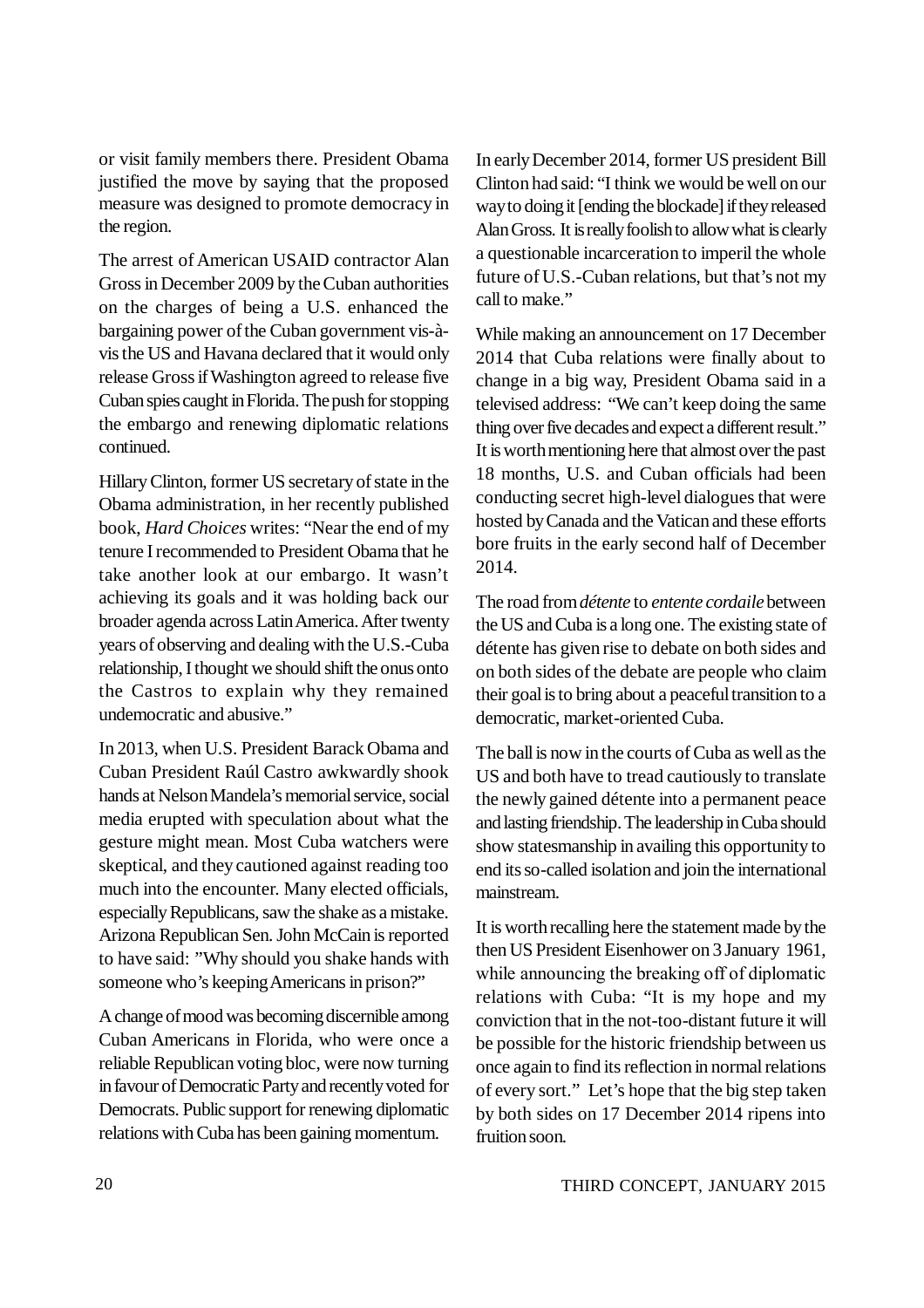#### **References**

- 1. Bustamante, Michael J. "Cuban Comrades: The Truth About Washington and Havana's New Détente", *Foreign Affairs*, foreignaffairs.com, 21 December 2014,
- 2. DeYoung, Karen, "Obama moves to normalize relations with Cuba as American is released by Havana", *Washington Post*, 17 December 2014,
- 3. Friedman, George, "The Geopolitics of U.S.- Cuba Relations", stratfor.com, 23 December 2014, http://www.stratfor.com/weekly/ geopolitics-us-cuba-relations#axzz3MePjLMku
- 4. Haass, Richard, "Cuba detente is the latest sign the cold war is over", *Financial Times*, 18

December 2014, http://www.ft.com/cms/s/0/ 0 1 9 c 3 3 1 2 - 8 6 7 4 - 1 1 e 4 - 9 c 2 d - 00144feabdc0.html#axzz3MF9X31hV

- 5. "No more isolation': After 50 years, US and Cuba patch torn relations", AP in firstpost.com, 18 December 2014, http://www.firstpost.com/ world/isolation-50-years-us-cuba-patch-tornrelations-1855177.html
- 6. Roig-Franzia, Manuel, "Change in U.S. policy toward Cuba dismantles an artifact of the Cold War", Washington Post, 17 December 2014.
- 7. Savin, Leon, "Cuba and US Foreign Policy", strategic-culture.org, 22 December 2014, http:/ /www.strategic-culture.org/news/2014/12/22/ cuba-and-us-foreign-policy.html



# **India and the Asia-Pacific Region**

#### Mohd Younes Bhat\*

The Asia-Pacific region is one of the largest<br>dynamic regions in the world not only in<br>context of its large size as it stretches from<br>the Indian Ocean to the shores of Americas, but he Asia-Pacific region is one of the largest dynamic regions in the world not only in  $\Box$  context of its large size as it stretches from also from the point that the region is very productive and promising in terms of trade, resources, navigation etc. The Asia-Pacific region is highly debatable in the domain of international politics particularly after the announcement of the 'Asia Pivot' by the United States in 2011, by the then US Secretary of State, Hillary Clinton.<sup>1</sup>

The broader contours of the pivot are about "strategic rebalance" and "Asia focus" *vis-à-vis* United States' policies in the 21st century. Some analysts interpret the 'pivot' as a hedge towards the assertive China and its growing militarism in the region.<sup>2</sup>

In recent times, some accentuated developments in the Asia-Pacific region have exacerbated the tensions over claims and counter-claims of sovereignty over some islands and exploitation of 'Sea Resources'. The developments like the ongoing dispute between China and Japan over the islands of Diaoyu/ Senkaku in the East China Sea, the Chinese 'indisputable claims' in the South China Sea and the recent India-Vietnam understanding over the explorations in the South China Sea and the dragging of USA by the feeling of insecurity by certain countries in the region such as Vietnam, the Philippines, Japan etc., have made the region more volatile and complicated in the spheres of geopolitics and geo-economics of the region.<sup>3</sup>

The involvement of the United States and its containment policy towards China has given birth to new paradigms and power equations in the region. On one side, the US is trying to get quadrilateral approach, comprising US, Japan, India and Australia, in the form of a group to be maneuvered towards a growing threat of Chinese designs in the region; on the other side, USA has also contemplations on the G2 formula (USA and

<sup>\*</sup> Asst Prof. of Pol. Sc., GDC Dooru, University of Kashmir, J & K. (bhatyounes0@gmail.com)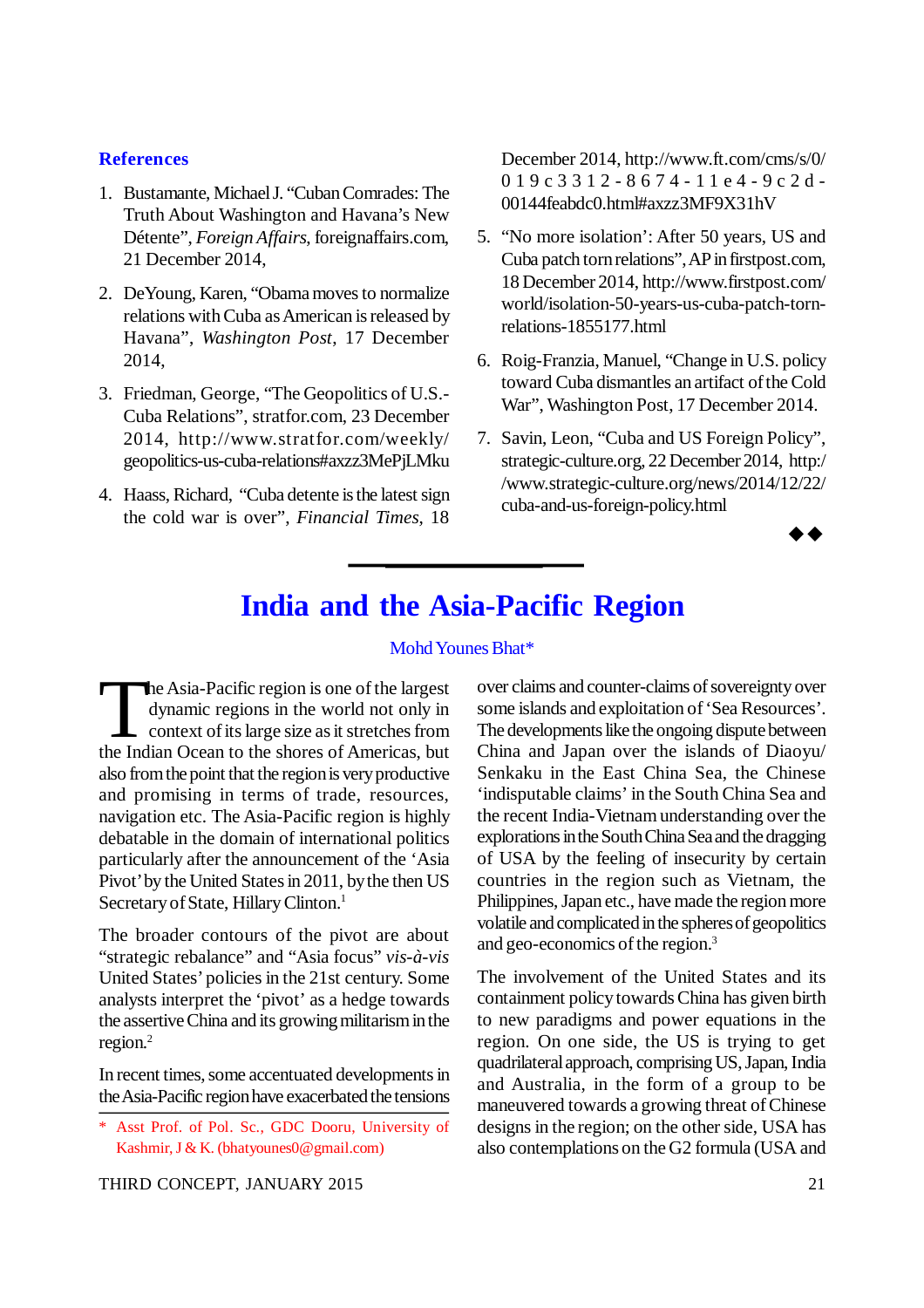China) which is unlikely to get harnessed, keeping in view the traditional alliance of USA with some countries in the region such as Japan, the Philippines, South Korea etc. and their traditional wedge with the China.

The first Prime Minister of India, Pandit Jawaharlal Nehru in his book, *Discovery of India*, had also dealt with the Asia-Pacific and the significance of the region for future independent India and he was probably the first one who did talk about the sort of 'pivot'.<sup>4</sup>There are three power equations which have emerged in the post-Second World War period *vis-à-vis* geopolitics of the Asia-Pacific region.

The first equation was created by Henry Kissinger, former US Secretary of State, by trying to break the Communist bloc by patronizing China in the early 1970s during the Cold War era. This was a triangular bloc consisting of USA, Japan and China and the premise of this power equation was to contain the former Soviet Union. At that juncture, the US played China card against India as India was inclined towards the former Soviet Union.<sup>5</sup>

There is second power equation in the Asia-Pacific region that encompasses USA, Japan and India which the US wants to maneuver against the rising China and its associated challenges in the Asia-Pacific region.

The third equation is a triangle consisting of India, Japan and China, which is unlikely to get matured keeping in view the historical rift in their bilateral relations. A deep analysis of these triangular power equations reflects the US-centered policy which they use for their own national interests. They used China against the erstwhile Soviet Union and now they trying to use India against the so-called China's rising threat.

In 2012, the Chinese President Xi Jinping during his visit to the United States introduced the idea of a 'new power of great power relationship' in the domain of US-Sino bilateral relationship. There are some experts who believe that rising China would create what some have referred to as "the Thucydides trap", a situation when power shifts

from emerged power to an emerging one as had happened during the rise of ancient Athens and the fear it created among the Spartans in the 5th century  $BC.<sub>6</sub>$ 

The rising China poses a 'big power dilemma' for the US and its European allies; therefore, there is an expected counter approach to the 'Chinese rise' from US and its partners in Europe and Asia.

### **Delhi-Tokyo Chemistry**

The recently concluded visit of Japan by the Indian Prime Minister Narendra Modi has unveiled a new dimension in the geopolitics of the Asia-Pacific region. The visit has commenced 'a new start' in the form of "special strategic and global partnership" in the Delhi-Tokyo bilateral relationship, which *per se* is a recalibration of earlier concluded "strategic and global partnership". The visit is successful in some areas as Japan has promised to invest US \$35.5 billion in infrastructure development, energy sector and for the skill development in India.<sup>7</sup>

The broader aspect of the visit was to concede a big breakthrough on Indo-Japan civil nuclear agreement but, no such breakthrough was achieved on this front as Japan has certain reservations *visà-vis* India's stand on Nuclear Proliferation Treaty (NPT). The issue of Indo-Japan civil nuclear cooperation is lingering on since the signing of Indo-US nuclear agreement in 2008, because India is a non-signatory to the NPT while Japan is an adherent to it.

Nevertheless, Japan has promised India to support the latter for its membership into the Multilateral Export Control Regime (MECR), an international body to use the national export control system such as- Wassenaar Arrangements, Nuclear Suppliers Group, Australia Group and Missile Technology Control Regime (MCTR). Attainment of this membership will be a huge bonus for India's nuclear programme and also it will substantiate India's global power dream.<sup>8</sup>

The visit to Japan by Indian Prime Minister brings scant comfort to the Asian Dragon (China) as an editorial of the *Global Times*, one of the leading newspapers in China, quoted "Modi-Abe intimacy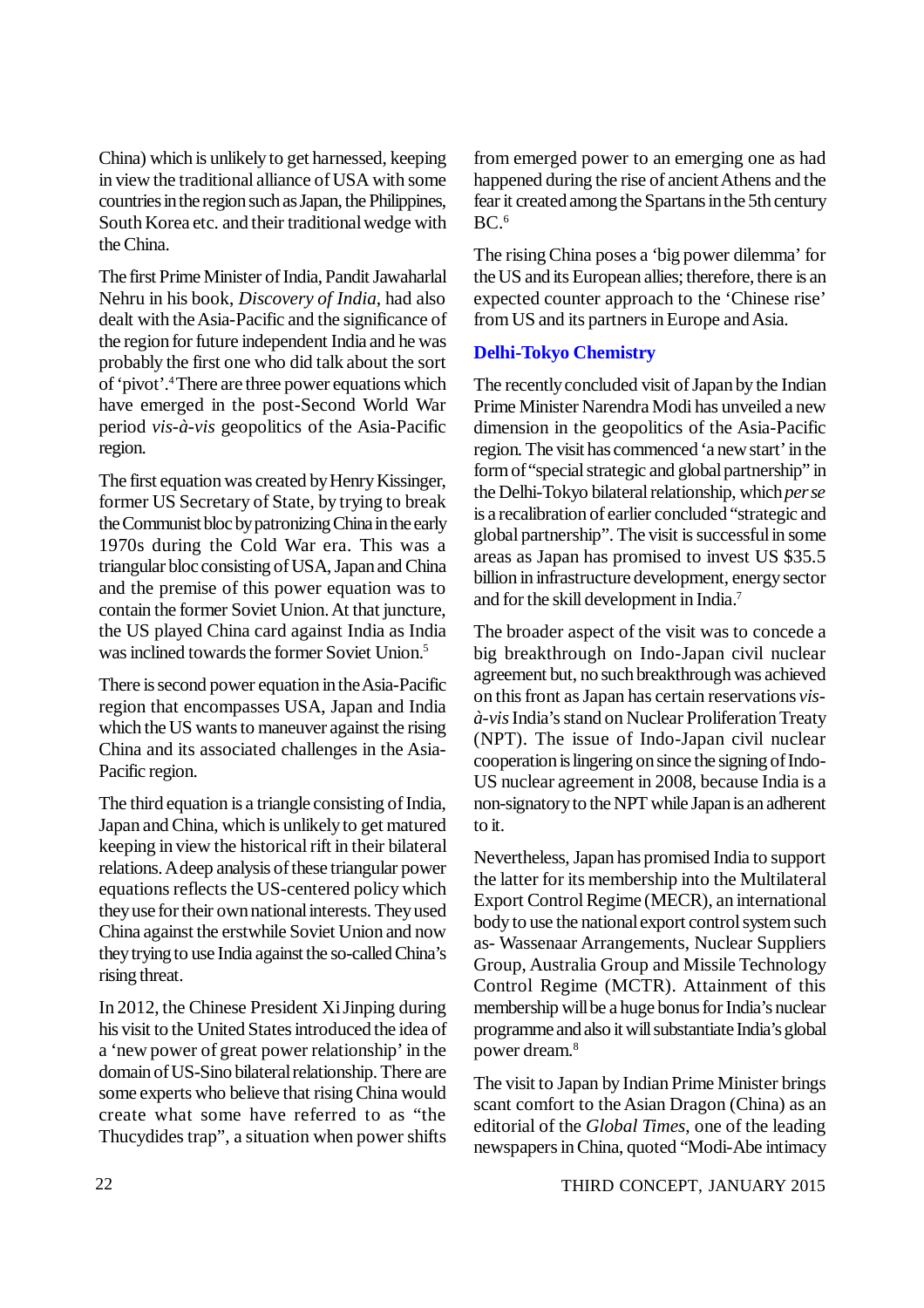brings scant comfort" to Beijing during the Modi's recent visit to Japan.<sup>9</sup> When Dr. Manmohan Singh, former Prime Minister of India, visited Japan in October 2008, he had said that India's economic and security relations with Tokyo would not be "at the cost of any third country, least of all China".

This time the Indian Prime Minister Modi while interacting with the business leaders in Tokyo did talk about the deepening of strategic and security cooperation between New Delhi and Tokyo which would bring 'prosperity and peace' in Asia, but at the same time he also talked about 'countering an expansionist mindset'. He was also quoted by the *Global Times* on his saying that "everywhere around us, we see an 18th century expansionist mind set: encroaching on another country, intruding in others waters, invading other countries and capturing territory".<sup>10</sup>

This was an explicit reference of China's recent policies in the Asia-Pacific. Therefore, one would expect a serious reaction from Beijing to the Modi-Abe intimacy. Modi's succinct reference of China in Japan had not been welcomed in the circles of Chinese strategists and may probably spur the dragon to take extra measures to counter India-Japan security cooperation.

Undoubtedly, Prime Minister Modi emphasized on the Chinese expansionist policies in Japan; nevertheless, the question arises as to whether countering China directly would benefit India strategically or not. China is India's indispensable neighbor and economically there are colossal opportunities in the peaceful bilateral relations. India and China signed "shared vision on the 21st century" during the visit of Dr. Manmohan Singh to Beijing at the beginning of 2009. There is a prospective growth in the bilateral economic and trade cooperation worth of about US\$ 65 billion, which has ability to reach a benchmark of US\$ 100 billion.

#### **India and the Dragon factor**

The policies of China in the Asia-Pacific region are sending alarming signals to its neighboring countries. The announcement of ADIZ (Air Defense Identification Zone) in November 2013 in the East

China Sea had been instrumental in generating a sense of insecurity in many countries such as Japan, Vietnam, South Korea, Taiwan etc.<sup>11</sup> The larger picture of the ADIZ is about the fact that it does also include the much disputed islands of Diaoyu/ Senkaku which are claimed by both China and Japan.

Japan believes that declaring ADIZ along these Islands in the East China Sea is an attack on the sovereignty of Japan; therefore, it won't be acceptable to it. Nonetheless, China has different argument as it believes that the Islands were subjugated during the Japanese imperial rule.

The situation gets more complicated with the US involvement in the affairs of Asia-Pacific region. The US had its own ADIZ created in the aftermath of the Second World War and the same was transferred to Japan in 1969. Some analysts believe that the recent agreement between Japan and India on flying uninterrupted civil aircraft between the two countries is a counter measure to the Chinese ADIZ.

India is involved in the exploration exercises in the region, as has been agreed to with the government of Vietnam during the recent visit of Indian foreign minister, Sushma Swaraj. Some experts believe that India has accelerated its policy of 'fishing in the troubled waters' of the Asia-Pacific region.<sup>12</sup>

Undoubtedly, India is an Asia-Pacific country and it has every right to deal with the region as per its national interests; nevertheless, at the same time India needs to be extra vigilant about its involvement in the designs created by the USA and Japan *vis-àvis* China. Since it is imperative on the part of Indian government, from both political as well as strategic perspectives, to substantiate its interests and engagements in the Asia-Pacific region, it is equally important for India that it should not get trapped in any sort of power bloc politics because such an eventuality could be detrimental for India in the long run.

In the recent survey conducted by the US-based Pew Research Centre, it has been identified that many Asian countries are of the view that Chinese "indisputable sovereignty" claim over the South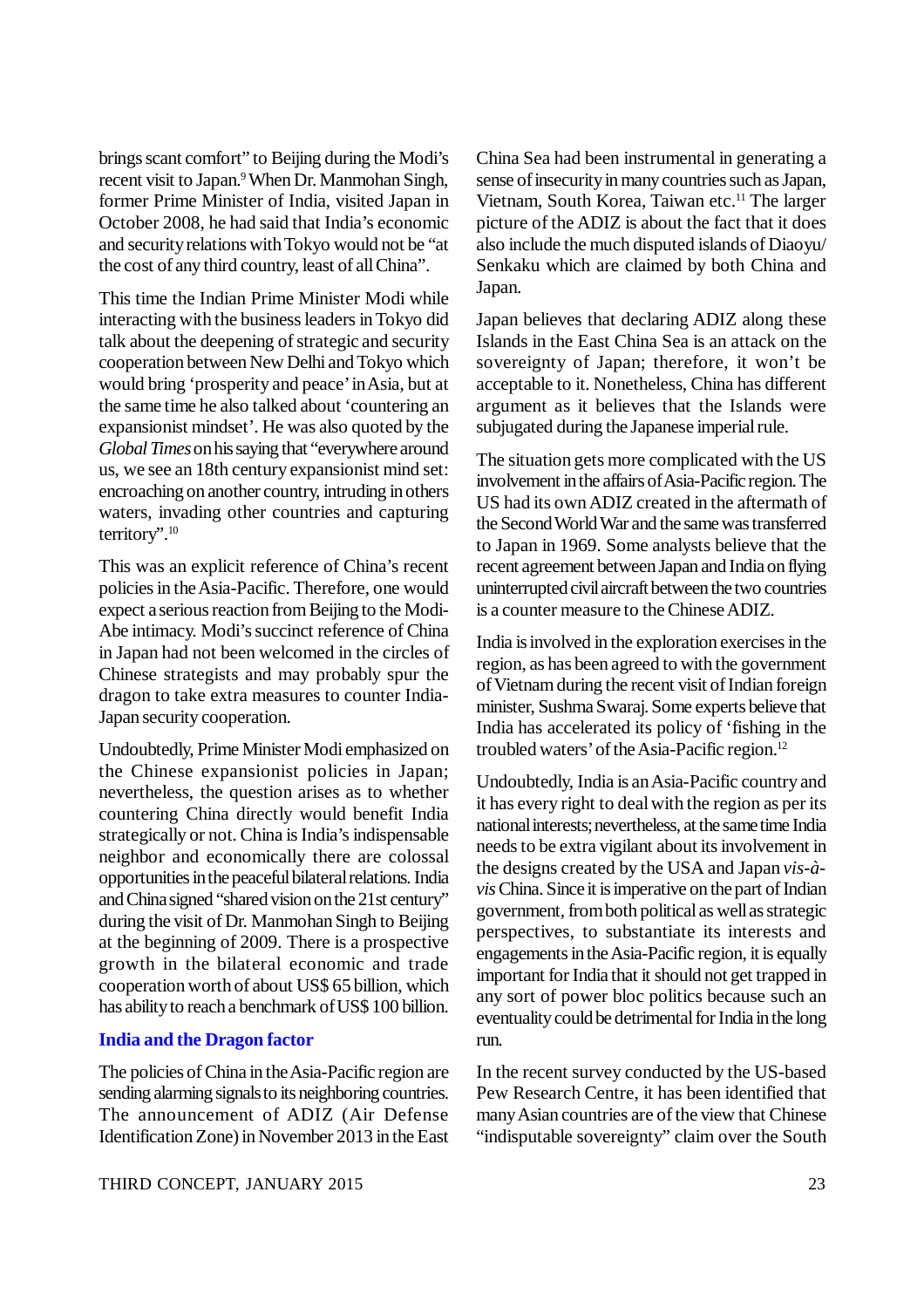China Sea and its dispute with Japan over the islands of Diaoyu/Senkaku would create a dangerous situation which may lead towards an inter-state war in the region.

The growing Chinese manoeuvres into Vietnam's Exclusive Economic Zone have made Vietnam much insecure. This factor coupled with other developments in the region brings the US in the fray, as most of East and South Asian countries believe USA as an credible hedge in order to check the growing assertive China.<sup>13</sup>The counter-measures initiated by the US along with its alliance partners in order to check the assertive China has put India in a sticky situation.

In some ways, India and China can be said to be natural partners on account of geographic proximity that necessitates sharing of a long land boundary. Both the countries have been interacting with each other peacefully and normally in the fields of culture, religion and trade for more than 5,000 years, except for a relatively brief period of 20 years from 1958 to 1978. India was among the first countries that recognized China as a Communist state in 1949. India and China signed the Panchsheel agreement in 1954 which underlines the principles which form the basis of peaceful and friendly bilateral relations.<sup>14</sup>

India and China together account for one-third of the world's population and are seen to be emerging 21st century powers as well as potential strategic rivals. The two countries fought a brief but intense border war in 1962 that left China in control of large swaths of territory which is still claimed by India. The clash ended previous friendly relationship between the two countries.

Although Sino-Indian relations have warmed considerably in recent years, the two countries have yet to reach a final boundary agreement. Adding to New Delhi's sense of insecurity have been suspicions regarding Chinese long term nuclear weapons capabilities and strategic intentions in South and Southeast Asia.<sup>15</sup> Beijing's military and economic support of Pakistan is a major ongoing source of friction.

New Delhi also has taken note of Beijing's security relations with neighboring Myanmar and the construction of military facilities in the Indian Ocean. The two countries also have competed for energy resources to feed their rapidly growing economies.

The recent visit of the Chinese President Xi Jinping to India has started a 'new milestone' in the bilateral engagements. The two sides have decided to set up two industrial parks in India and China has promised to make investment in India equivalent to US\$ 20 billion in the next five years. The two countries have committed to resolve all the sticky issues persisting between them, particularly the dispute over un-demarcated boundary, issuing of stapled visas by China, trade imbalances etc.

China and India share almost similar concerns *visà-vis* some tricky international issues, particularly on climate and international trade. Both the countries have closely coordinated in the negotiations pertaining to climate change, Doha Round talks under the aegis of World Trade Organization, energy and food cooperation and restructuring of international organizations particularly financial ones such as World Bank and International Monitory Fund.

The recent development in the Sino- Indian bilateral relations is their cooperation in the BRICS's (grouping of Brazil, Russia, India, China and South Africa) recent Fortaleza Summit at Brazil wherein a New Development Bank of BRICS has been unveiled whose headquarters would be in China whereas its first president would be from India.<sup>16</sup>

The biggest irritants in the Sino-Indian engagements are unresolved border issue and Chinese attritions along the India-China border. The unresolved border cannot be a pretext for any sort of war mongering and should not be made a hostage in the larger context of bilateral relations. It is well known fact that the 21st century is Asian century and the two biggest giants of the Asia are none other than India and China.

There is already a debate about the Western backlash against the new trend in geopolitics and geo-economics of the globe whose pendulum is inclined towards the two giants of Asia and not USA or Great Brittan. The driving seat of the globe is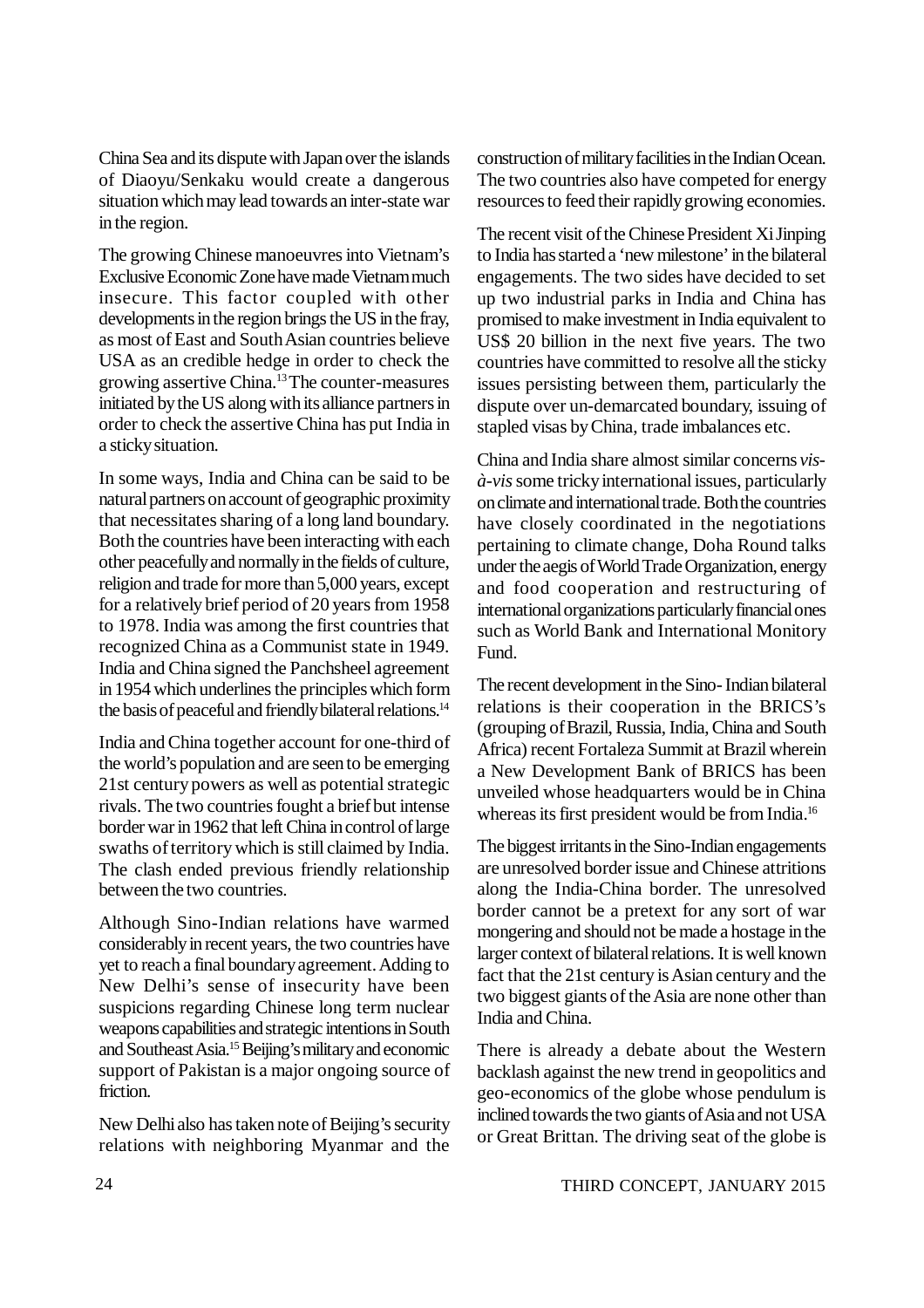likely to shift from Atlantic to Asia-Pacific and the drivers would be India and China.

Deng Xiaoping in 1988 had told the then Indian Prime Minister Rajiv Gandhi that "the Asian Age could only come when China and India become developed".<sup>17</sup> Kishore Mahbubani, in his book, *The New Asian Hemisphere: the Irresistible Shift of Global Power to the East,* has provided a deep analysis about the rise of Asia and the hypocritical attitude of the West about the new reality. He further asserts that "end of era of Western domination" has culminated and West is not recognizing the fact that the tectonic plates of political landscape of the globe have shifted towards East. He has warned that there is "greater danger" if the West did not accept this new reality.<sup>18</sup>

The West is playing dual game *vis-à-vis* their policies towards China and India. On the one side, they project democracy and liberal values of freedom of speech and expression and the free opinion a benchmark for any Western engagements and it is on these premises that India is differentiated from China. But on the other side, the 'undemocratic' China is welcome as it is inevitable for the West to ignore it simply because of the reason that the China is very close to become world's largest economy.

If India and China come close, it will pose a huge challenge to the West to reckon with. There are already some visible signs about the fact that how tough it would be for the West to deal with a situation if Hindi-Chini become real bhai-bhai. The Sino-India mutual cooperation in the climate negotiations, WTO etc are posing a huge challenge to the Western dominance.

India should not indulge in any such activity hosted by the Western countries, particularly in the Asia-Pacific region, which would derail the prospects of better Sino-India bilateral relations. India cannot trust the Western policies *vis-à-vis* China as they are habitual to change their stance as per their national interests.

There have been some unnecessary activities in the recent past on the part of India which might have sounded certain negative signals in Beijing. In the 2007 Malabar Naval exercises at sea involving ships from India, Japan, Australia, USA and Singapore,<sup>19</sup> not only China, even Russia also had shown certain reservations about such exercises.

The quadrilateral dialogue involving India, USA, Japan and Australia is also not welcome in Beijing. India will gain more if it gets involved with China and the war-mongers on both sides won't be able to highjack the peaceful and cooperative bilateral relations for their pretty interests since the fact is that no country would be so desperate and crazy to think about a war if that is at the cost of US \$ billions.

The US designs are to build up India as a counterweight in conventional forces and to some extent nuclear stalemate *vis-à-vis* China, without permitting a future rising economically powerful India to become a challenging nuclear power like Russia or China. Thus, it wants to limit India's fissile material stockpile and slow its ICBM (Inter Continental Ballistic Missiles) and nuclear submarine capabilities by putting as many of India's nuclear facilities as possible, under IAEA safeguards.

The instant benefit to the United States appears to be its assessment that India could be a counterweight to a "rising China" in the region. However, this is not the view of some Indian policymakers who believe that a constructive engagement with China is more beneficial and not linked to any military or strategic relationship with the United States. "US policymakers of both political parties had long been concerned about a rising China, and by strengthening relations with China's next-door neighbor, the administration saw the potential for a strategic hedge," observe Michael A. Levi and Charles D. Ferguson.<sup>20</sup>

India is "a potential hedge against a rising China", notes Ashley Tellis in his Carnegie report, weaving together the threads of worry running through Washington. The US leaders are concerned about the growth of the Chinese military, its monetary policy, its vicious attacks on Japan and its increasing power projection capabilities.<sup>21</sup>

Ashley J Tellis, a senior State Department official and a key architect of the new strategic policy on

#### THIRD CONCEPT, JANUARY 2015 25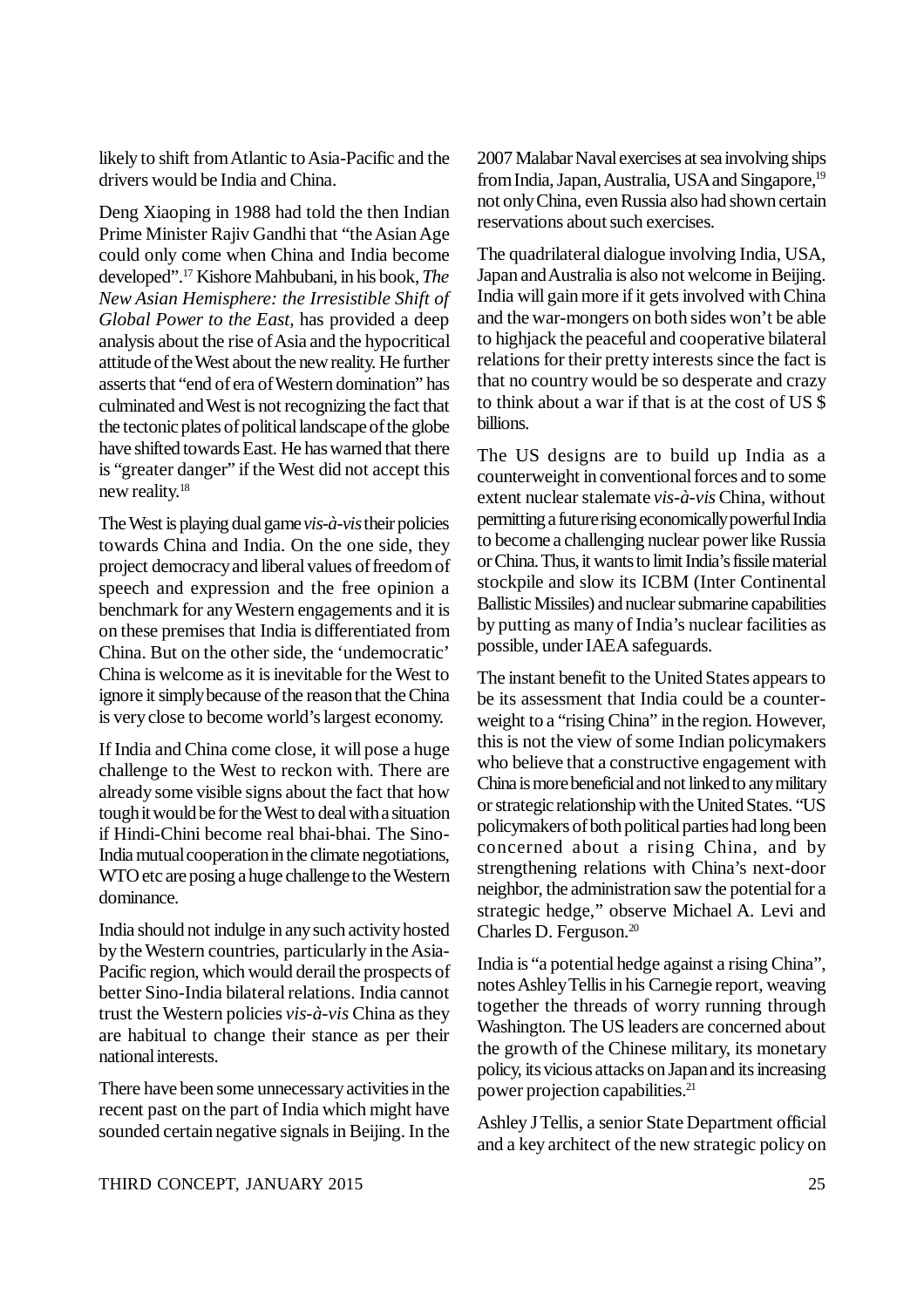India, has argued that a build-up of India's nuclear arsenal is not only in New Delhi's interest, but Washington's too. It will cause Beijing to worry more about India and less about United States, Tellis says.<sup>22</sup> "This is an effort to counterbalance the rise of China, but I would not go so far as to say to contain China or to be antagonistic towards it" said L. Gordon Flake, executive director of the Mansfield foundations in Washington. He further said that, "We obviously have an interest in a large, democratic, multiethnic society as counterbalance to the Chinese in the region".<sup>23</sup>

Other than some geopolitical rivalry, India should focus more on substantiating its soft power in the region which *per se* is possible only if India does not indulge in bloc or alliance politics in the region. Soft power is a relevant weapon than hard power weaponry in the 21st century in realms of a geopolitics and geo-strategy.

The soft power has three broad dimensions: culture, political values and foreign policy with moral authority as has been conceptualized by Harvard Professor Joseph Nye (it was the Nye who coined the term soft power). In his book *The Paradox of American Power*, Nye argued that key to the successful foreign policy in the 21st century lies in the soft power which *per se* is based on one's culture, multiple channels of communication and domestic and international performances.<sup>24</sup>

India has a huge bonus *vis-à-vis* soft power keeping in view its legacy of rich civilization, birth place of many religions and cultures, India's huge Diaspora, a rich traditional practice of Yoga and Ayurveda, software technology, Bollywood etc. Sunil Khilnani has argued that the greatest dimension of India's soft power is its "accumulated political legitimacy" rather than real accumulation of power.<sup>25</sup> Therefore, India should more focus on harnessing these opportunities provided in its soft power domain rather than indulging in the power politics.

Moreover, India being an emerging Asia-Pacific power should be highly vigilant towards the new emerging power equations in the region. Its approach should be more from the prism of its traditional legacy of NAM (Non-Aligned Movement) rather than from any polarity or alliance system.

#### **Notes**

- 1. Clinton Hilary, "America's Pacific Century", *Foreign Policy*, November 2011.
- 2. Morse S. Eric, "Pivot to Asia: Calculus and Consequences", Vol. 21, Issue 4, February 2012, accessed at http://www.nationalstrategy .com
- 3. "China Recalibrates its territorial Posturing", 08 August, 2014, accessed at http:// www.aljazeera.com
- 4. Nehru Jawaharlal, *The Discovery of India* (New Delhi: Penguin Books India, 2004)
- 5. Malone M. David, *Does the Elephant Dance: Contemporary Indian Foreign policy* (New Delhi: Oxford University Press, 2011) p. 154- 57.
- 6. Zoellick B. Robert, "U.S., China and Thucydides", Foreign Affairs, Issue July-August 2013, accessed at http://www.foreignaffairs .com
- 7. Accessed from, *The Hindu*, 02 September 2014.
- 8. Ibid.
- 9. "Modi-Abe Intimacy Brings Scant Comfort", Global Times, 02 September 2014 accessed at http://www.english.people.com.cn
- 10. Ibid.
- 11. "What Happened to the Asia Pivot in 2013", 20 December 2013, accessed at http:// www.cfr.org
- 12. Minghao Zhao, "Mutual Great Power Ambitions Bring India and Japan Together", *Global Times*, 01 September 2014, accessed at http:/ /www.english.people.com.cn
- 13. China Recalibrates its territorial Posturing", 08 August, 2014, accessed at http:// www.aljazeera.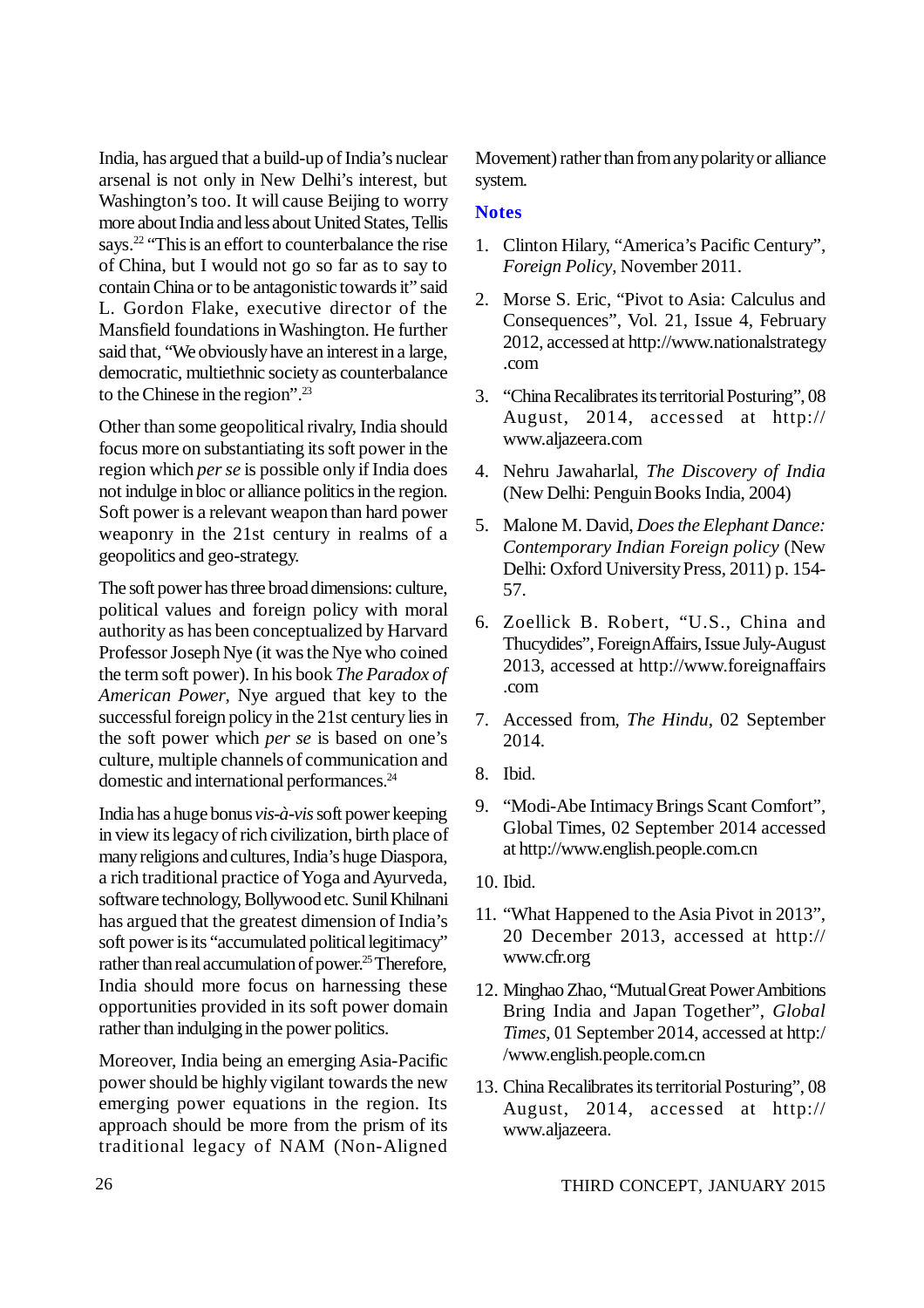- 14. Jabin Jacob, "Indo-US Nuclear Deal: the China factor", Available at htpp://www.comw.org./ pda/0603india.
- 15. Venugopal Menon, "India-China relations: critical issues", in Rajen Harsha and K.M. Sethi (eds.), *Engaging with the World: critical reflections on India's foreign policy*, Oriental Longman, New Delhi, 2005, pp. 156-57.
- 16. Saran Samar, "Waking up to the BRICS", *The Hindu*, 06 August 2014.
- 17. Yan Zhang, "India-China Relations in one of the best periods in history", *The Hindu*, 09 April, 2009.
- 18. Surer Hassan, "The rise of Asia and West's petulant response", *The Hindu*, 30 May, 2008.
- 19. Bard Kumar M. K., "Engaging China as a friendly neighbor", *The Hindu*, 10 April, 2008.
- 20. Michael A. Levi and Charles D. Ferguson, "US-India Nuclear Cooperation: A Strategy for

Moving Forward*"*, Council on Foreign relations, United States, CSR No. 16, June 2006, Available at http://www.cfr.org.

- 21. Ashley J. Tellis. *India as a New Global Power; an Action Agenda for the United States*, Carnegie Endowment for International Peace, Washington D.C., 2005, pp. 54-55.
- 22. Ashley J. Tellis. *Atoms for War: U.S.-Indian Civilian Nuclear Cooperation and India's Nuclear Arsenal*, Carnegie Endowment for International Peace, Washington D. C., 2006, p. 42
- 23. "China urges India, US to follow rules", *The Dawn*, Online edition, March 3, 2006.
- 24. Malone M. David, "Soft Power in Indian Foreign Policy", *Economic and Political Weekly*, Vol. XLVI NO 36, 03 September, 2011.
- 25. Ibid.



# **Human Rights and Violence against Women**

#### Suravi Gohain Duwarah\*

[*This articles rummages through various leading declarations on human rights with specific emphasis on violation of human rights of women through perpetration of violence in various manifestations. While taking a universal perspective on human rights vis-à-vis violence against women, this article attempts to focus on devising remedial measures at national and local levels to curb violence in against women the light of international covenants.* Ed.]

There exists a plethora of literature on human<br>rights in the form of reports of human rights<br>committees, resolutions, programmes and<br>instruments. There are ones to declare human rights here exists a plethora of literature on human rights in the form of reports of human rights committees, resolutions, programmes and 'in general', including all major human rights issues. They can also include articles about the elimination of discrimination or violence against women. And there are human rights committees, declarations, etc. about violence against women respectively ending violence against women separately. This paper endeavours to focus on major human rights

declarations to analyze how the integration of women's rights changed in the declarations.

The Universal Declaration of Human Rights (UDHR) 1948, envisages equal rights for everyone regardless to one's sex, origin, ethnicity, class, colour, religion or political opinion (UN 1948: Art.2).

Before the UDHR, in 1946, the United Nations Economic and Social Council (ECOSOC) was established by the UN. Thereof, in the same year, a functional commission has been established to promote gender equality and the empowerment of women: The Commission on the Status of Women

Associate Prof. Dept. English, Moridhal College Moridhal, Dist. Dhemaji, Assam.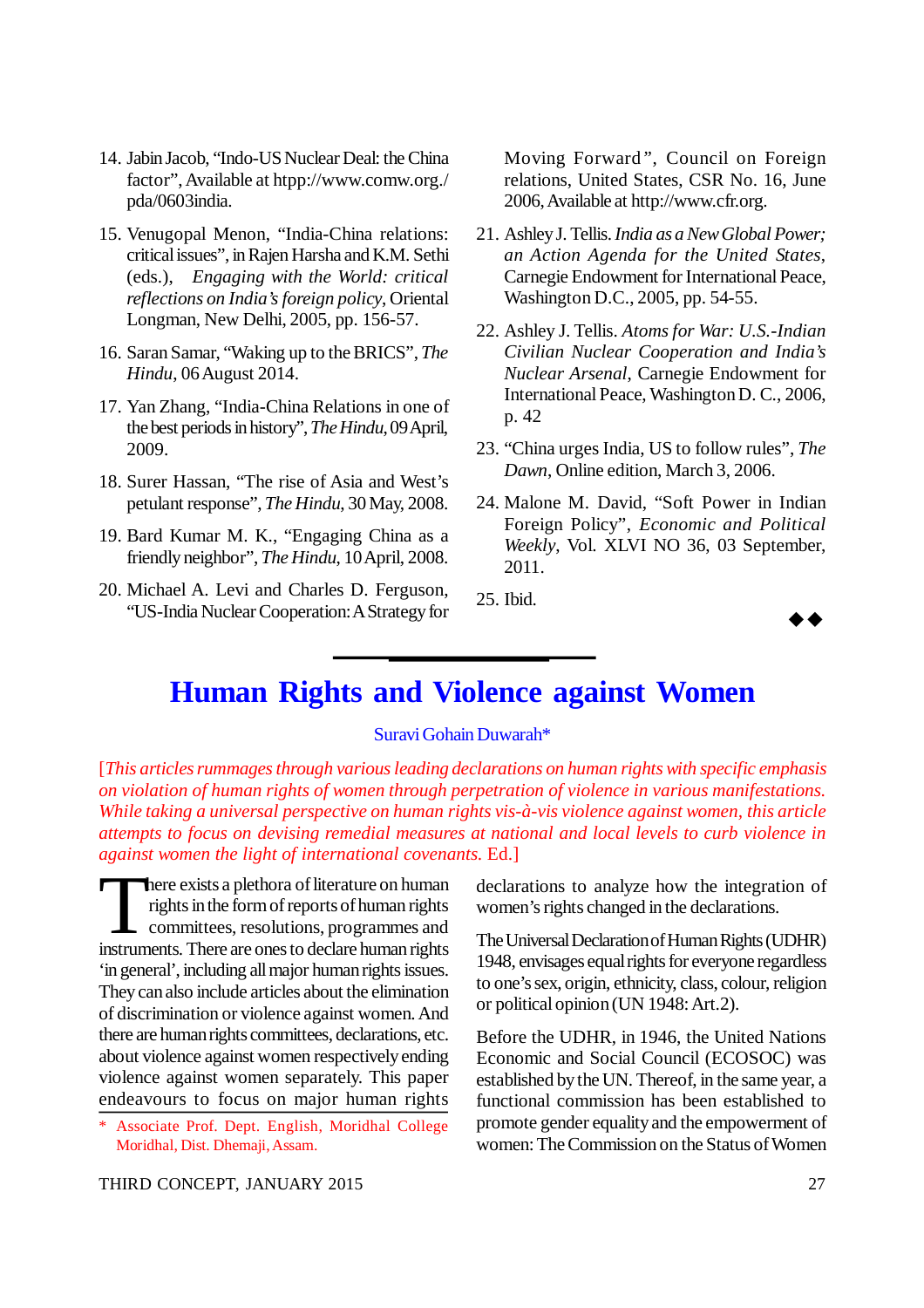(CSW). The CSW is in charge of "(…) promoting women's rights, documenting the reality of women's lives throughout the world, and shaping global standards on gender equality and the empowerment of women." (UN Women n.y.a)

In 1966 the International Covenant on Civil and Political Rights (ICCPR) and the International Covenant on Economic, Social and Cultural Rights (ICESCR) stated in the direction to prohibit violence against women with the statement that prohibits "(…) discrimination on the basis of sex (…)" and guarantees "(…) the equal right for men and women to the enjoyment of all rights set forth in the Covenant (…)" (Benninger-Budel; Lacroix 1999: 22f.) and the prohibition of violence against women in the workplace.

These Covenants as well as The International Convention on the Elimination of Racial Discrimination are grounded in the UDHR and incorporate women's specific rights only at a glance. In 1989 the "Convention on the Rights of the Child" is one of the rare "mainstream" instruments, which uses both feminine and masculine pronouns and shows explicitly that the rights refer equally to men and women, also including protection of children from sexual violence (Ibid.).

Gender-based violence against women as a violation of human rights became well known as part of the UN Decade for Women 1975-85. Containing the first resolution on violence against women and establishing the United Nations Development Fund for Women (UNIFEM). The United Nations General Assembly adopted the Convention on the Elimination of All Forms of Discrimination against Women (CEDAW) in 1979, worked on by the United Nations Commission on the Status of Women, which was a significant gender-specific instrument.

Article 1 of the Convention says that: "(…) the term 'discrimination against women' shall mean any distinction, exclusion or restriction made on the basis of sex which has the effect or purpose of impairing or nullifying the recognition, enjoyment or exercise by women, irrespective of their marital status, on a basis of equality of men and women, of human rights and fundamental freedoms in the political, economic, social, cultural, civil or any other field" (UN 1979: Art.1).

The Committee on the Elimination of Discrimination against Women stated in the general recommendations 12 and 19 issues regarding to define gender-based violence and violence against women as a form of discrimination (UN 1986-1999: Art.12, Art.19). It could be seen as the precursor of the Declaration on the Elimination of Violence against Women in 1993.

A major breakthrough in the women's movement was the Vienna Declaration and Programme of Action, adopted by the governments participating in the World Conference on Human Rights in Vienna in June 1993. In Vienna the first time women's rights were discussed independently. In the Declaration it was stated, that gender-based violence should be eliminated in private and public sphere, on a national and international level through legal measures (UN 1993: 1).

"Gender-based violence and all forms of sexual harassment and exploitation, including those resulting from cultural prejudice and international trafficking, are incompatible with the dignity and worth of the human person, and must be eliminated" (UN 1993:1).

To extend this important issue in the need to fulfill global expectations to eliminate violence against women, the United Nations General Assembly adopted the Declaration on the Elimination of Violence against Women in the concern that violence against women is a barrier to achieve peace, development and equality. In this declaration, violence against women is defined and stated as a result of (historical) unequal power relations between men and women (UN 1993a: 1).

The Programme of Action includes the participation of states to be active in carrying through human rights of women. Within the Conference, it was made clear that the equal status of women should be included in mainstream UN mechanisms. That was a major step as the UN bodies were obliged to ensure human rights activities address the human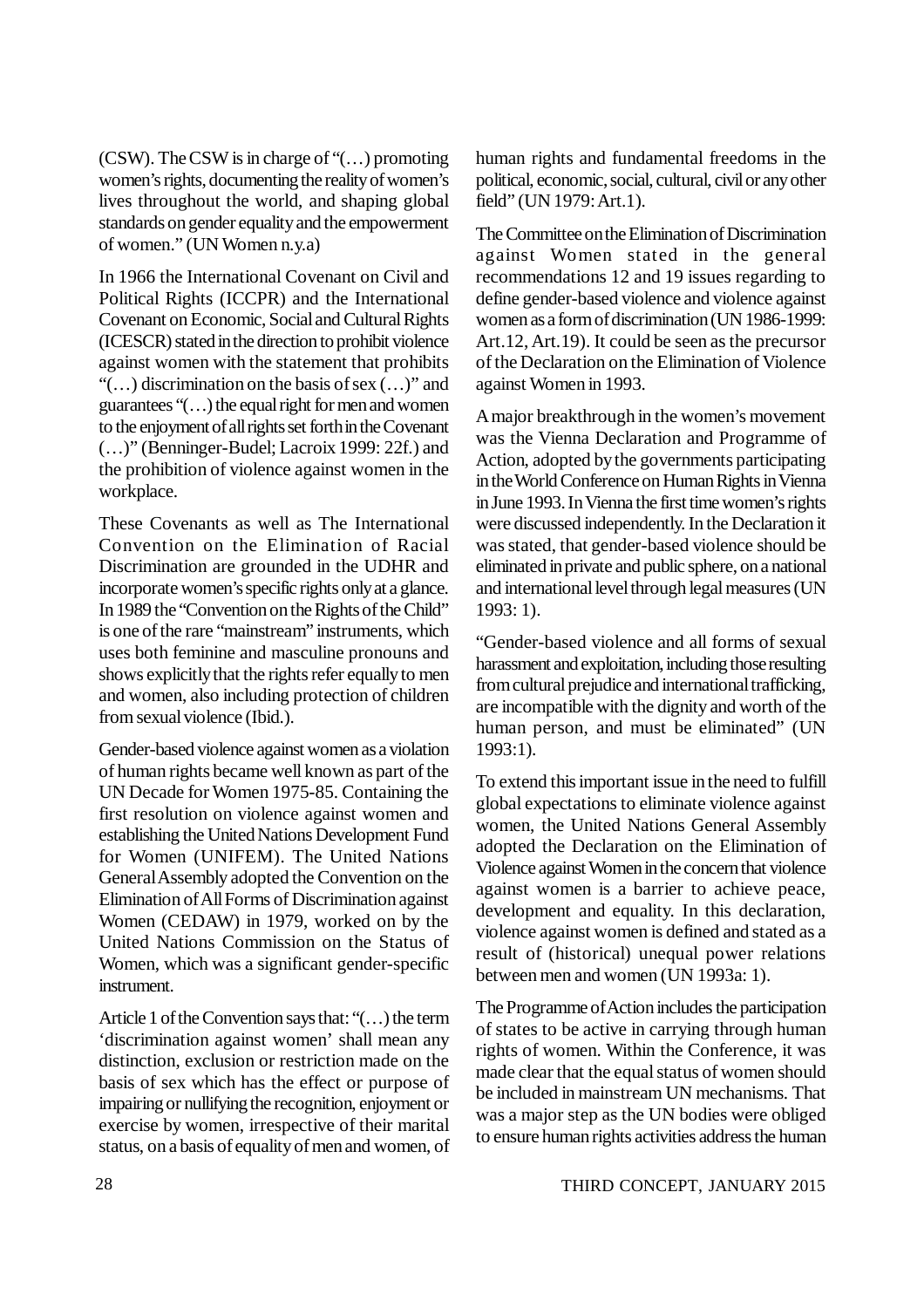rights of women – violation and gender-specific abuse (Benninger-Budel; Lacroix 1999: 50f.).

The definitions of violence against women were already determined in the Declaration on the Elimination on Human Rights as this was adopted within the Fourth World Conference on Women in Beijing in 1995. Within the Platform for Action many issues regarding the life and situation of women have been discussed like women and poverty, health, education, women in media, environment, armed conflict, etc.

Violence against women is defined as: "(…) any act of gender-based violence that results in, or is likely to result in, physical, sexual or psychological harm or suffering to women, including threats of such acts, coercion or arbitrary deprivation of liberty, whether occurring in public or private life" (UN 1996: 48).

Chapter D., Articles 112. to 130, include the definition of violence against women as well as a description of what kind of acts include violence against women and the target group. It says that violence against women is rooted in historically manifested unequal power relations and illustrates the need of an approach to eliminate violence against women and the need for data. It is an appeal to the participating governments to recall data and adopt and prioritize violence against women in their policies. Actions to be taken by the governments are listed (UN 1996: 48-56).

Through the Platform of Action it is pointed out that violence against women effects women before they are being born until they die. It concerns the whole "life cycle" beginning as a fetus with female infanticide because a boy is expected, continuing with girls who are being mutilated or married at a young age and forced to consummate the marriage with a way older man. Many women who are not married are getting raped, sometimes forced to marry the rapist. As adults women are also vulnerable to experience violence in public and private sphere. Also within marriage and as elderly women they are in danger suffering from violence all over the world (Benninger-Budel; Lacroix 1999:15f).

Associated with these development on an international level there has been set off an avalanche of resolutions, conventions and studies. To mention particularly the In-Depth Study on all forms of violence against women in 2006 by the Secretary-General highlighting all forms of violence and the unacceptability of those. In 2008 the global campaign "UNiTE to End Violence Against Women" initiated by the same. The campaign should raise awareness and lead to increase political will to change the situation and end violence against women all over the world (UN n.y.).

Although the human rights instruments and laws experienced a major development regarding to VAW and discrimination of women, it is generally reflected on men's position in society. Through history human rights have had an important meaning, but the question if human rights can be universal has been discussed in a lot of scientific disciplines.

The described women's rights to live in a world without discrimination are important and a lot of people want to live in a world where these rights are not only theoretically but also practically viable. Human rights are supposed to be rights for human beings.

The fact that women do not have the same rights as men is a pervasive reality. This reality, indeed, is not highly reflected in the universal human rights. Despite the fact that many people do not know that they have rights, the implementation of a right of a women in a rural settlement could be something that is not tangible.

Human rights are "(...) supposed to be genderneutral, it generally reflects a male perspective and has an unequal impact on women". (Benninger-Budel; Lacroix 1999: 30) A high number of human rights' violation against women takes mostly place in private sphere, in households or in families. Women experience their husbands, family members, or community members as perpetrators. Those are mostly present in public sphere. The international human rights laws and instruments are dedicated to political sphere which occurs as the public sphere. Many women who are victims of violence, do not have access to the public sphere. This vicious cycle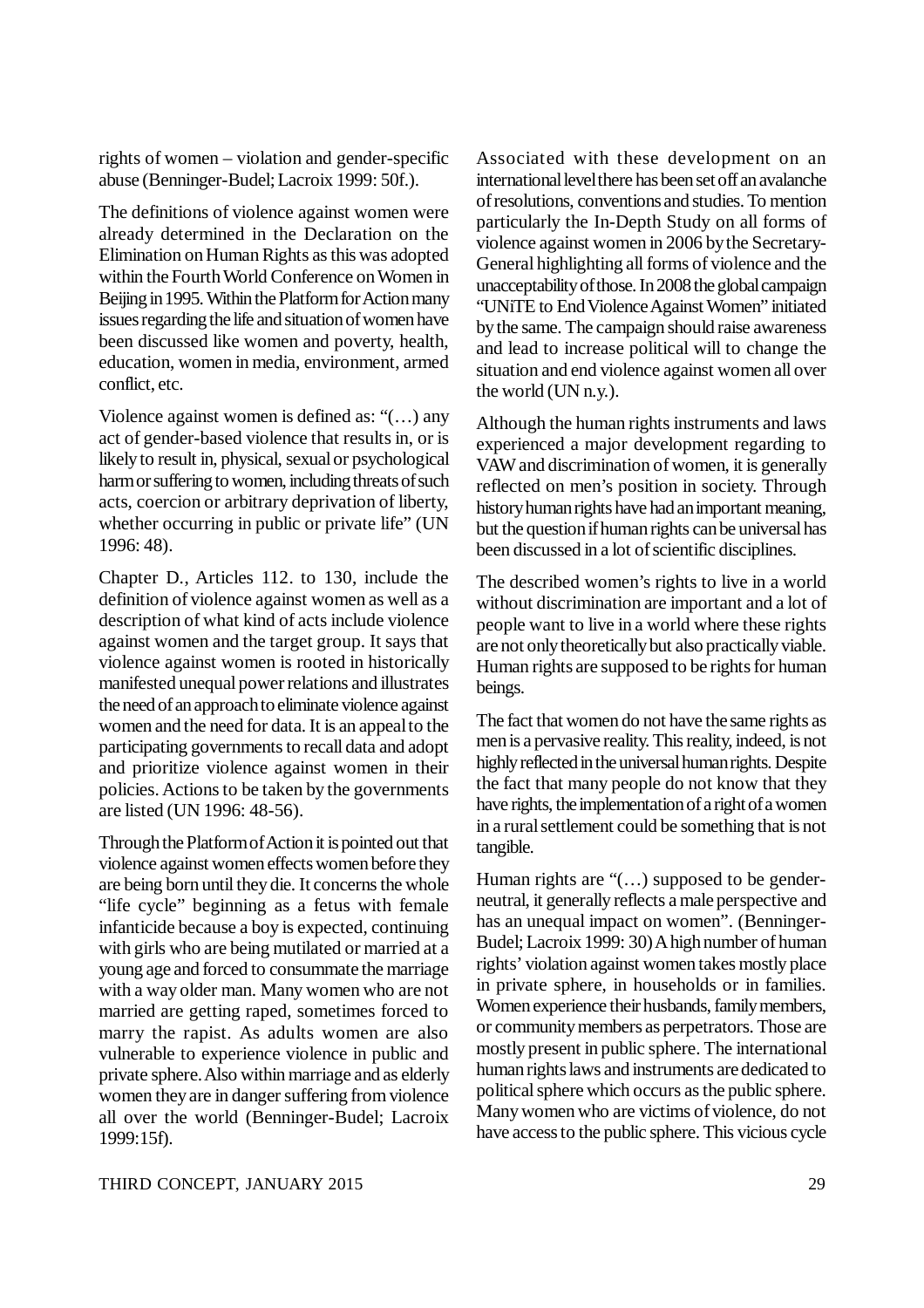leads to the fact that male dominance in societies is maintained (Ibid.).

The UN follow three discourses in the matter of gender-based violence. On the one hand there is violence against women and girls as a matter of equality between men and women. On the other hand the increasing forms of discrimination increase the risk of women being victims of violence. Thirdly, the interdependence of human rights is reflected in efforts to find out the causes of violence against women.

It is argued that the global discourse on violence against women has an inter-gender focus, which means that it is about a level of equality and nondiscrimination between men and women. The elimination of violence against women has to follow an approach which is based on an inter- and intragender level (Manjoo 2011: 7).

UN human rights have a vast demand covering all issues of human life and despite to this they are seen critically and can be seen as "(…) intellectually frail – lacking in foundation and perhaps even in coherence and cogency (…)" (Sen 2005: 151). Sen argues that human rights and capabilities have a common motivation, but simultaneously differ.

Amartya Sen's capability approach is central for the UNDP and Human Development Report. He argues that every human being should equally have a basis of capabilities and that the important issue to reach a person's well-being is not only what a person earns for an income but what a person is able to do or to be within his or her environment. Issues like income should not be the main focus in making out a persons' well-being but is what Sen calls an important "functioning".

The total of the 'functionings' are concluded in the capability set. The focus is therefore not on the money but on the capabilities. If a person has something to eat but fasts then he or she has the capability to buy food and even when he or she is not well nourished, there might be an inner freedom and well-being (Sen 1980 in Hicks 2002: 137-140).

Sen sees human rights as "rights to certain specific freedoms" and capabilities as "freedoms of particular kinds" and establishes a connection between the two concepts. "The idea of 'capability' (…) can be very helpful in understanding the opportunity aspect of freedom and human rights" (Sen 2005: 153).

Two persons can have different opportunities even in the same set of means. There is for example the person who is able to be well nourished but fasts or a person who does not have the opportunity to be well nourished because of lack of 'functionings' like regular income. The person who is actually wellnourished does not have to live in freedom but has the capability to choose levels of functioning, different to a person who does not have the opportunity to be well-nourished. A person who fasts and a person who is starving out of lack of opportunity is quite different even when the functionings do not differ (Sen 2005: 154f.).

Human rights, as universal formulations to reach freedom, are dependent on their ability to survive and win through. For that the role of public reasoning is very important to understand, in politically repressive regimes which do not allow public discussions, many human rights are not asserting themselves (Sen 2005: 163). "The viability and universality of human rights and of an acceptable specification of capabilities are dependent on their ability to survive critical scrutiny in public reasoning" (Ibid.).

Linked to gender-specific or gender-sensitive aspects the capabilities or the opportunity "to be and to do" can ensure that gender-related issues in development would be treated with the same significance than those issues related to both men and women. Regarding to the capability approach, women, as disadvantaged, suffer from a wider range of environmental deprivation as they have a greater reliance on subsistence agriculture and as a fact according to UN Women, environmental sustainability affects the well-being of people majorly.

Women could play an important role in finding solutions to environmental degradation through participation in decision-making processes on all levels. That would be another argument why the well-being or freedom of women is significant in development issues (UN Women 2013: 25).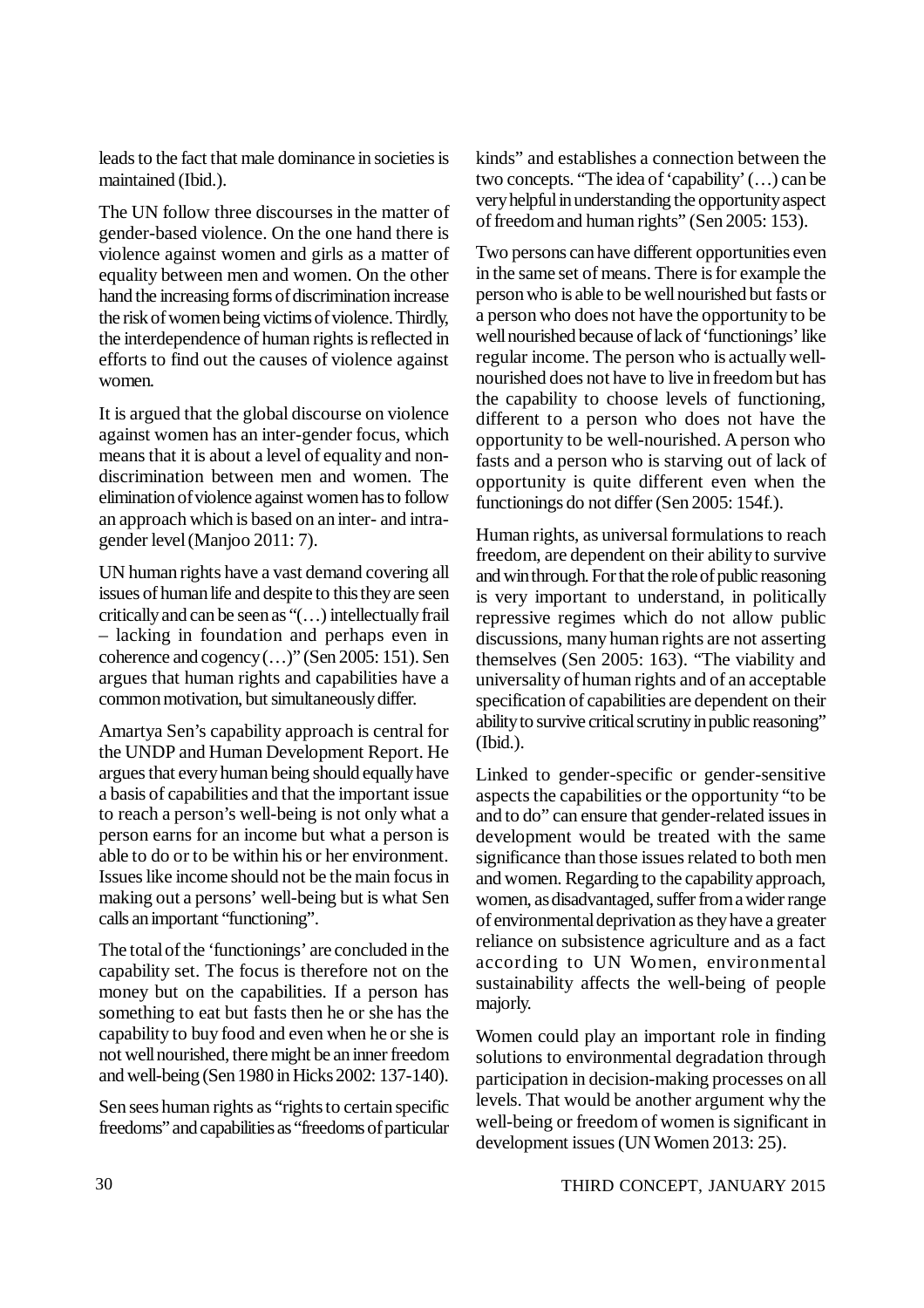# **References**

- 1. Benninger-Budel, Carin; Lacroix, Anne-Laurence (1999): Violence against Women: A Report. Geneva: World Organisation Against Torture (OMCT).
- 2. Manjoo, Rashida (2011): Report of the Special Rapporteur on violence against women, its Causes and Consequences. United Nations.

http://www.peacewomen.org/assets/file/ R e s o u r c e s / U N / wps\_\_reportofthespecialrapporteuro nviolenceagainstwomenitscausesandcons equences\_un\_may2011.pdf,

- 3. Hicks, Douglas A. (2002): Gender, Discrimination, and Capability: Insights from Amartya Sen. In: *The Journal of Religious Ethics*, Vol.30, No.1, 137-154.
- 4. Sen, Amartya (2005): Human Rights and Capabilities. In: *Journal of Human Development*, Vol.2, No.2, 151-166.
- 5. United Nations (UN) (1948): The Universal Declaration of Human Rights. http:// www.un.org/en/documents/udhr/index.shtml,
- 6. United Nations Women (UN Women) (n.y.a): Commission on the Status of Women. http:// www.unwomen.org/en/csw.
- 7. United Nations (UN) (1979): The Convention on the Elimination of All Forms of Discrimination

against Women (CEDAW). United Nations General Assembly. http://www.un.org/ womenwatch/daw/cedaw/text/econvention.htm.

- 8. United Nations (UN): (1986-1999): General Recommendations. Committee on the Elimination of Discrimination against Women. http:// www.un.org/womenwatch/daw/cedaw/ recommendations/.
- 9. United Nations (UN) (1993): Vienna Declaration and Programme of Action. Vienna: World Conference on Human Rights. http:// www.unhchr.ch/huridocda/huridoca.nsf/ %28symbol%29/a.conf.157.23.en.
- 10.United Nations (UN) (1993a): Declaration on the Elimination of Violence against Women. http:/ /www. un. o rg/document s/ga/res/48/ a48r104.htm.
- 11.United Nations (UN) (1996): Report of the Fourth World Conference on Women. Beijing, 4-15 September 1995. New York: United Nations. http://www.un.org/womenwatch/daw/ beijing/pdf/Beijing%20full%20report%20E.pdf.
- 12.United Nations Women (UN Women) (2013): Ending Violence Against Women and Girls: Programming Essentials. http:// www.endvawnow.org/en/modules/view/14 programming-essentials-monitoringevaluation.html.



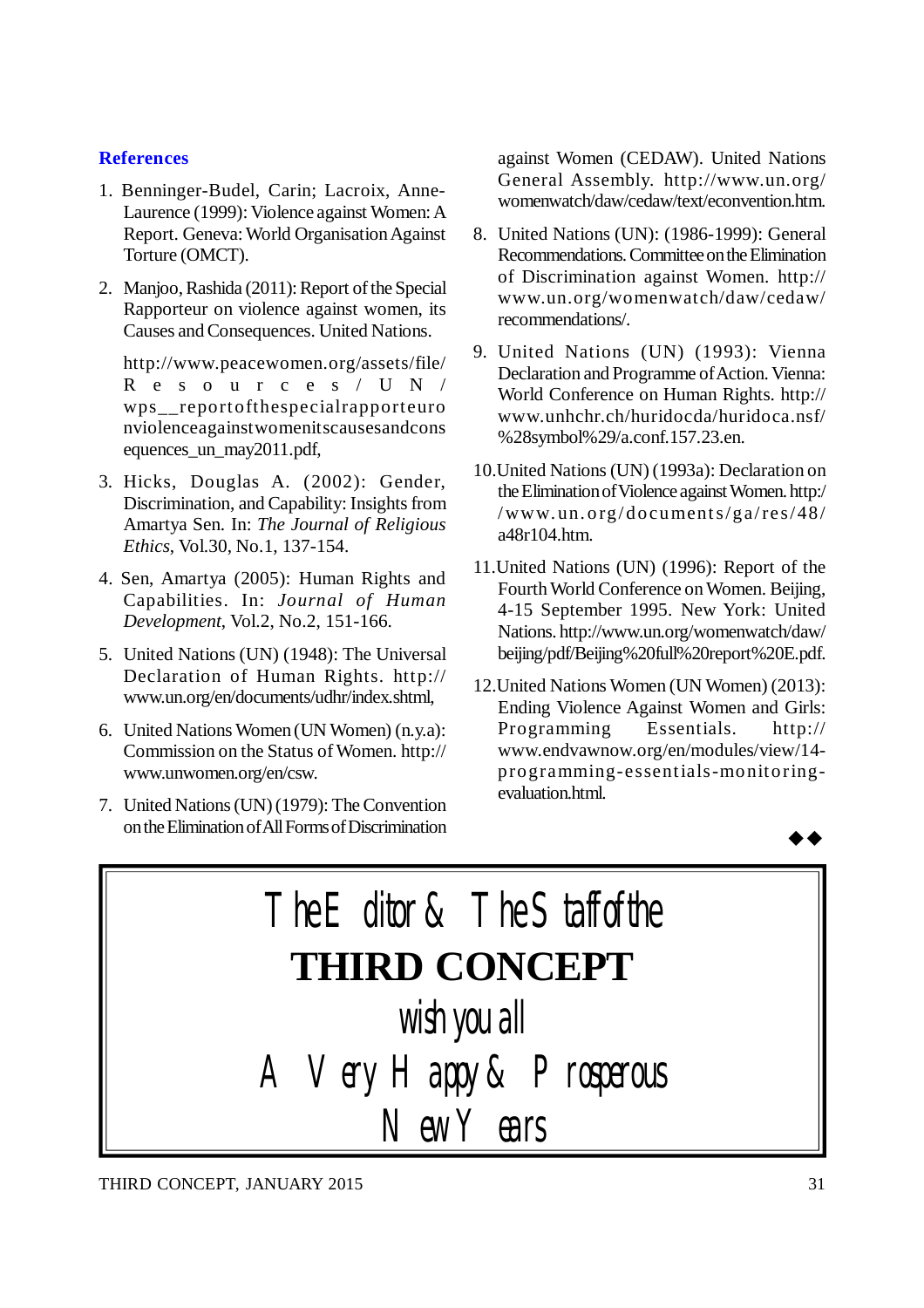# **SAARC, EU and Regional Integration**

Susanta Kumar Parida\*

[*The growth of regional/international blocs or organisations has been one of the major developments in international relations in recent years. It is so universal that each country in the world must have been a member of at least one of such blocs. The reasons behind this phenomenon could be attributed to the growing interdependence among states in an era of globalization due to the tremendous economic and technological developments in the twentieth century especially advances in communications and transportation.]*

There are several common grounds, issues and<br>necessities which have necessitated such a<br>coming-together' trend across the globe.<br>Futilities of waging war, huge costs involved in here are several common grounds, issues and necessities which have necessitated such a 'coming-together' trend across the globe. balancing or excelling one's enemy and reaping mutual economic benefits through collaboration etc. could be such overriding considerations.

This urge, however, has not been confined to bringing together the sovereign states into the fold of an international organization in that region but also one finds sometimes an undercurrent among the sovereign members to integrate them into that body. This has been an experience of a new kind as to how sovereign states wish to cede their sovereignty in favour of a union similar to a federal state. The European Union has been a bright example in this regard.

Regional integration has gained momentum since the 1980s and throughout the world. Regional integration refers to a voluntary collective action among states within a geographical proximity to economically and politically harmonise policies, production, and trade issues with a view of optimising efforts in addressing national and regional challenges, the end result being an economic and political community.

This process of integration has been conceptualized. Several theories have been developed to justify the process. Nevertheless, Heywood (2013) says, there is a further range of debates about the motivations and processes through which integration and

institution building at an international level has been brought about.

Three main theories have been advanced: federalism, functionalism and neo-functionalism. Federalism refers to a territorial distribution of power through which sovereignty is shared between central (national or international) bodies and peripheral ones. From the federalist perspective, international organizations are a product of conscious decision-making by the political elites, usually seeking to find a solution to the endemic problems of the state-system, and especially the problem of war.

If war is caused by sovereign states pursuing selfinterest in a context of anarchy, peace will only be achieved if states transfer at least a measure of their sovereignty to a higher, federal body. Functionalism, by contrast, views the formation of international organizations as an incremental process that stems from the fact that a growing range of government functions can be performed more effectively through collective action than by individual states.

Integration is thus largely determined by recognition of growing interdependence in economic and other areas. As David Mitrany (1966) puts it, 'form follows functions', in which 'form' represents institutional structures and 'functions' denotes the key activities of government. Such thinking was, in due course, revised by the idea of neo-functionalism, which sought to explain how international cooperation tends to broaden and deepen through a process of spillover.

<sup>\*</sup> PhD Scholar, P.G Dept of Pol. Sc., Utkal University, Bhubaneswar. (susantakumarparida50@gmail.com)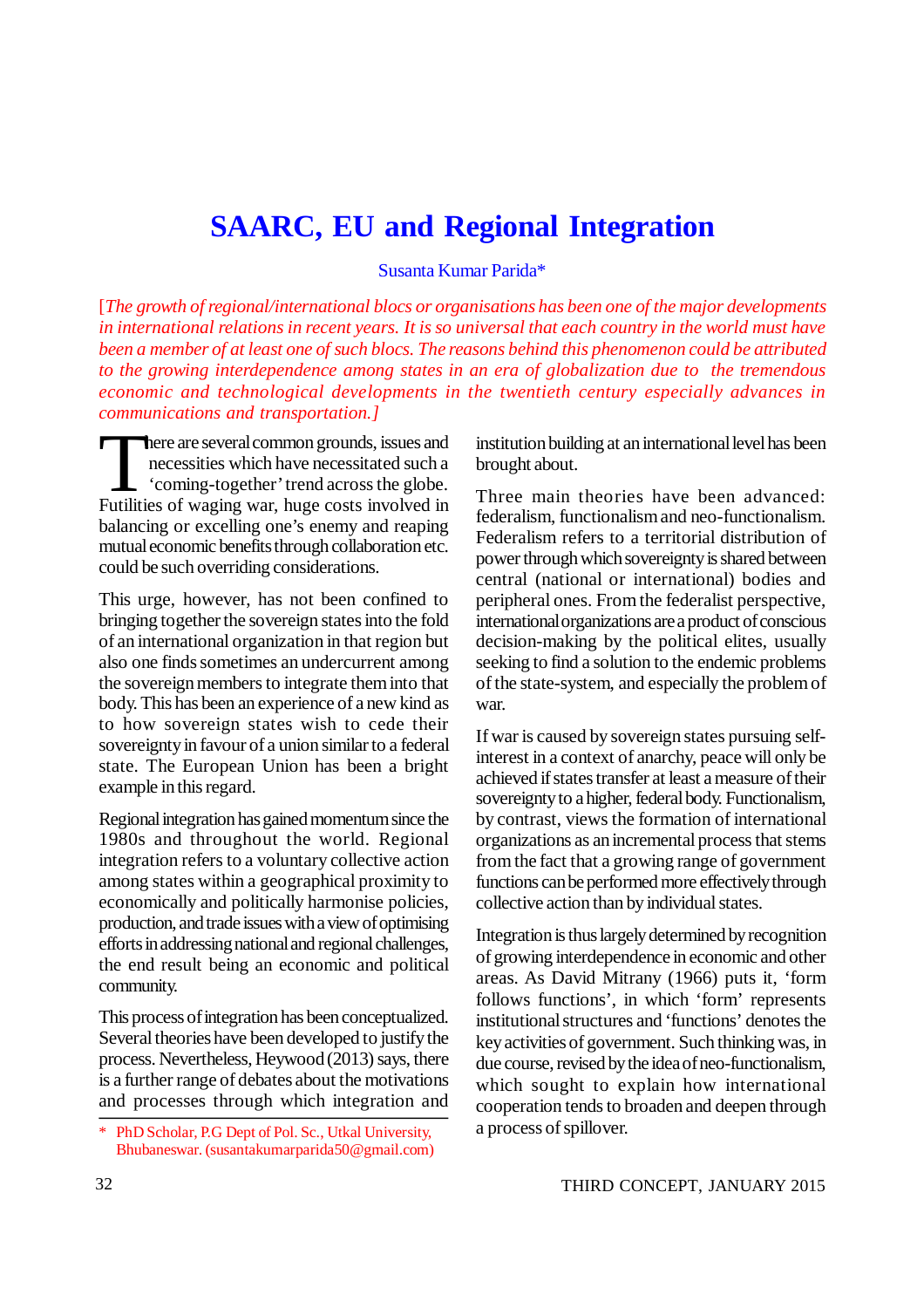These theories of institution building have largely been developed as a means of explaining the process of regional integration, and sometimes specifically European integration.

Justifying even the integration of the whole world on the basis of the Functionalist theory, David Mitrany argues that, "the problem of war could be solved and the war-prone system of nation-states escaped through international agreements in such specific functional or technical areas as health, postal services, and communications… Political integration of the world would thus result from economic and other forms of international cooperation" (Gilpin, 2001).

Deriving inspiration from the EU experiment, the study makes a comparative study of the integrative efforts and experience in the region of Europe and South Asia. It is understood that the European regionalism is far more successful, mainly for three important reasons. One is the commonly perceived threat of the former USSR; the second is the common urge for recovery from the losses of the Second World War. The third, but not the least, important reason is that the 'regional concepts' of France and West Germany, the two biggest European states, while being different in substance, complemented each other very well.

Regional experience in South Asia differs much from Europe in all these areas. First, there is an absence of a common extra-regional threat. Indeed, smaller South Asian states perceive India, the biggest regional state, as a threat to themselves. The second problem is that South Asian states continue to emphasize on bilateralism despite the formation of a regional organization.

The theory of 'New Regionalism' offers another explanation on regional experiences. Europe is a 'core' region, characterized by political stability and economic dynamism. South Asia, on the other hand, is a 'peripheral' region, affected by political instability and the regional Cold War.

The South Asian Association for Regional Cooperation (SAARC) came into existence on 8 December 1985 in Dhaka, Bangladesh, with a number of objectives aimed to improve and develop the region as a whole. However, SAARC over the last 29 years has achieved very little and has been relegated as an organization of little value, both within and outside the region.

As is well known, SAARC has not achieved a desired progress as a regional grouping as the progress has been very slow which raises some pertinent questions such as " is 'SAARC' that platform which would bring all the required changes envisioned by Mitrany?". It is a disappointing fact that after three decades of its origin, SAARC remains far away from its objectives.

One of the major drawbacks has been that the member states of SAARC are not using this forum for collective good of the region, but for their respective individual interests. In the case of political environment, "War on Terror" is the hottest issue in SAARC region. It creates mistrust among SAARC members and is a big stumbling block between the development of economic and political relations. However, mistrust among the member nations; unpleasant Indo-Pakistan relations and the selfcentred attitude of member states are the major barriers to the SAARC's progress.

Mostly people compare EU and SAARC but that comparison is not justified because there is a huge difference between the environments of EU and SAARC. In EU the people well understand the importance of such organization. Besides, most of the member countries of the EU are well developed and they usually solve their problems via mutual discussions.

On the other hand, SAARC nations lack all these qualities. "There are a lot of lessons for SAARC to move fast as a South Asian community. It has to learn from Europe of how countries within that continent with a history of several large including two world wars, who were even close to a nuclear holocaust, have come together under one currency for development"(The New Indian Express, 22, November, 2010).

However, the miraculous success of the European Union in achieving both economic growth and

#### THIRD CONCEPT, JANUARY 2015 33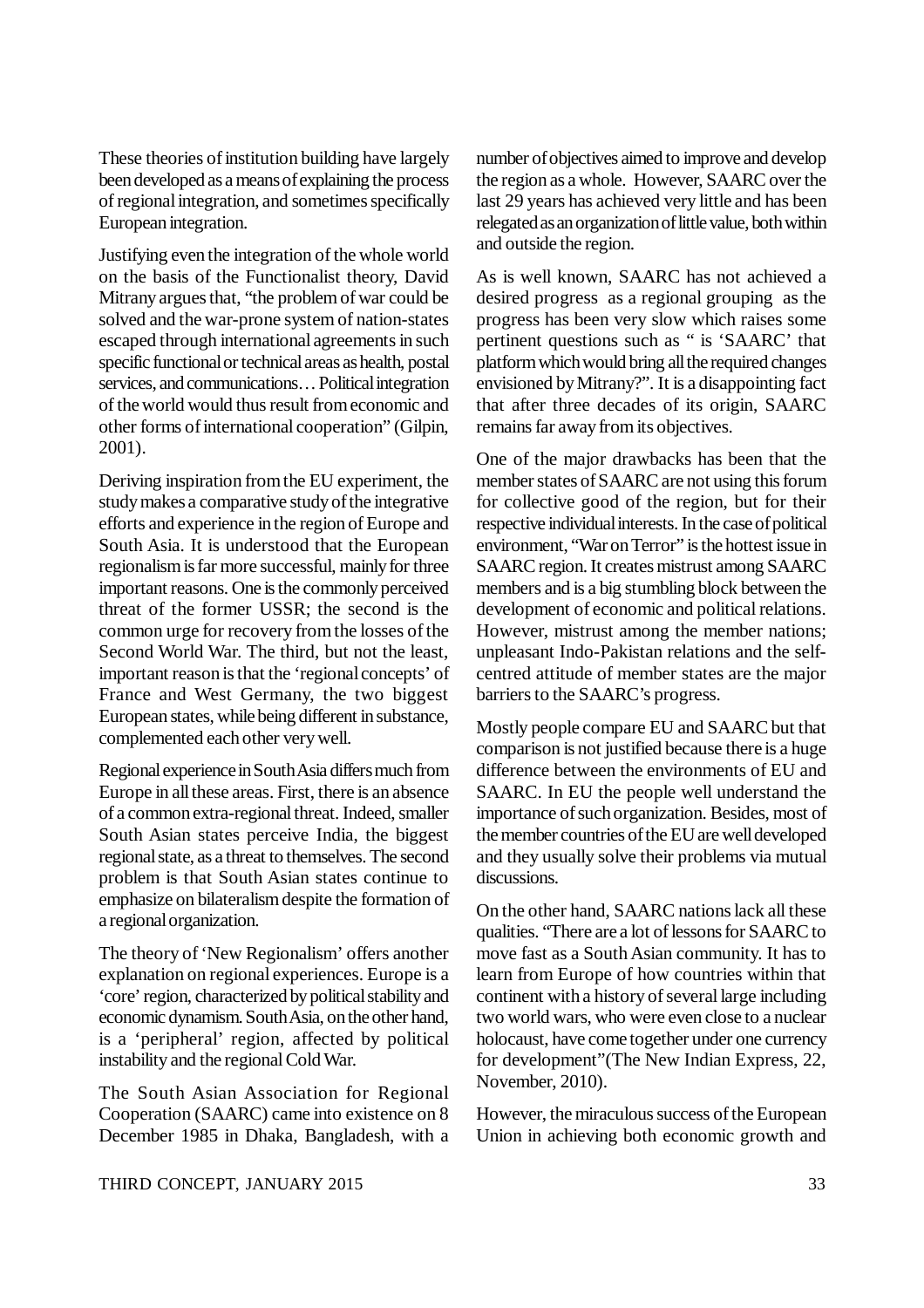political stability through regional integration has prompted many to contemplate whether the EU model is replicable in South Asia.

### **Conclusion**

The need for member states to work for a relevant role for the SAARC in the development of South Asia is beyond debate. Resolving contentious issues amongst member states will help remove mistrust and create an environment conducive to growth. All member states must shun a bilateral approach in favour of a regional outlook to maximise gains.

However, South Asia has a lot to learn from the European experience. One can hope that the coming decades will witness meaningful cooperation between the two largest configurations of democratic states in the continents of Europe and Asia in order to build a better world.

# **References**

- 1. Bollinger, Zoe. (2013), *"Diverging Paths: Economic Integration in the EU and ASEAN,"* Claremont-UC Undergraduate Research Conference on the European Union: Vol. 2013, Article 4. Available at: http:// scholarship.claremont.edu/urceu/vol2013/iss14
- 2. Farrell, Mary. (2009), *"*EU policy towards other regions: policy learning in the external promotion of regional integration*"*, *Journal of European Public Policy*, 16:8, 1165-1184
- 3. Fawcett, Louise. (2004), *"*Exploring regional domains: A comparative history of regionalism*" International Affairs*, 80 (.3):429-446.
- 4. Fredrik Söderbaum & Luk Van Langenhove (2005), *"*Introduction: The EU as a Global

Actor and the Role of Interregionalism*"*, *Journal of European Integration*, 27:3, 249- 262.

- 5. Gilpin, Robert (2001), *Global Political Economy: Understanding the International Economic Order*. Princeton: Princeton University Press, pp. 350-51
- 6. Heywood, Andrew. (2013), *Global Politics*, London: Palgrave Macmillan
- 7. Karim, M.A. (2014), *"*South Asian Regional Integration – Challenges and Prospects*"*, *Japanese Journal of Political Science*, 15 (2), 299–31
- 8. Mitrany, D. (1966), *A Working Peace System: An Argument for the Functional Development of International Organization*. Chicago: University of Chicago Press.
- 9. Rahman, S. H. et al. (2012), *Regional Integration and Economic Development in South Asia*, the Asian Development Bank and Edward Elgar Publishing
- 10. Reed, Ananya Mukherjee. (1997), *"*Regionalization in South Asia: Theory and Praxis*"*, *Pacific Affairs*, Vol. 70, No. 2, pp. 235-251
- 11. Sarker, Noor. Mohammad. (2013),*"*Why SAARC is Less-effective? A Neo-realist Explanation of India's Role in SAARC*"*, *BILIA Working Paper* – 01
- 12. *The New Indian Express*, 22, November, 2010, *"*Learn unity from Europe, SAARC told*"* Available at: http:// www.newindianexpress.com/states/tamil\_nadu/ article283486.ece?.  $\rightarrow \rightarrow$

- **& Please check up grammatical & typographical mistakes before sending. Editor will not be responsible for these lapses.**
- **& Editor reserves the right to reject/ modify / edit an article without assigning any reason.**

*To our Contributors.....................*

**<sup>&</sup>amp; Original articles are welcome.**

**<sup>&</sup>amp; Only Original copy of the manuscript, neatly typed in double-space should be sent. Please do not send carbon, cyclo-or photo-copies.**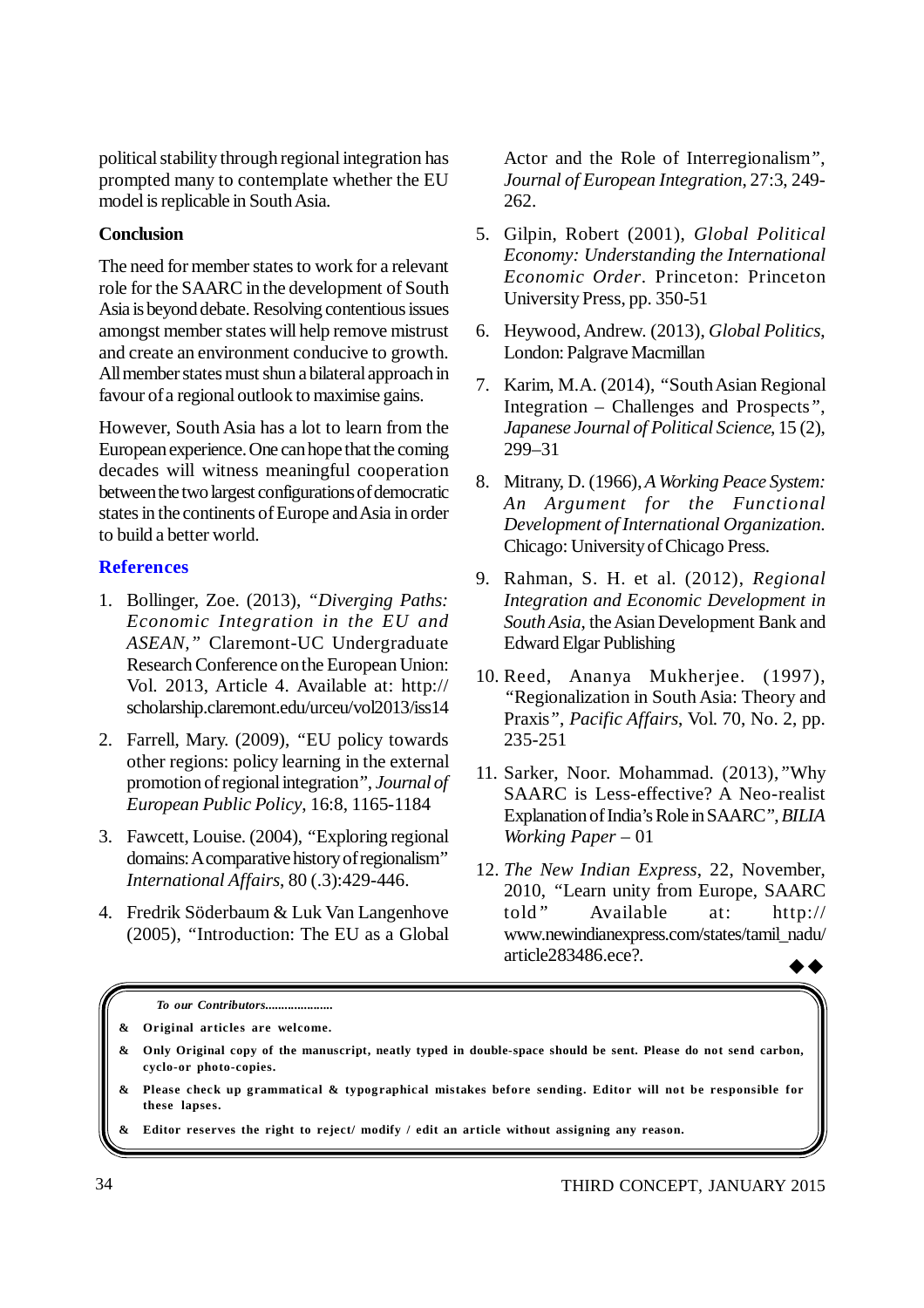# **Problems of Female Education**

Mrs. Dharjya J. Patowari\* & Mrs. Hiranya Gogoi\*\*

[*Education is a dynamic and powerful tool for all-round development of the society. But yet, despite the efforts of many decades of independence, a vast majority of population in India has remained outside the education system. The presence of acute social hierarchy, gender and group discrimination has affected the progress of education at the social level. The range of spreading education has largely been confined to a selected set of population in urban and developed rural area. The vast female population of India, especially in the rural areas, has not received adequate educational facilities.]*

Seper 2011 census, India's total literacy rate<br>is 74.04%, of which male literacy rate is<br>65.46%. However, in Assam the total literacy rate s per 2011 census, India's total literacy rate is 74.04%, of which male literacy rate is 82.14% and the female literacy rate is is 72.19%, of which male literacy rate is 77.85% and female literacy rate is 63.00%. In Dhemaji district the total population is 688,077 and the total literacy rate is 69.07%; where male and female literacy rates are 75.66% and 62.13% respectively.

If this percentage is compared to the male literacy percentage, it shows that the female population is far behind. In Dhemaji, especially in its rural and tribal areas, the literacy rate is much less than the urban areas which is one of the indications of slow development of education among the women.

#### **Need of the Study**

The review of earlier studies has revealed that several studies have been conducted by many scholars on the problems and status of women in general and their educational problems in particular and some of these are related to the educational and other problems of women in Assam. Undoubtedly, a few studies have been conducted in Assam; nevertheless, the rural areas like Dhemaji district seem to have escaped the attention of the researchers. Even the available few studies portray a gloomy picture of the status of female education.

Dhemaji district is a flood-affected area in which there are multiple problems pertaining to communication, power supply, food, drinking water, primary healthcare, trade and commerce etc. and the condition of specific Panchayat area of Moridhal is more pathetic than the other areas of the district. There are many disadvantages of spatial, socioeconomic and communication constraints with regard to overall development including education.

These constraints coupled with other factors have made the objective of achieving education for all more cumbersome. In order to overcome these constraints and to avoid other types of disparities, there is need for uplifting all sections of the society, especially the backward groups like Tiwa women. The Government of India and the State Government also have launched many projects and schemes for women under the Five-year plans on the suggestions of many commissions and committees.

Along with these schemes, many other programmes like the total literary mission, non-formal and adult education programme, Gyan Bigyan Yatra, Sarba Shikshya Abhiyan etc. have been launched by the Government and other agencies, especially for uplifting education system in Dhemaji district. Despite these schemes and the efforts of various voluntary agencies, the women in the district, especially in rural areas like Moridhal Gaon Panchayat, have remained undeveloped in the field of education. Broadly speaking, the major portion of illiterates in Dhemaji district is rural women.

<sup>\*</sup> Head, Dept of Philosophy, Moridhal College, Dhemaji, Assam.

<sup>\*\*</sup> Associate Prof. Dept. of Education, Moridhal College, Dhemaji, Assam.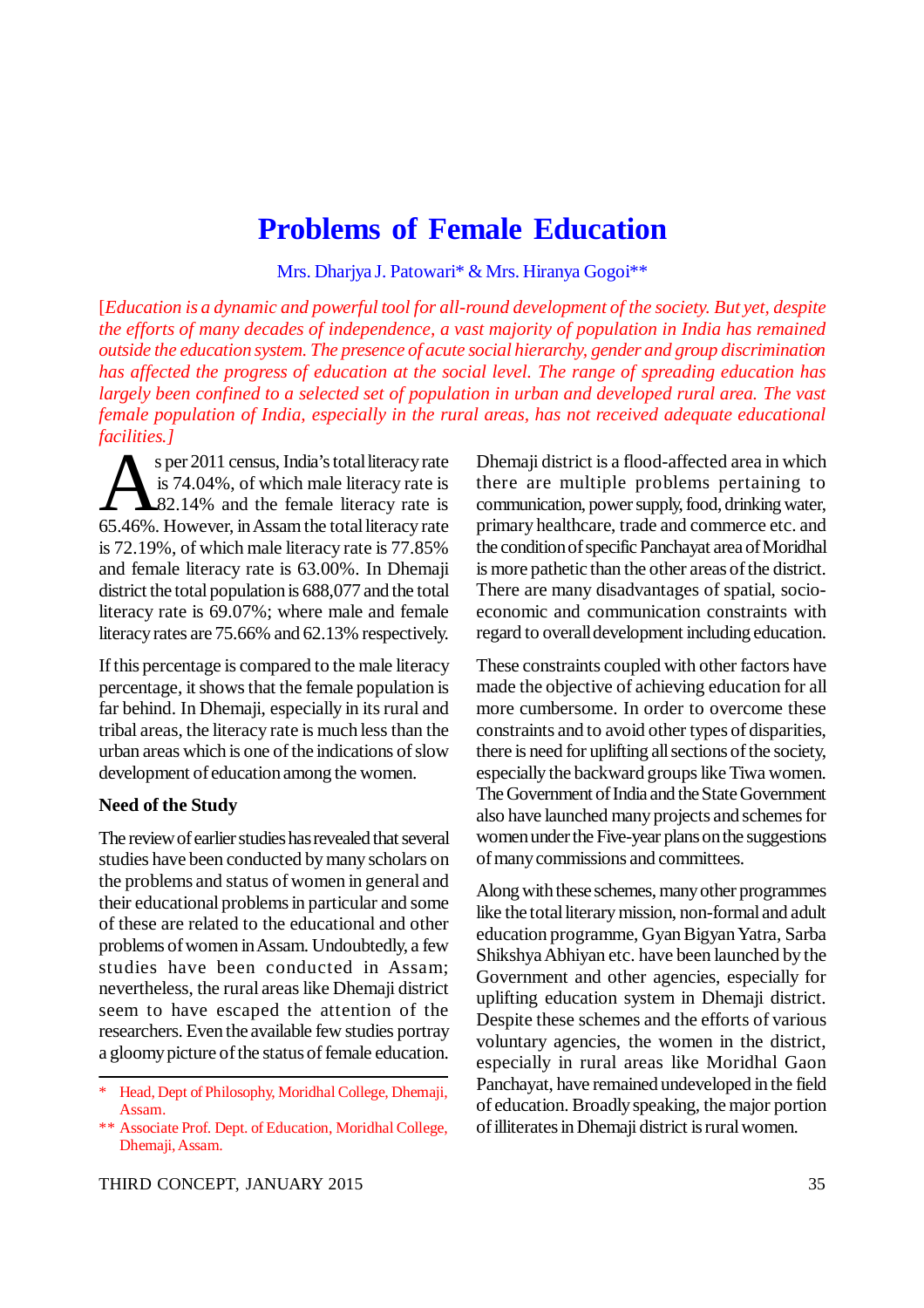#### **Objectives**

#### *The main objectives of this study are-*

- (a) To find out the problems of slow progress of education of Tiwa women.
- (b) To find out and assess the educational and related problems of the area and make generalization and suggest measures to overcome these problems in time to get rid of literary disparity between the males and females and help them play constructive role in the process of development.

#### **Methodology**

#### *Collection of Data*

The female head of every family was asked to answer the given questions with a view to collect quantitative data as well as get information of qualitative nature. Secondary data were collected from village Panchayats, government offices and interviews were taken and discussions were conducted. Random sampling method was used for data collection.

#### **Period of data collection**

The data of the study was collected from October 2012 to March 2013.

#### **Historical Background of the Areas**

The Kothalguri village is situated at Moridhal Gaon Panchayat in the district of Dhemaji, Assam. It is one of the oldest villages of the district and people inhabiting here came to this place before the advent of the Burmese to Assam. Initially, both the Hindu and Muslims lived together here but subsequently the Muslims of this area migrated to Sissiborgaon about 20km. away from the village.

Most of the Hindu people of this village are of Tiwa (Lalung) Caste, but before 1942 a group of Kachari people came from the district of Goalpara, Assam and settled here, thereby initiating a process of assimilation with the Tiwas.

The village is not far from Arunachal Pradesh and ABORS (a class of hill tribals originally living in Arunachal Pradesh which settled here) for the purpose of attacking the village. It necessitated the British Government to establish a police outpost in 1858 near the village to save the people of Kothalguri from the assault of the Abors.

Kothalguri is situated about seven hundred meters from the NH-52 and 100 meters from the NF Railways running between Guwahati to Murkongselek via Dhemaji. The boundaries of the village are NF Railway line in the east, Baligaon in the west, Hanchowa village in the north and Khagariguri and Ratanpur village in the south.

The village of Kapahtoli Lalung is situated at a distance of 3 km from Moridhal Chariali. This village is located about three hundred meters from the NH-52. The boundaries of the village are Gainodi in the east, NF Railway in the west, Kapahtoli Deori village in the north and Lalung Tiniali in the south. This village is situated in the vicinity of Moridhal River under Moridhal Gaon Panchayat.

The inhabitants of the village are schedule tribe (Tiwa community). The Sissi-borkhel village is situated along the Kanibil River. The inhabitants of this village belong to Tiwa Lalung tribe. There is one high school and one L.P. school in Sissiborkhel village. The village is surrounded by River Gainodi in the east, Kanibil River in the west, Kapahtoli village in the north and Bishnupur Baligaon in the south.

#### **Economy and occupational pattern**

In Kothalguri village most of the people earn their livelihood through agriculture, daily wage earnings and small business. There are only 29 people who are service-holder. Most of the male people are used to drinking 'Ju' (one type of home-made alcohol produced from rice). So, they waste their money in such work. Their occupational pattern is also not satisfactory. They are also struggling for their livelihood.

The economic condition of the people is very poor. Although agriculture is the main occupation of the people in this area, yet due to shortage of cultivable land and increasing population they cannot meet their needs at present through cultivation. Many people live below poverty line (BPL) and others are daily

36 THIRD CONCEPT, JANUARY 2015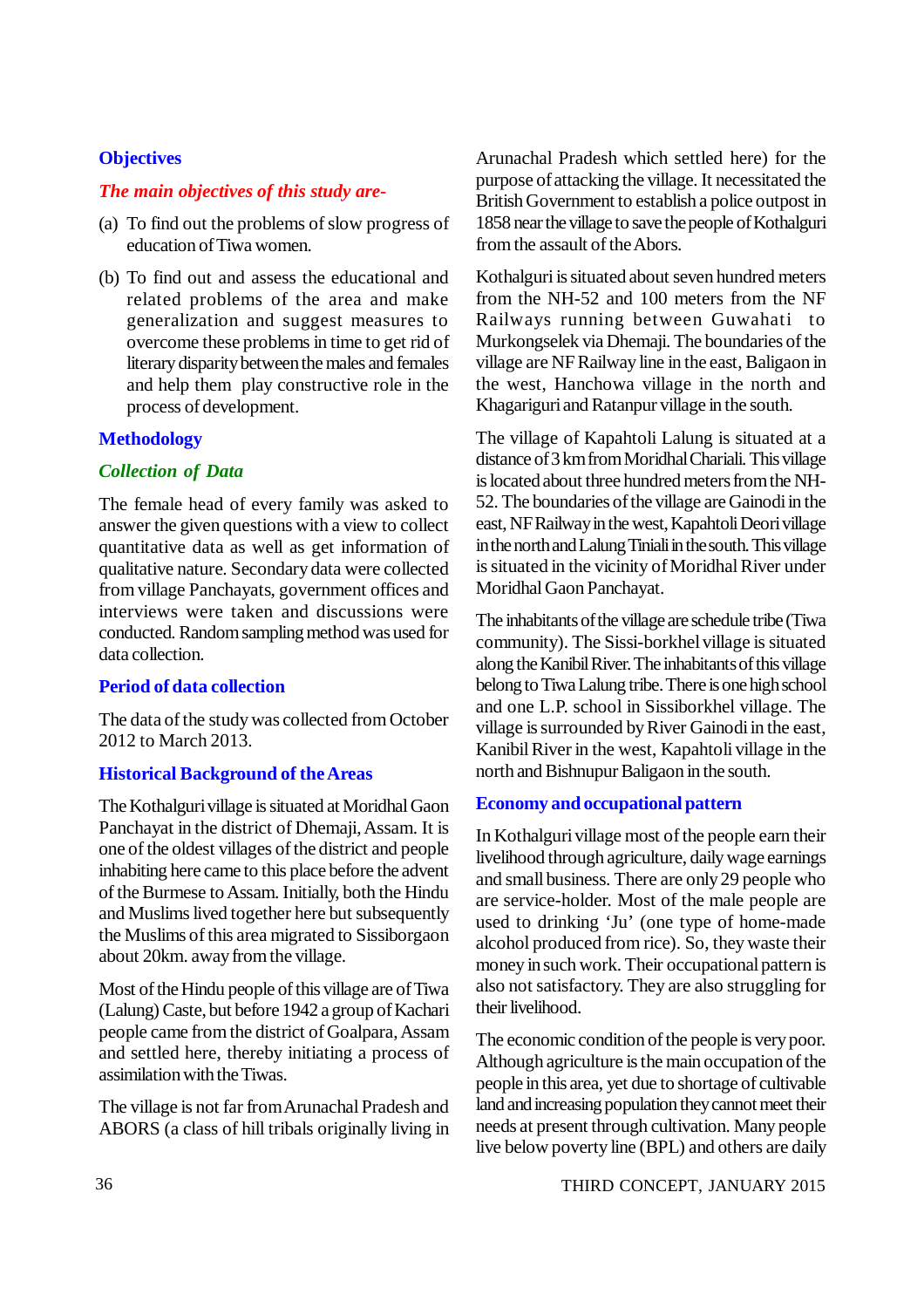wagers. But a few people are engaged in teaching professions of this particular village.

The village Kapahtoli is surrounded by fertile land. The main occupation of the village is cultivation. Most of the families possess small plots of land and the agricultural produce can hardly meet their annual food requirements. Most of the people go for daily wage earnings in off seasons.

Women of the villages are engaged in weaving their garments like Mekhala Chaddar (a type of women dress), Swals, Gamucha (weaved towels) etc. In Sissiborkhel also majority of people live under hardship and poverty. People of this village rear pig poultry and cattle for sale as well as household use. Only a small portion of people are service holders.

#### **Educational Environment**

In Kothalguri village there are two L.P. Schools. The distance of the college from the village is about 1.5 kilometer. In this village most of the people are engaged in agriculture and some people did not have any concept about education. Almost every family has 5 to 10 children and they even cannot control and manage their children. They spend their leisure time without any purpose.

There is one primary school in the village which was established in 1946. However, the native people seem to be reluctant toward education. In Kapahtoli Lalung village there a L.P. School and a M.E. School and in Sissiborkhel village there is only one high school & one L.P. School. The educational scenario of these villages is not so good.

Actually, the existing educational environment in these villages is unable to cope up with the needs of modern society. Only a few numbers of graduates is found in these villages. Of course, recently Anganwadi centres have been introduced where primary training of all-round development of children is being provided under the ICDS programme of Assam Government.

### **Findings of the Study**

The tabulated data was processed and interpreted. The casual relation between dependent and independent variables was examined and interpreted, thereby, culminating in the emergence of the following trends:

- The areas under study are flood-affected and poverty-ridden and lack of awareness is the main cause of slow progress of education;
- Tiwa women of these areas are not interested to do any other work except cultivation;
- Early marriage is another problem of these particular areas;
- Distribution of cultivated land among the members of break-up families;
- Lack of consciousness among Tiwa women about small savings;
- Failure of governmental schemes and policies owing to apathy of political leadership;
- Lack of awareness about education.

In all these areas, there are many problems like the problem of communication, power supply, food, drinking water, primary healthcare, trade and commerce etc. The main problem is the poor economic and infrastructural conditions in this area which are caused by floods. Every year floods cause a lot of problems incurring great loss to the people of this area. So the people of this area cannot improve their economic condition.

Another main cause is that in this area people are not interested to do other work except cultivation. Furthermore, a major problem of this area is that the ancestral land is being divided among the family members after their break-up. In addition to it, lack of consciousness among women about small savings is another problem.

The trends emerging this study show that women are less educated than men in these areas. Generally, women are mostly uneducated. They are busy with their family life. Literacy rate among them is too less as most of the female children cannot complete their primary education due to various personal/ family problems. Some are not interested towards education while in most of the cases the parents do not emphasize on the education for their girl child.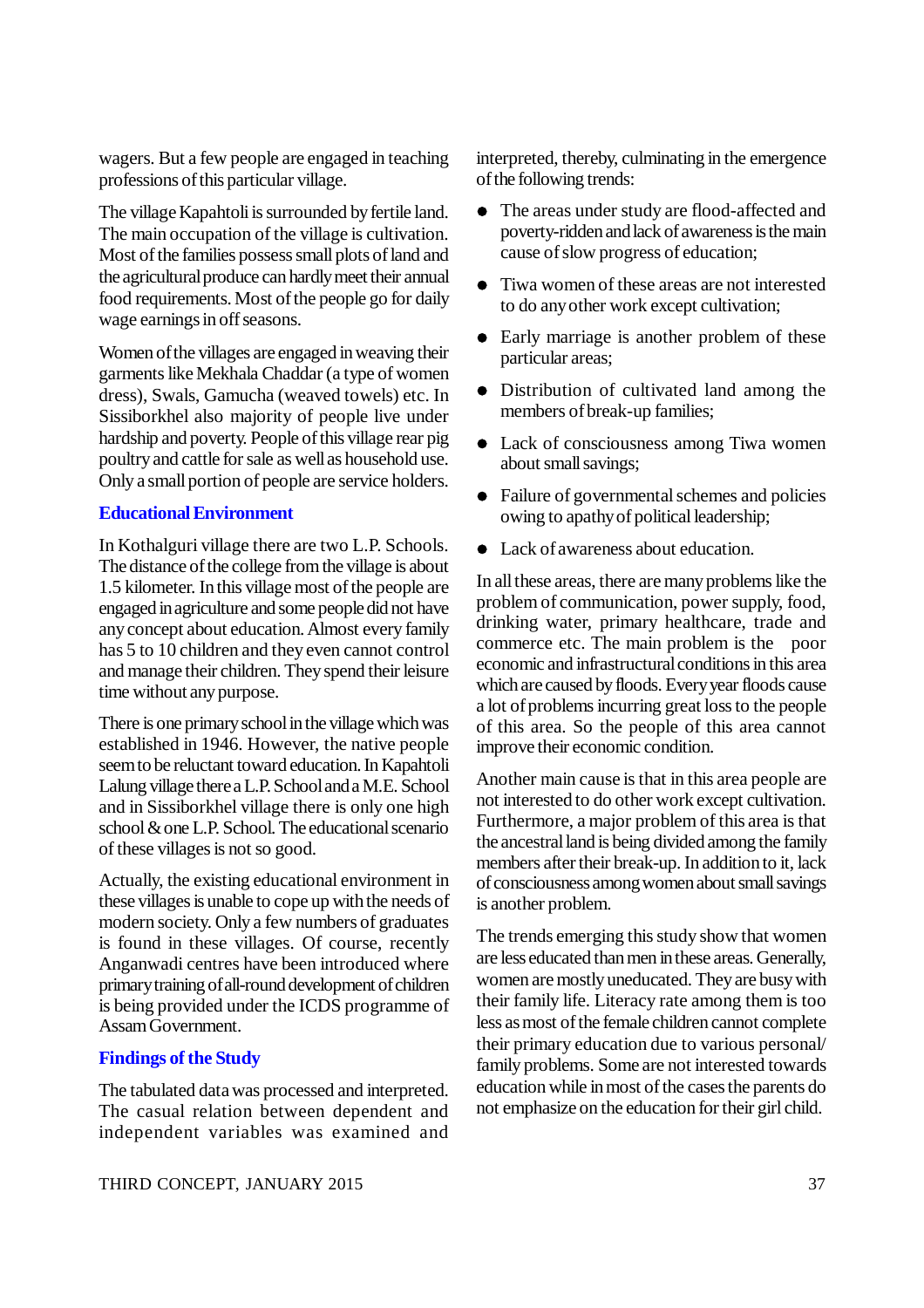The Tiwa women are highly involved in day-long physical labour and so they cannot find enough time for receiving education. Above all, the major problem of female education is financial condition of the people. Many female children have to leave their education midway as they are married at a young age. Some guardians do not support co-education and there is no facility of separate schools for boys and girls in these areas. Hence, they don't encourage their female children for co-education.

### **Suggestions and Conclusion**

After making thorough analysis of the findings, we can conclude that there is need of specifically trained women for the development of female education. There is a need for large number of women teachers for primary and secondary schools. Hence, steps should be taken to opening more colleges to train up teachers. More seats for women should be reserved in such training colleges. Reservation of more seats in favour of girls will facilitate the growth of women education in various areas.

The trained women workers being sent to work in rural areas should be given higher salaries and immediate facilities of accommodation and other minimum amenities for obvious reasons. Female education should be encouraged at all the stages of education. Primary education is the base for development of secondary and higher education. So, its development will ultimately affect the onward stages of education.

It has been estimated that only 40% of the girls of primary school reach up-to some class V or VI,

they drop out earlier for one or the other reasons. The government has a special responsibility for enforcing compulsory education for girls' up-to the secondary stage.

Voluntary agencies can play an important role in creating the right kind of public opinion and awareness in favour of women education; therefore, they should be encouraged. The Central and State Government should join hand and seek the cooperation of all voluntary organizations to spread education for girls' in every nook and corner in these areas.

### **References**

- 1. Govt. of Orissa, Welfare Dept. 1994., *Tribal Education in Orissa in the context of Education for all by 200 AD: A status paper*, Bhubaneswar.
- 2. Yin R.K. 1994, "Case study research: design and method", in T. Joseph (1998), *Case study research – A Model of Best Practice at Loreto Day School*, Sealdah, Calcutta, Education Sector Group, DFID (India)
- 3. *History and Problems of Indian Education* by Dr. S.P. Chaube, 1990.
- 4. *Indian Educational Review*, Vol-vi (2), 2006, a half yearly journal of education research published by NCERT, Aurobindo Marg, New Delhi-110016.



**THIRD CONCEPT***welcomes your valuable comments on articles published in each issue. Suggestion to further improve quality and get up of your favourite magazine, which has a record of uninterrupted publication since 1987 are also*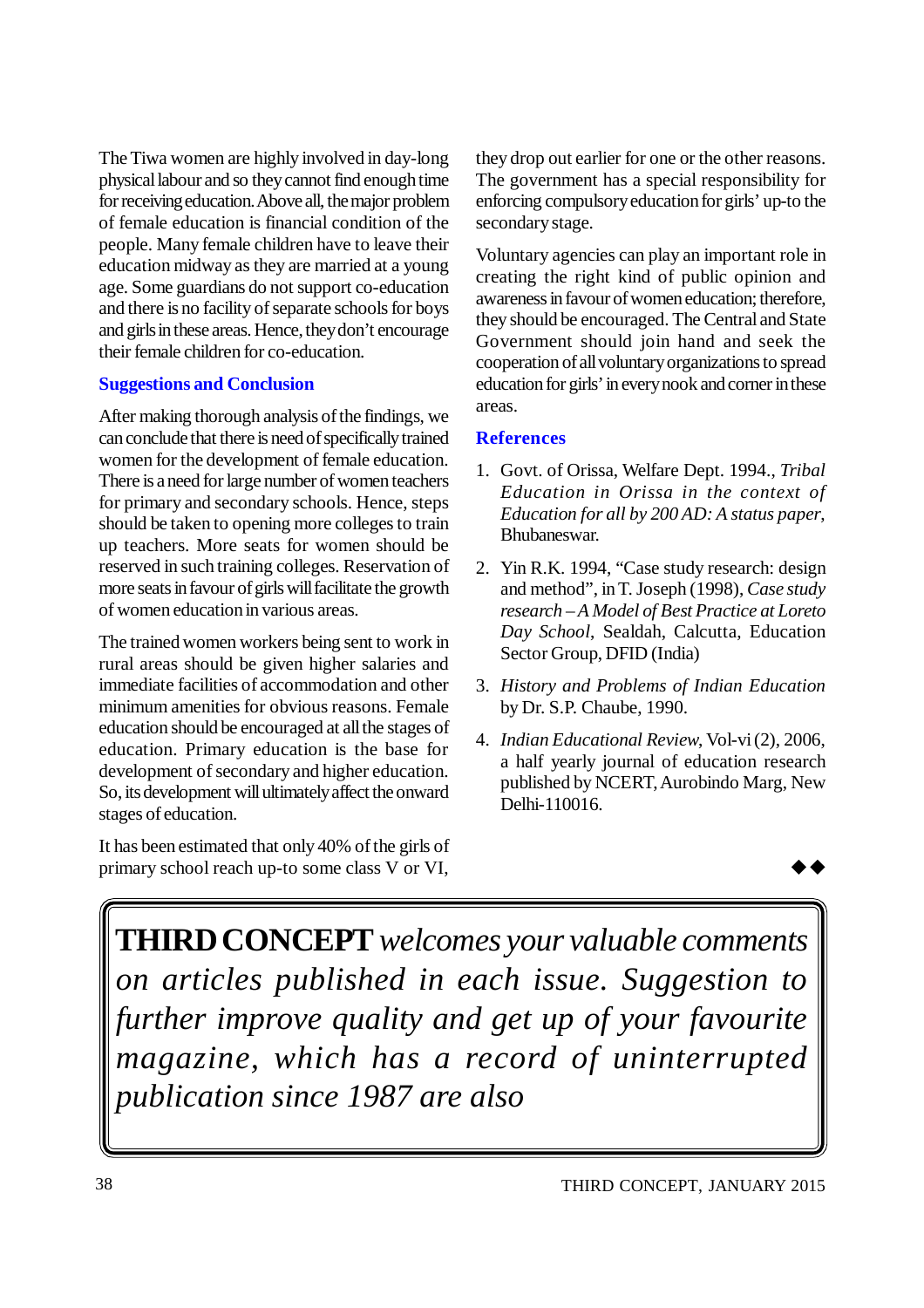# **The Sonowal Kacharis of Assam**

Ramen Changmai\* Purnima Bailung\*\*

[*India is a multi-ethnic country. Various ethnic and tribal groups have been living in this country since time immemorial. They have their own traditions, social, cultural and physical features which are different from the other tribal and ethnic groups. North East region of India, including the state of Assam, is the habitation of various tribes with their distinct physical, social and cultural features and with diverse ethnic origins.]*

Many tribes and non-tribes are settled<br>together in Assam. Under the amendment<br>Scheduled Tribes of plains and fourteen Scheduled Tany tribes and non-tribes are settled together in Assam. Under the amendment act of 1976, there are recognized nine Tribes of hills. The Scheduled Tribes of plains are mostly found in the Brahmaputra Valley of Assam. The plain tribes, *inter alia*, include – Barmans of Cachar, Bodo Kachari, Deori, Hojai, Lalung, Mech, Mishing, Rabha and Sonowal Kachari.

On the other hand the Scheduled Tribes of hills are mostly found in the two district of Assam- Karbi Anglong and North Cachar Hills. These hilly tribes are – Chakma, Dimasa Kachari, Garo, Hajong, Hmar, Khasi, Kuki, Lakher, Man, Mizolusai, karbi, Naga, Pawi, Synteng.

### **The Sonowal Kacharis of Assam**

Sonowal Kacharis are one the scheduled tribes of the plains districts of Assam. They are one of the branches of Bodo Kacharis of Assam. Sonowal Kacharis are mostly concentrated in the districts of Dibrugarh, Tinsukia, Sivasagar, Jorhat, Golaghat, Dhemaji and Lakhimpur of Assam and neighbouring states in Arunachal Pradesh and Nagaland. Demographically the Sonowal Kacharis form the third largest plains tribal group of Assam. The population of Sonowal Kacharis is estimated around half a million.

The Sonowal Kacharis have their own history, tradition, social and cultural systems, though they have been living with the other ethnic groups but they are still maintaining their own cultures and traditions.

#### **Review of Literature**

Assam is the meeting place of numerous ethnic and tribal groups having their own cultures, traditions, languages, dialects, religious beliefs and practices, etc. Only a few studies have been made on the Sonowal Kacharis, who claim to be one of the branch of broad Kachari group of Assam. There are a few ethnographic studies in the form of monographs and articles that have been made on this particular tribal group.

A British ethnographer Endle (1911), who prepared a monograph on Kacharis, noted that Kacharis are the Mongolian types and they appear to be the original settlers of Assam.

Another British ethnographer Waddell (1901), in his work explained that Kacharis are semi Hinduised Mongoloid tribe and they are found chiefly in the central Brahmaputra valley. According to Waddell, "Sonowal or Sadiola are mostly gold washer in the Lakhimpur district in upper Assam."

Sonowal (1995) in his doctoral thesis studied about the gender relationship among the Sonowal Kacharis of Dibrugarh district. In his another article "Indian Tribes and Issues of Social Inclusion and Exclusion" (2008), he has stated that "culture and society change over time due to several facts – exposure, invention, experimentation and change in

<sup>\*</sup> Asstt. Professor, Deptt. of Sociology, Moridhal College.

<sup>\*\*</sup>Research Scholar, Dibrugarh University.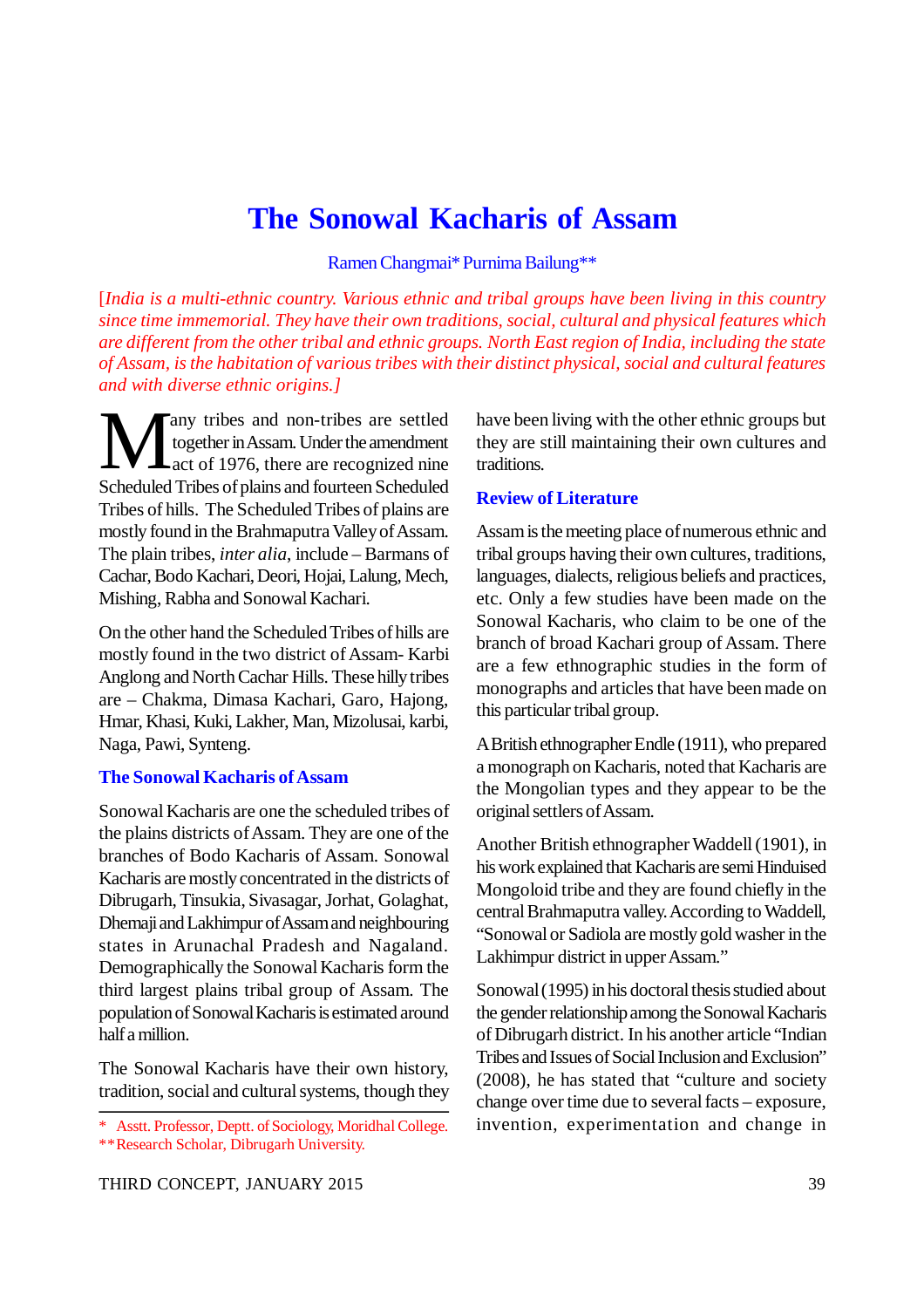surrounding environment. The tribal societies are also no exception."

He has also noted that social status and cultural component of tribal societies in our country are in different stage of transition. They are in different stage picking up or imbibing components of modern world like – education, economic activities, dress and recreation, food habit, health seeking behavior etc.

Barooah (1988), in her work has explained the origin of Sonowal Kacharis, their economy, agricultural and household activities, village life and social structure, marriage and marital rites, birth and death rites, festivals, religious rites, rituals and deities, folklores and folk songs and the status of men and women of Sonowal Kacharis.

She has stated that like all other communities, some remarkable changes have taken place in the Sonowal Kachari society and these changes are generally seen in the fields of social, economic, political and socio-cultural systems. Barooah has noted that after independence, community development and tribal welfare programmes which have been undertaken by the government have made rapid change in their lives.

Sen (1999), in her book provides a description on the Sonowal Kacharis along with all other tribes and castes of Assam. She has stated that Sonowal Kacharis belong to the Bodo group and have a close relationship with the Barmans of Cachar district, Boro Kachari of lower Assam district and Dimasa of North Cachar Hill district. She has also mentioned about the physical character, history, social system, family system, religion beliefs, and practices etc. of Sonowal Kachari. According to her, Hindu Sonowals use non-tribal titles like Hazarika, Saikia, Bora etc. and now they prefer to use only the 'Sonowal' title.

Sengupta (2003) has written an article on "Sonowal Kacharis", wherein he has stated that traditionally the Sonowals were gold washers during the Ahom rule, but now-a-days they have completely abandoned the traditional occupation. Now they can opt for any occupation of choice and aptitude. Sengupta has also explained that at present though the Sonowals are essentially a rural population, improved contact and spread of education is reflected clearly in an increasing range of personal contact of the people.

Now-a-days they are in close touch with the urban settings and also engaged in exchange in a socioeconomic sphere with various neighbouring communities including caste and cognate tribe. She has further stated that due to the recent spread of formal education, it has been observed that some remarkable changes have taken place among them. Some of them hold good positions in modern occupations.

#### **History of Sonowal Kacharis**

The Sonowal Kacharis believe that they were the descendants of the great Bhaskar Barman, Norakasur, Ban, Bhagadutta, Ghototkacha, Prahlada and Bali (Barooah, 1998:2). Sonowal Kacharis had established their kingdom at Halali of Sadiya along the bank of the river "Subansiri". There are some common beliefs about the origin and history of Sonowal Kacharis and one common belief among them is that the people who were engaged in washing gold particles from the sand of the river 'Subansiri' during the Ahom rule, they are known as 'Sonowal Kacharis' (Ibid.).

It also can be assumed that the king of Bana of Sonitpur or one of his descendants had four sons-Dimasa, Garo, Bhalukbir and Hogra. The last son Hogra came to Lakhimpur with one thousand Kacharis and established the kingdom at Halali near Sadiya. These descendents were later on known as 'Sonowal Kacharis' (Gohain, 2009: 239)

#### **Clan System**

The Sonowal Kacharis have seven exogamous clans, called 'Khel', namely Ujani Kuchiya, Namoni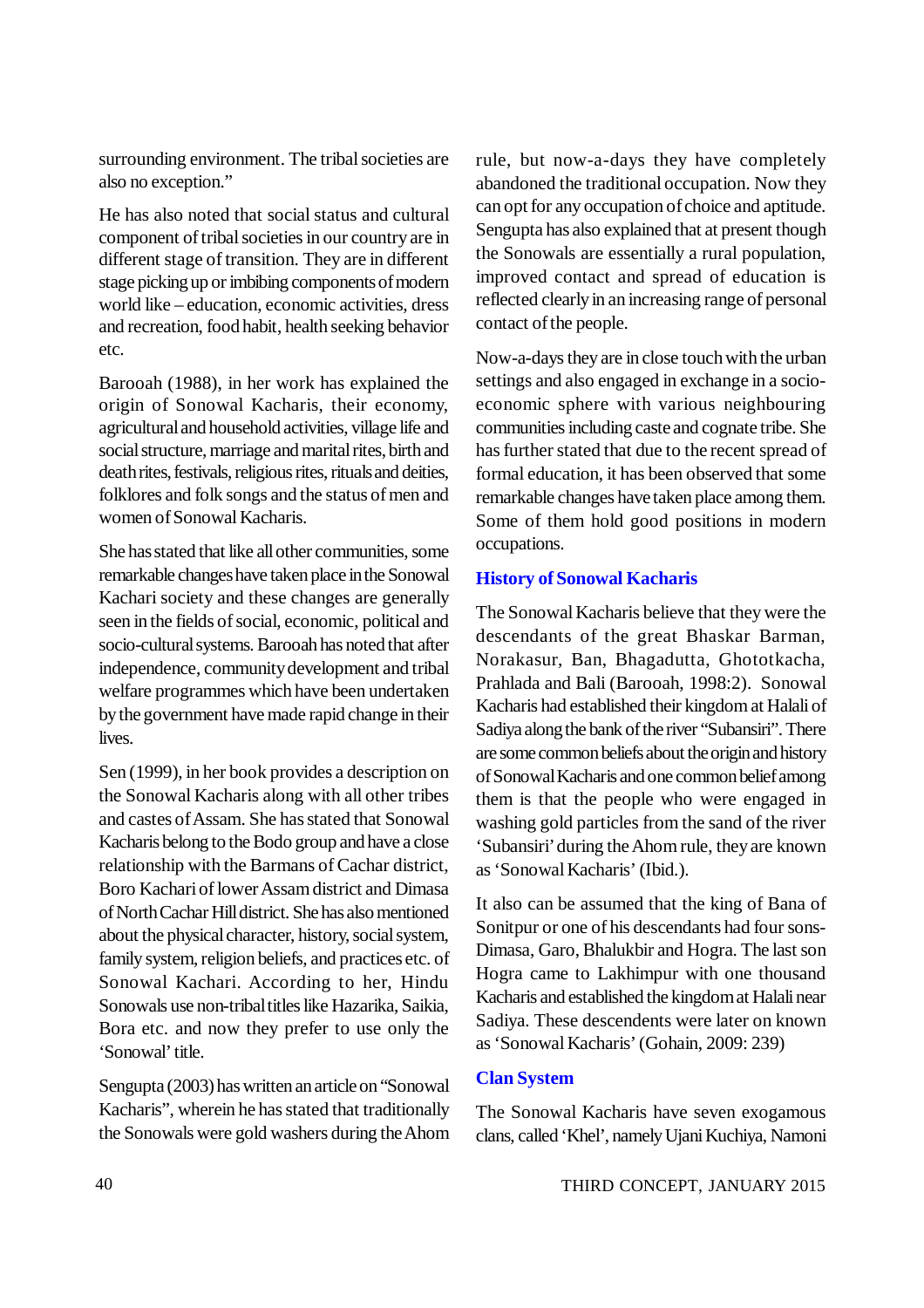Kuchiya, Amarabamiya, Tipamiya, Dhuliah, Chiripuria and Balikhitiari. Again there have been fourteen 'Bangshas' among the Sonowal Kacharis, namely – Madam, Manikiyal, Hagral,Muktal, Ahmal, Formal, Bor Hojowal, Saru Hajowal, lathial, Chetial, Kumral, Dhehial, Dingial and Dangral. These bangshas are again sub-divided into small sub-class called 'Hanch' or 'Parial' such as – Dekari, Tepari, Baglari, Balungiri, Bithori, Lakhnari, Laluwari, Nakori etc.

#### **Family Structure**

The traditional family structure of Sonowal Kacharis is basically 'joint-family' in nature. But now due to the changing social structure, nuclear family system is becoming prominently prevalent among the Sonowal Kacharis. The family system of Sonowal Kacharis is patriarchal and patrilineal. The eldest male member of a family runs the house and also owner of the land and other properties. After the death of the father the land and all other properties are equally divided among the sons.

#### **Marriage System**

Marriage is a social institution for Sonowal Kacharis. They follow monogamy but acquiring more than one wife is possible if the first wife is dead or if the first wife gives permission due to some reasons.

The Sonowal Kacharis follow strictly clan exogamy; hence, marriage among same clan or Bangsha is prohibited. The practice of inter-caste marriage is also found among the Sonowal Kacharis. Though this system of marriage is generally not supported by parents but there is not any hard and fast rule regarding this matter. In special cases divorce and widow remarriage are also permissible.

Presently, five types of marriage are mainly performed by the Sonowal Kacharis namely –

a) Shanti Biya - The attaining of puberty period of a girl, Shanti biya is celebrated and only women are allowed to take part in this marriage.

- b) Nowa Dhowa or Bor Biya This system of marriage among the Sonowal Kacharis is usually arranged by the parents of respective couple. Bhakats hold Namakritana in Namadharma way to shower blessings, wishing them a happy conjugal life and finally they are socially recognized as husband and wife.
- c) Hom Diya Biya This system of marriage in also known as Prajapatya Marriage. This type of traditional Hindu marriage is performed by employing the Brahmin priest. This is very expensive type of marriage, so this marriage in very rarely seen among Sonowal Kacharis.
- d) Gandharba Biya Traditionally Sonowal Kachari marriages are held under this system. It is love marriage, when couple take the initiative without parents' consent and after three days, information is sent to parent of the girls.
- e) Churchuria and Rabha Sarakai Diya Biya This system of marriage is also popular among the Sonowal Kacharis. In this marriage runway couple formally recognized a marriage couple with an unceremonious feast is given to some village elders.

#### **Economy and Occupation**

Agriculture is the main occupation of Sonowal Kacharis. They are mostly the cultivators. They cultivate both Ahu and Sali paddy. Both men and women work in the paddy fields. Besides paddy, they also grow mustard seeds, pulses, potatoes, ginger, sweet potatoes, pumpkins etc. However, besides agriculture some of the people of Sonowal Kacharis are now engaged in service sector and different kinds of business.

The economic status of the Sonowal Kacharis is not much better, but some people of them are able to enhance and develop their economic status, because of agriculture advancement, occupational change and by attaining the certain level of education suiting to enter into a service or to do business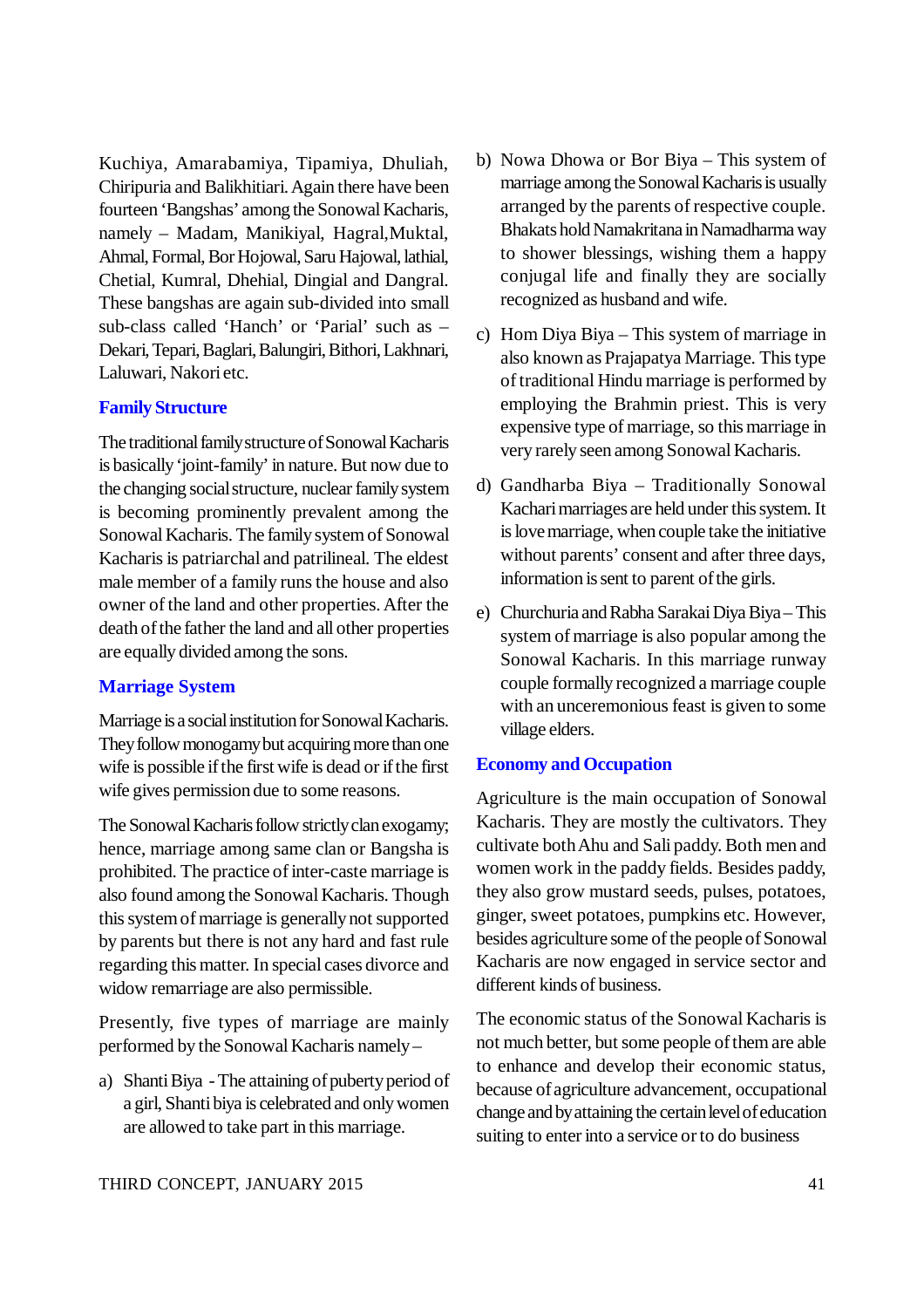### **Religious Practices and Festivals**

The traditional religion of Sonowal Kacharis is animalistic. Now, the people of this community follow two contrasting religious faiths – one is 'Mahapurushia Vaishnava Dahrma.' As devout followers of Vaishnava Dharma the Sonowals are the disciples of 'Auniati Satra'. The other one is the traditional animistic notion with animal sacrifices, which is still continuing to hold sacrificial worship to their traditional deities.

The traditional gods of Sonowal Kacharis are different from the Hindu gods and goddesses. The supreme god of Sonowal Kacharis is 'Khring Raja' or 'Bathow'. To propitiate their god, they perform 'Bathow Puja, Interestingly 'Haidang Geet' is the oldest and first folk song of the Sonowal Kacharis and this 'Haindang Geet' is sung by the people during the time of 'Bathow Puja' and 'Bohag Bihu'.

There are two kinds of worship among the Sonowal Kacharis – community worship and household worship. To maintain peace in their family they worship, household, deities. Some of the household deities worshiped by the Sonowals are – Ancestors' worship (pirdiya, marak diya), Apeswara Sabha, Swaragdeo Puja, Dangoria Sakam, Aai Sakam, Garakhiya Sabha, etc.

On the other hand, Sonowal Kacharis hold the community worship for the welfare of their own society. Some of the community worships are – Bathow puja (as stated earliest) Gojai Puja, Bator Sabha, Gyati Guri Sabha, Lakhimi Tola Sabha, Khyatreya Puja, Baghdeo Puja etc.

The Sonowal Kacharis celebrate their own pujas and festivals with extreme devotion. The main folk festival of Sonowal Kacharis is Bihu. All the three Bihu - Bohag, Kati and Magh – are celebrated by them and these 'Bihus' play an important role both in their social as well as religious life.

'Bahuwa Nitya' is another traditional dance festival of Sonowal Kacharis. Apart from these, Sonowal Kacharis perform certain rites and rituals at the birth of a child, such as Bajuliwa and Sudhi Sabha and perform certain death rites, such as Tiloni, Dohdinia, Daha, Kaaj etc.

#### **Social Structure**

The 'Gaon Bura' or 'village headman' is the key of the Sonowal Kacharis' village administration. The Gaon Bura and village elders constitute the village council and they try to settle disputes like quarrel, theft etc. The 'Namghar' is also one of the centres of solving the disputes of the villagers.

Besides the Gaon Bura, there are some other office bearers, who perform important role in a village of Sonowal Kacharis namely Barik (in-charge of Namghar), Pathak (reading of religious script in public), Asirbaddiya Bura (Blessings giver), Gitghai (expert in song especially Hunsori), Medhi (Chief in all religious functions), Tamuli (supplier of betel nut to the audience), Randhani (Cook) etc.

### **Conclusion**

The Sonowal Kacharis have district traditions and socio-cultural system which are different from the other groups. Though they have been living with the other ethnic groups but they are still maintaining their own cultures and traditions.

Under the impact of the community development programmes and welfare programmes which have been undertaken by the government, the transition and change have occurred from traditional to modern stage in the socio-cultural life of the Sonowal Kacharis. This social transformation and change has been seen in their education, economy, family marriage, religion, polity, dress pattern etc.

Due to the assimilation process and development of road and communication, interaction and cultural contact are taking place among the Sonowal Kacharis with other tribal and non-tribal groups. Due to this assimilation process with the Assamese speaking people, at present the Sonowal Kacharis speak the Assamese language. However, the

42 THIRD CONCEPT, JANUARY 2015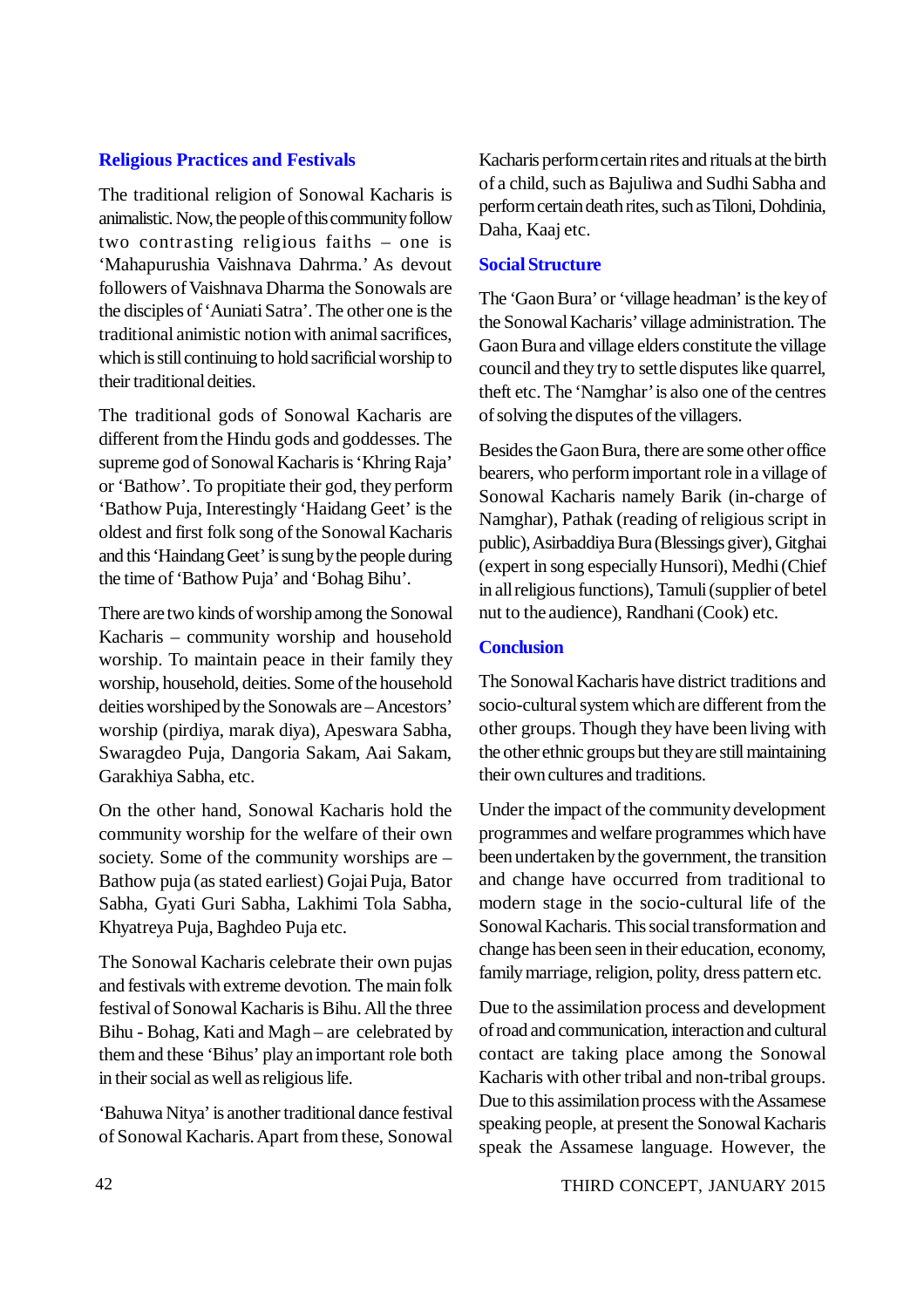intonation and accent of language spoken by them is somewhat different.

Now-a-days, the system of family planning is common among them. So the traditional joint family system is gradually being transformed into the nuclear family. In the sphere of religion also transition has been noticed. During the Vaishnavite movement they have accepted the 'Mahapurusia Vaishnava Dharma'. At the same time they also continue their traditional religion. As a result, the Sonowal Kacharis have developed the dual system of religion.

In case of marriage system, many new procedures have emerged among the Sonowal Kacharis. In the earlier days spouses were selected mostly from within the villager, but now-a-days marriage partners are also selected from distant places and a few intercommunity marriages with the neighbouring ethnic groups have also taken place.

In the field of economy, though their traditional economic dependence is still on agriculture, but now some of the people of this community have adopted the new methods of cultivations for good production of crops. As of now, many of them are going for various trade business and other professions. In the field of polity, many of the Sonowal Kacharis are joining the main stream of national political system. They have set up their own autonomous council, called 'Sonowal Kachari Autonomous Council'.

In the sphere of education also, the Sonowal Kacharis are making progress. Due to the recent spread of formal education, some remarkable changes have been observed among them. Though their educational status is not much better than some other groups, but now many of the Sonowal Kachari students are passing out the secondary level of education. Not only that, many of them are now studying in different colleges and universities and some are also receiving advanced professional education in disciplines like – engineering, medical, law etc.

Currently, due to the spread of education the life style and status of women among Sonowal Kacharis

THIRD CONCEPT, JANUARY 2015 43

have changed. They don't like to keep themselves busy in household chores; rather they also prefer to go outside the home to engage themselves in different activities. Thus in the contemporary period, transition and change have occurred among the Sonowal Kacharis in their all aspects of sociocultural life.

#### **References**

- 1. Bordoloi, B.K. and R. K. Athaparia (eds.): *People of India: Assam*, Vol. XV, Seagull Books, Calcutta, 2003, pp. 352-359.
- 2. Borooah, B.: *The Sonowal Kacharis of Assam*, Director of Assam Instituted of Research for Tribal and Scheduled Castes, Guwahati, 1998.
- 3. Bhuyan, S. K.: Kachari Buranji, Govt. of Assam in the department of Historical and Antiquarian Studies, Guwahati, Assam, 1934.
- 4. Borah, B., P. Kumral and T. Sonowal (eds.): *Gagan Chandra Sonowal Rachana Sambhar* (Assamese), the Sonowal Kachari Autonomous Council, Dibrugarh, 2013.
- 5. Dube, S.C. (ed.): *Tribal Heritage of India* (Vol-I), Vikash Publication House, New Delhi, 1977.
- 6. Dubey, S.M. (ed.): *North East India: A Sociological Study*, Concept Publishing Company, Delhi, 1978.
- 7. Gohain P.T. (ed.): *Janajati Sourabh* (Assamese), Tribal Research Department, Sonowal Kachari Autonomous Council, Assam, 2009.
- 8. Kachari,N.: *Sonowal Kachari Samaj-Sanskriti are Bhaskar Parishay* (Assamese), Sonowal Kachari Autonomous Council, Dibrugarh, 2011.
- 9. Sen, S.: *Tribes and Caste of Assam*, Gyan Publishing House, New Delhi, 1999.

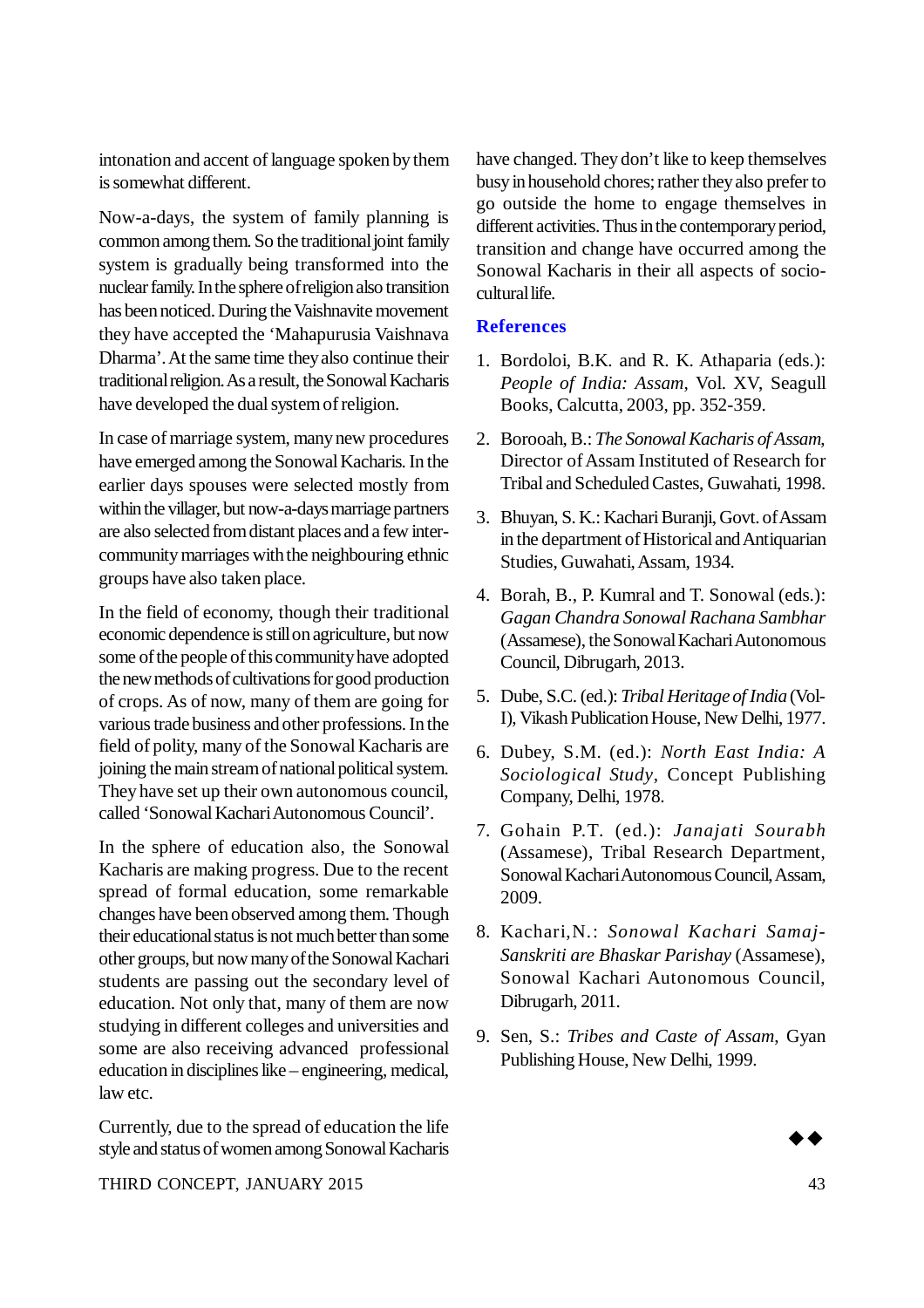# **Implementing Rural Development Schemes**

Mahadev\* and Dr. D.J.Shashikala\*\*

*[Rural development, in one or the other form has been considered as one of the important objectives of development plans of India since the beginning of Independence. Rural development has received special attention at the hands of the planners, policy makers, government administrators and the elite of the society; therefore, the present study is focused mainly on the programmes or schemes related to rural development introduced in Gulbarga district timely.]*

 $\prod_{i}$ istorically, the rural-urban dimension in India has always remained favorable to cities and towns. The rural areas have remained almost entirely without civic amenities and comforts. Medical and educational facilities transport and civic amenities are the concerns of all people regardless of whether, they live in villages and cities. At present, the infrastructural facilities are mostly concentrated in bigger cities, while the rural areas are deprived of them. As a result, the people from villages are migrating in large numbers to the cities in search of better life.

India is a land of villages and, therefore, the overall development of the country is possible only through the development of its villages. Fifty percent of the villagers are living below the poverty line and 76 percent of the population is living in rural India. Most villages of the Gulbarga district are found short of sanitation facilities as a result many villagers have suffered from water-borne diseases like cholera, jaundice, malaria, skin diseases, blood cancer and filaria etc. (Krishna, 2002).

#### **The Concept**

Rural development has assumed considerable significance, especially after the seventies. It is a strategy designed to improve the socio-economic status of rural people with special emphasis on rural poor. It covers employment, health, education, transport, commerce and power supply, with particular emphasis on political and social awakening amongst the people. It has, therefore, been accorded top priority in recent plans.

Rural development is a strategy designed to improve the socioeconomic status of rural people with special emphasis on rural poor. It also emphasizes on the development of agriculture and allied activities like rural industries and crafts. At a symposium on Social Policy and Planning organized by the United National in 1970, the following working definition of development was given:

"Development can be defined as a process of improving the capability of country's institutions and value system to meet increasing and different demands of a social, cultural, political as well as an economic character"(Lawania, 1992).

World Bank in its publication defined Rural Development as "the process of development with

Researcher, Dept. of Sociology, Gulbarga University, Karnataka.

<sup>\*\*</sup> Associate Prof., Dept. of Sociology, Govt First Grade College, Gulbarga, Karnataka.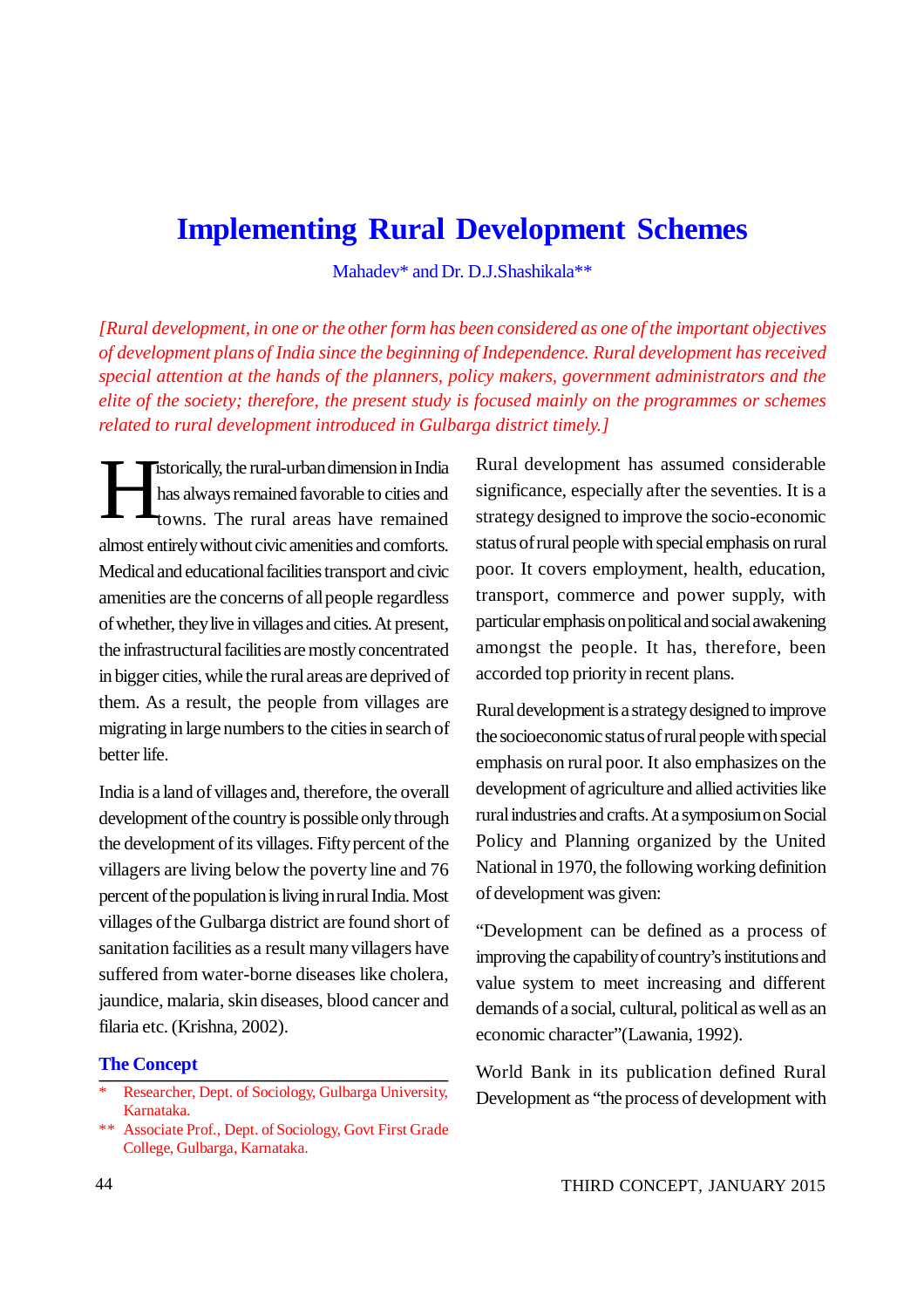the purpose of improving the status of those rural residents whose economic standard is very low"

#### **Objectives**

Following are the main objectives of the study:

- 1. To explore whether the target groups have been benefited by the developmental programmes.
- 2. To know whether the anganwadis are helping rural children and women.
- 3. To assesses the role of voluntary agencies and NGOs in promoting rural development.

### **Review of Literature**

There are some studies related to the rural development and the role of NGOs. Some related studies are mentioned here. Mohsin Nadeem's book (1985), *Rural Development through Government Programmes* is based on a sample of nine villages from three selected districts of Bihar and it shows that rural development programmes have not been able to make a serious dent in the state. The author has documented that the programmes had led to lopsided development. His data showed that a greater proportion of the financial

assistance is very tactfully poured into the pockets of the upper echelons of the rural folk. As a result of this tragic and unfortunate event, the poor and deserving have remained merely as mute spectators.

#### **Methodology**

The present study is based on both primary and secondary sources of data to fulfill the purpose of various objectives of the study. In order to collect the required primary data, pilot method of about 50 respondents has been adopted. Information gathered from these respondents has been gleaned and analyzed. Qualitative research techniques have also been used and lastly, necessary multiple statistical tools have been applied with the help of computer to analyze the data in a better manner. Previous studies, books, journals, e-journals, ebooks, print media have been used as the secondary sources of data.

One of the essential and basic needs of the people is the sufficient supply of water for day-to-day life. Now-a-days, villagers are fetching water from KIRWS and ES scheme, although they have continued to depend on old resources of water.

| <b>Respondents fetching water</b><br>from the following | <b>Frequency</b> | <b>Percentage</b> |
|---------------------------------------------------------|------------------|-------------------|
| Piped water supply                                      | 115              | 57.50             |
| Mini water supply                                       | 20               | 10.00             |
| Hand pump                                               | 65               | 32.50             |
| Total                                                   | 200              | 100.00            |

#### **Table No.1**

#### **Respondents opinion on various sources of Water**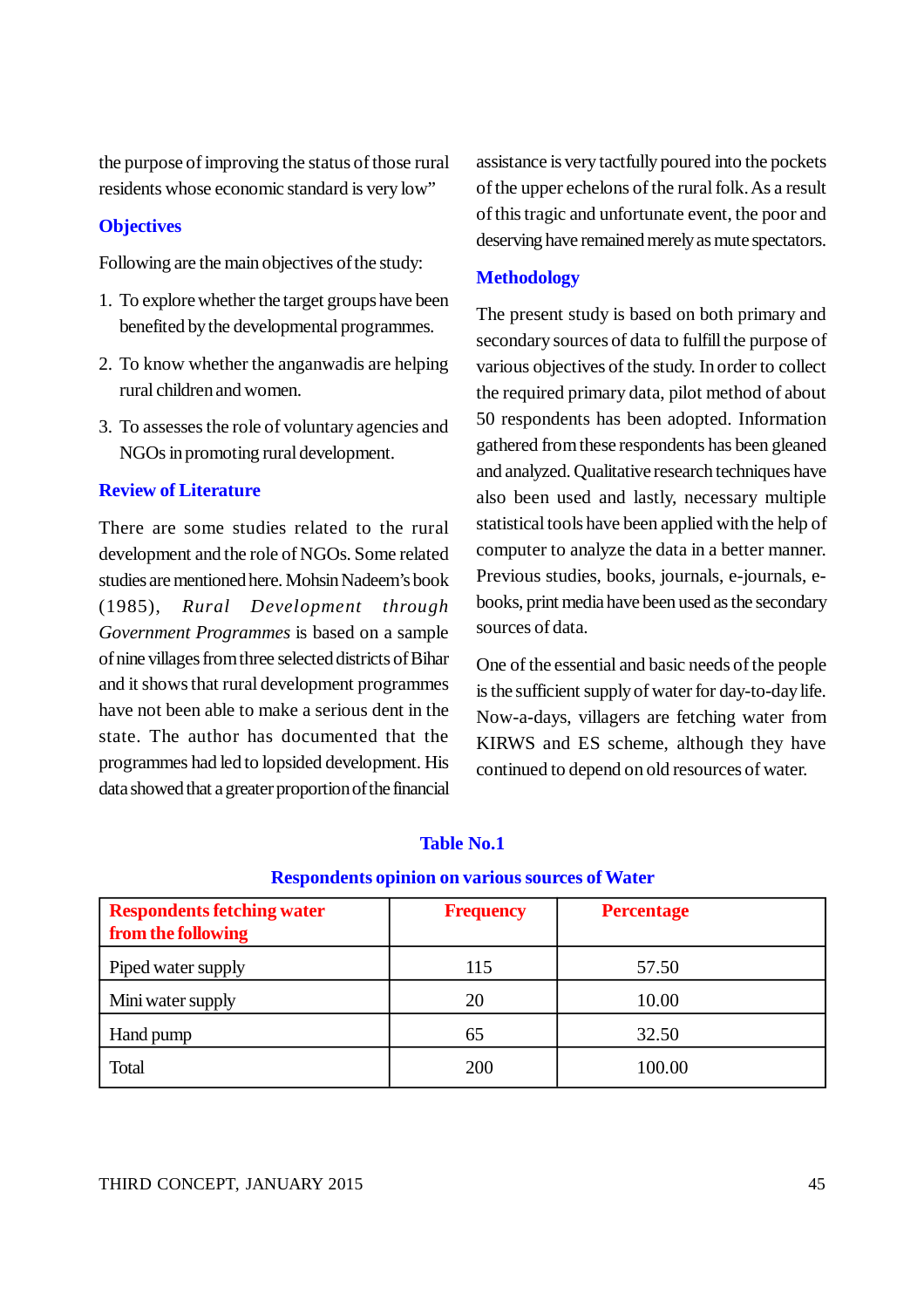The above statistical data show the situation of water supply schemes and its functional approach. The above data reveal that a majority of 57.5% of the respondents are fetching water from the new scheme of KIRWS and ES project, while 10 per

cent of the respondents were drawing water from the mini-water supply. It is important to observe that 32.5 percent of the respondents are drawing drinking water from hand pump. But these hand pumps become dry many a times. As a result, people depend on open wells and other sources of water.

### **Table No.2**

# **Quality of water from KIRWS and ES project**

| <b>Quality of water from KIRWS</b><br>and ES Scheme | <b>Frequency</b> | <b>Percentage</b> |
|-----------------------------------------------------|------------------|-------------------|
| Good                                                | 25               | 12.50             |
| Better than before                                  | 139              | 69.50             |
| Same as before                                      | 36               | 18.00             |
|                                                     | 200              | 100.00            |

The above table reveals that 12.50% per cent of the respondents are of the opinion that the quality of drinking water from KIRWS and ES scheme is good, while 69.50% of the beneficiaries opined that the quality of drinking water from the scheme is better than before, and very few 18% of beneficiaries opined that the quality of the water from the new scheme is the same as before.

### **Conclusion**

Water is life and sanitation is a way of life. Both are critical for leading a quality life. A colossal 80 per cent of the diseases stem from consumption of unsafe water or poor sanitary conditions in rural areas. The Karnataka Integrated Rural Water Supply and Environment Sanitation Scheme was initiated in 1996 and implemented in 1111(One thousand one hundred eleven) villages of selected 12 districts of Karnataka. The main aim of the project was to improve the health and productivity of rural people. An attempt was made to examine to what extent the scheme has been planned and implemented in the four sample villages.

#### **References**

- 1. Anderson, S.B. and Ball S. (1978): The Profession and Practice of Programmes Evaluation. San Francisco, Jossey-Bass.
- 2. Baranbas, A.P. (1968): "Rural Development" in Encyclopedia of Social Work in India, Govt. of India, New Delhi.
- 3. B.Mohan Rao: "A Study of Rural Society in India"
- 4. Degaonkar, C.K. (2000): "'Hyderabad-Karnataka' – A Region in Transition". Deccan Herald, November 24, 2000.
- 5. Indira Hirway (1988): "Reshaping Integrated Rural Development Programme: Some Issues", EPW 25, June; pp. A-94.
- 6. Patil S.A. (2004): "Rural Development with particular Reference to Backward Region of Hyderabad-Karnataka. Vision – 2020: Resurgent Rural India, HKCCI, Gulbarga.
- $\rightarrow \rightarrow$ 7. Ponnuraj, S. (2002): "Rural Sanitation: Agenda for Future Policies, Programmes and Strategies". Kurukshetra, October 2002.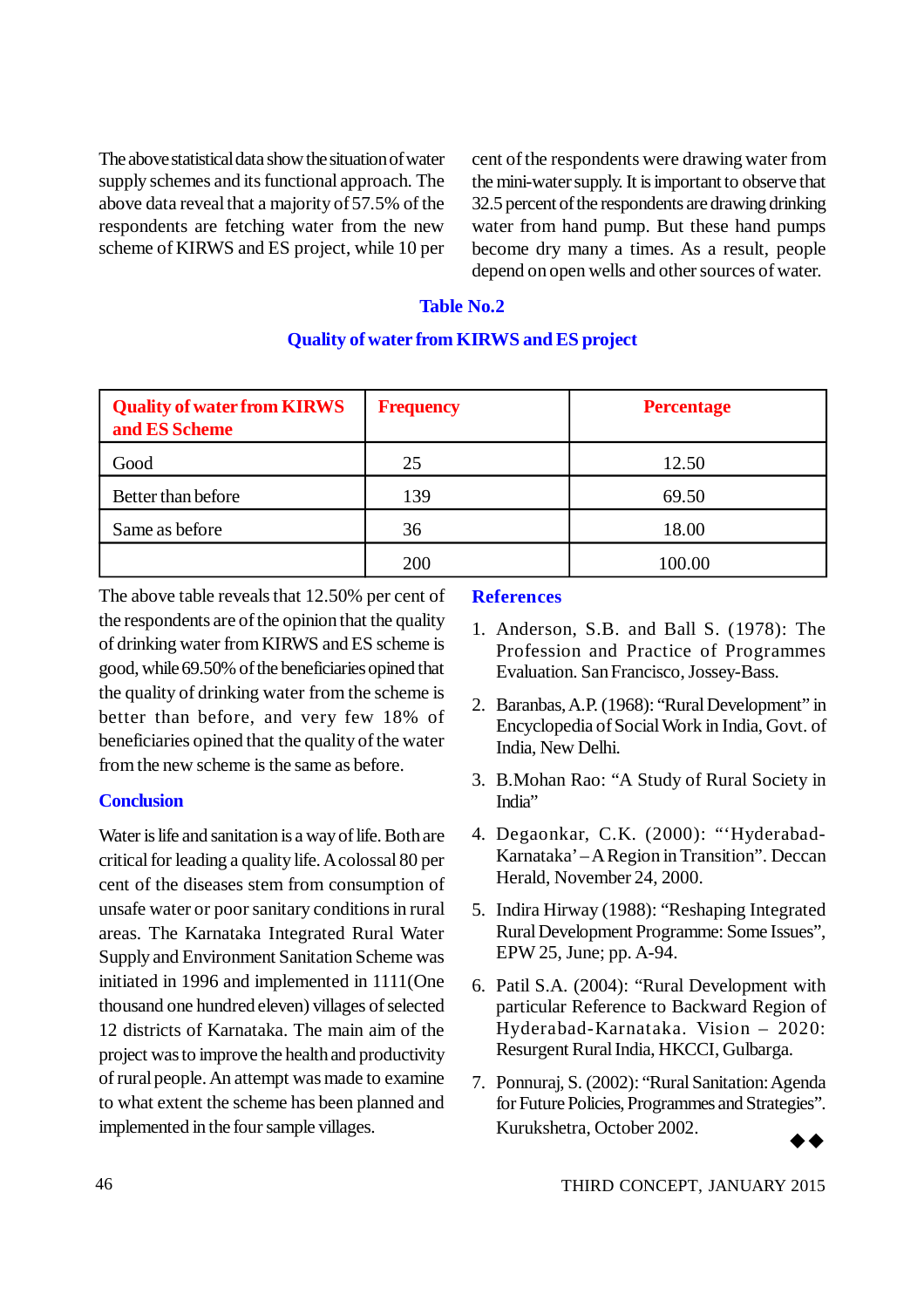# **Globalization, Education and Unemployment**

Dr. Anisa Jan\* & Dr Asif Iqbal Fazili\*\*

[*Close nexus between globalization, education and employment has been cogently narrated in this article which takes into account the importance of human capital development through education and skill development especially for the developing countries. The corresponding emphasis on the urgency for education development along with the imparting of skills is timely for the developing countries to reap the dividends of globalization and attract foreign direct investment or FDI*. Ed.]

Iobal markets offer the benefits of increased<br>
flows, technology, cheaper imports and<br>
larger export markets (IMF, 2000). Both sides of lobal markets offer the benefits of increased efficiency in terms of better access to capital flows, technology, cheaper imports and the income divide can benefit from globalization. Developed countries can tap larger markets for innovations. Developing economies can gain access to these technical advances while sharing in global production *via* multinational enterprises (Sachs, 1998). However, it is not necessary that the benefits of increased efficiency are shared by all. Globalization has exacerbated differences in the relative advantages of countries (ILO, 2000a: para.2).

Globalization has made it easier for businesses to choose low-skilled workers at lower pay in most parts of the world, leading to lay-offs and economic hardship. The perception is widespread that workers in some countries and industries lose their jobs, the unskilled see their earnings fall and households face higher economic instability as a result of change in terms of trade, global competition and the introduction of new technologies (Rama, 2003: 26).

For some workers, globalization has meant improved career opportunities, living standards and prosperity, while for other workers it has resulted in job insecurity or unemployment, declining living standards and poverty (ILO, 2000a: para).

#### **Globalization, Education and Skill Enhancement**

Countries, enterprises and persons all perceive skills development as strategic, and consequently seek to step up investments in skills. Equipping the workforce with the skills required for the jobs of today and those of tomorrow is a strategic concern in the national growth and development. Employment of skilled workers has been on the rise in both developed and developing countries.

The rate of growth of employment in advanced countries has usually been highest for professionals and technicians, while declining for production workers. In developing countries, professionals and technicians have also seen high growth rates (ILO, 1999: 33).

The economic literature, as reviewed by O'Conner and Lunati (1999), suggests that a more educated labour force can raise the returns on investment in physical capital, or in other words that skills and capital are complementary. It can be argued that globalization raises capital flows from developed to developing countries. This means that, even without technology imports, capital output ratios in developing countries would increase and, given the complementarity between capital and skills, this would raise the relative demand for skilled labour (Mayer, 2000: 25).

The globalization of markets is accelerating the diffusion of technology and the pace of innovation. Within each sector, required skills and competencies are evolving, as the knowledge content of production

<sup>\*</sup> Head, School of Business Studies, Islamic University of Sc. & Tech., Awantipora, J & K.

<sup>\*\*</sup> Asst. Prof., School of Business Studies, Islamic University of Sc. & Tech., Awantipora, J & K. (anisarather@yahoo.co.in, afazili@gmail.com)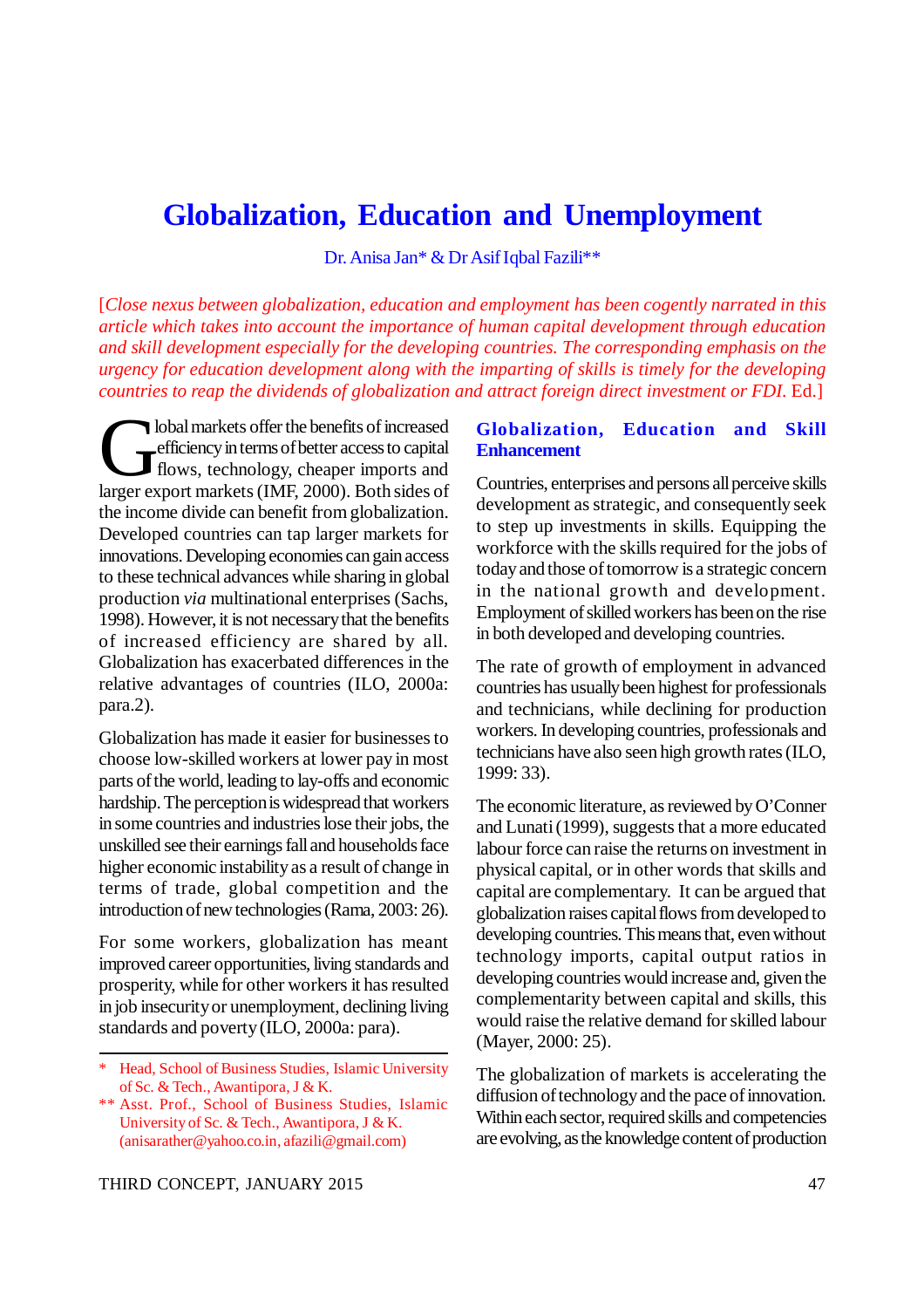processes and services is rising. Technological change has shifted the relative demand towards skills in the labour force (World Bank, 2002a: 78).

New technologies are knowledge and skill intensive and there is a need to train people to work with these technologies (IMF, 2001: 3). As with capitalskill complementarity, there is also complementarity between technology and skills. The stock of human capital appears to be positively correlated with technological dynamism.

The introduction of new technologies in lower income countries implies a reallocation of labour from low to high productivity activities, which are generally both more capital and skill intensive. This means that increased technology imports are likely to be accompanied by a rising ratio of capital to labour, and an increase in the demand for skilled labour (Mayer, 2000: 23).

Endogenous growth theory considers that the main reasons for poverty are gaps in the endowment of knowledge and in the limited capability of developing countries to absorb new knowledge. The latter implies that development policy should concentrate on the interaction between technology and skills with a view to facilitating a reduction in the knowledge gap (Mayer, 2000: 1).

Globalization can ignite a "virtuous circle" of technology upgrading and skill accumulation in technological latecomers. "The realization of technological improvements in backward countries is closely interrelated with their educational attainment: their skill supply influences the amount and degree of sophistication of technology which can be adopted and efficiently used, while in turn the amount and sophistication of newly introduced technology impacts on the demand for skills." (Mayer, 2000: 2)

One growing aspect of technology, the information and communication technology (ICT) revolution, is perhaps the most important of any technological revolution over the past two centuries. The new technologies have led to the introduction of a wide range of new products, sharp declines in transaction costs and vastly improved economic efficiency.

Surveys of the introduction of new ICT have found a strong association between the use of new technologies and the rise in skill and educational requirements (ILO, 1999: 37-38; ILO, 2000a: para. 14).

As noted in an ILO report on the social impact of globalization, the progressive adoption of new work organization techniques is among the key factors behind globalization (ILO, 2000b: 15). The changes in organization and work practices in highperformance enterprises have profound implications on the skills required from employees (that is, skills are a derived demand, based on the way in which work is organized).

High-performance work organizations typically use self-managed work teams, multi-skilling, job rotation, cross training and the devolution of decision-making. These methods confer greater flexibility on the organization, but can only work if employees acquire technical skills in addition to those normally required in a traditional organization (Ashton and Sung, 2002: 83).

Designing work in this way inevitably demands higher levels of skills from employees. In the highperformance workplace, workers must possess the cognitive and diagnostic skills necessary to perform a broad range of frequently changing tasks (Howell, 1994: 6). For workers, it means they must acquire the social and problem-solving skills needed for the management of production, in addition to the technical skills required.

This generates the demand for learning to become a continuous process (Ashton and Sung, 2002: 73). For example, the introduction of job rotation and multi-skilling increases the range of tasks and the technical skills required by employees. The use of team working and self-managed work teams means that workers develop better communication and decision-making skills

Several authorities agree that globalization places a premium on skills. With globalization, the competitiveness of regions is determined by skills rather than their resource base (Shankar and Shah, 2001: 1). Openness causes a demand shift in skills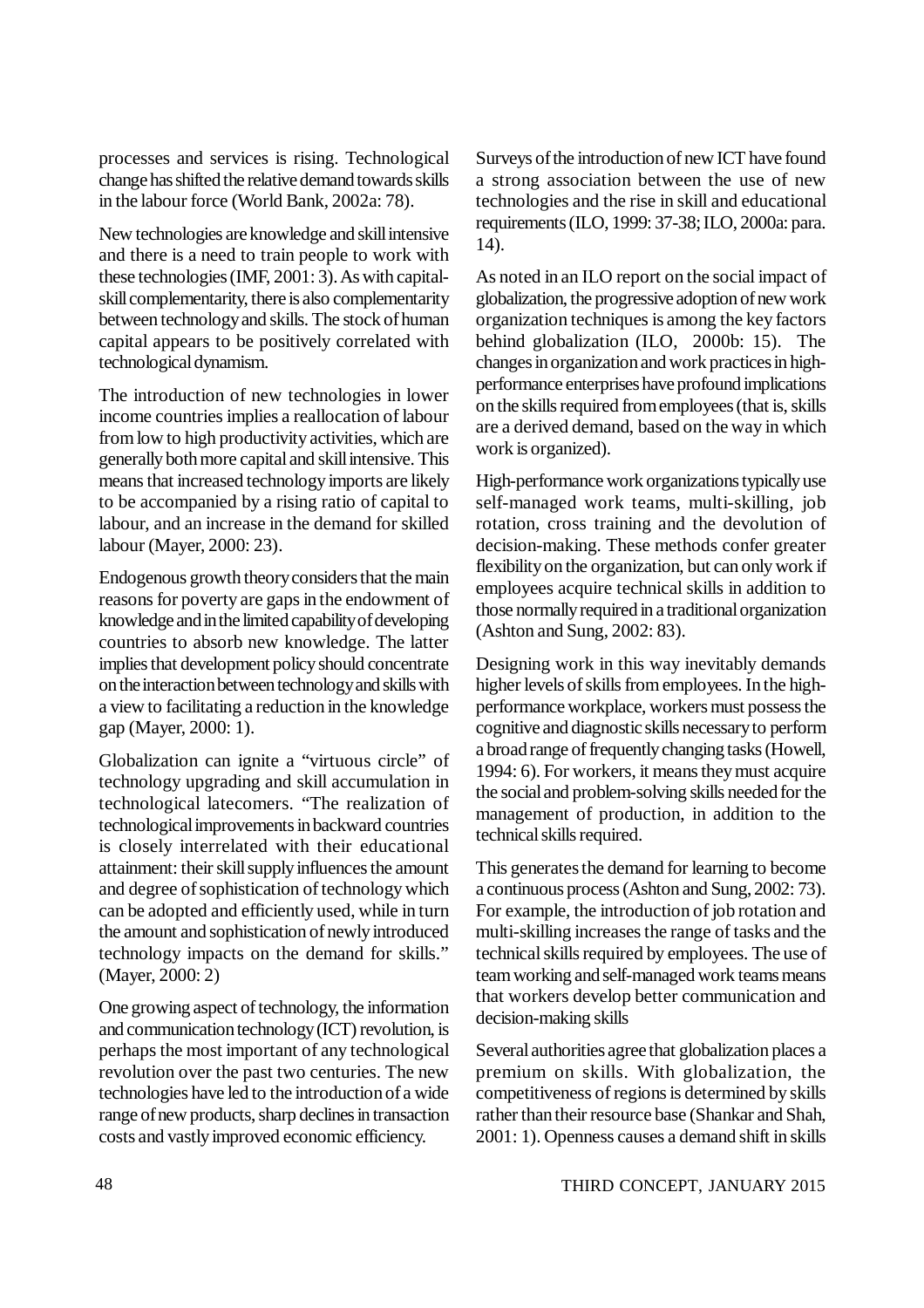through induced capital deepening or technological change. Globalization raises capital flows which, in turn, raise the demand for skilled labour (Mayer, 2000: 23).

Benhabib and Spiegel (1994), together with Lucas (1990), suggest that the stock of human capital serves to attract investment in physical capital, notably through foreign direct investment. Skills constitute a pull factor for foreign direct investment (Nunnemkamp, 2002: 35). Education and training are likely to attract investment in manufacturing (Velde and Morrissey, 2003: 19).

Thus, a well-organized education system and a better educated labour force can have the effect of attracting globalized financial capital. In contrast, it can be argued that lack of human capital may deter foreign investment from a country, since physical capital tends to go to areas where human capital is abundant (Lucas 1990). Openness does seem to stimulate investment in physical capital. If human capital and physical capital are complements, the higher investment-to-GDP ratio in open economies would tend to increase their demand for skilled labour without a corresponding increase in supply.

This could explain the tendency for the relative wages of skilled workers to rise with economic opening. Given capital-skill and technology-skill complementarity, this suggests that more open economies should experience a more rapid growth in demand for skilled workers than closed ones (O'Conner and Lunati, 1999: 28-29).

The current extreme gap between wages for skilled personnel between advanced and developing economies provides a powerful magnet for migration from poor to rich countries. The one market, where the poor nations have something in abundance to sell, namely labour, has remained relatively untouched by international liberalizing trends (Rodrik, 2002: 5).

The exceptions are for highly skilled workers, especially in information and computer technology. The United States and the United Kingdom, as well as other countries, have relaxed rules to allow the immigration of specific categories of skilled or "knowledge" workers. It has been reported that 38 per cent of the professional workforce in Silicon Valley is of Indian origin (Yusuf, 2001: 22).

Migration has distinct benefits. The option to migrate further augments the worth of skills and investment in their creation in developing countries (Yusuf, 2001: 39). It may act as a pressure valve to relieve unemployment among professionals and technicians in economies that have not grown. Emigrants tend to return sizeable amounts of foreign exchange in remittances.

Moreover, the diaspora can become a force for development in home countries through investment and the skills brought by returning migrants, which can be invested in local enterprises. This has happened particularly in the Republic of Korea, Taiwan (China) and China (Yusuf, 2001: 22; IMF, 2000).

One region, in particular sub-Saharan Africa, has suffered a considerable brain drain and has been able to draw less on its human resources employed in industrialized countries. The region has reportedly contributed 30,000 PhDs and 250,000 people with advanced technical qualifications to the North (Yusuf, 2001: 23; Ajayi, 2001: 4; World Bank, 2002b: 18). This reflects the inability of many African economies to provide the wages, research and development that would keep highly educated and skilled workers in the region.

The brain drain occurs between continents, generally from South to North and in particular from South Africa to Europe. It also happens within Africa. For example, South Africa is able to attract large numbers of the best educated and skilled workers from neighboring countries. This can drain human resources from poorer countries.

Not only do the sending countries lose their investment in the education and skills of those who emigrate, but they are also deprived of their contribution to economic productivity. However, over time semi-skilled and skilled jobs should be transferred from advanced countries to less developed countries, and this could help minimize the wage gaps that currently act as a stimulus for migration.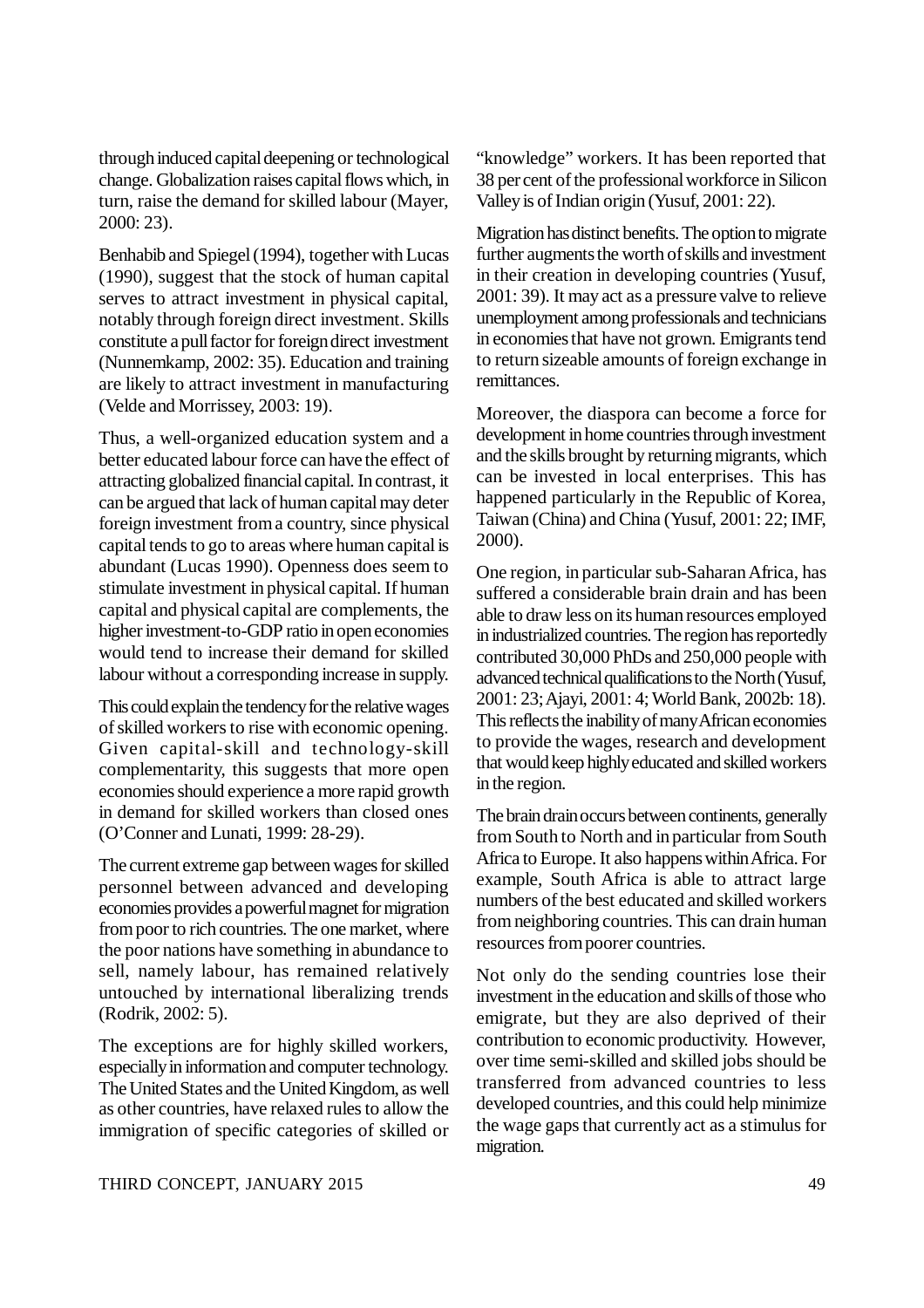### **Conclusion**

Globalization brought in its fold many opportunities especially for the developing countries, yet these countries have failed to reap the benefits fully. Youth in such countries although educated find themselves unfit for the emerging job market on account of lack of required skills. Such countries have failed to tune their educational system to the demands of the newly emerging globalized world. What is required is imparting of skills to these Youth so that they become acceptable in the job market. Enhancement of skills like communication skills, technical skills, Rapport Building skills, Selling & Marketing skills and analytical skills etc. is the need of the hour and it is only through this system that the developing countries can actualize the potential and contribute to the well -being of their human capital.

### **References**

- 1. IMF. 1999. *World Employment Report 1998/ 99*: Employability in the global economy: How training matters. Geneva, ILO. IMF. 2000. *Globalization: Threat or opportunity*? An IMF Issues Brief. http://www.imf.org/external/ np/exr/ib/2000/041200.htm#II.
- 2. ——. 2000a. Conclusions concerning human resources training and development. International Labour Conference, 88th Session. Geneva, ILO.
- 3. Ajayi, S.I. 2001. "What Africa needs to do to benefit from globalization", in *Finance and Development*, 38(4). Washington DC, IMF.
- 4. Argenti, N. (2002), 'Youth in Africa: A Major Resource for Change', in De Waal/Argenti (2002, eds.), *Young Africa: Realizing the Rights of Children and Youth*, Africa World Press
- 5. Ashton, D.N. and Sung, J. 2002. *Supporting workplace learning for high performance working*. Geneva, ILO.
- 6. Benhabib, J. and Spiegel, M. M. 1994. "The role of human capital in economic development: Evidence from aggregate cross-country data",

in *Journal of Monetary Economics*. 34: 143- 173.

- 7. Howell, D. 1994. "The skills myth", in *The American Prospect*. 5:18 http:// www.prospect.org/print/V5/18/howell-d.html
- 8. Lucas, R. E. 1990. "Why doesn't capital flow from rich to poor countries", in *American Economic Review*. Papers and Proceedings, LXXX: 92-96.
- 9. Marcuse, P. 2000. "The language of globalization", in *Monthly Review*. 52(3), July-August.
- 10. Mayer, J. 2000. Globalization, technology transfer and skill accumulation in low-income countries. WIDER Project, No. 150. Geneva, UNCTAD http://www.unctad.org/en/docs// dp\_150.en.pdf
- 11. NSSO 61st Round (2004-2005), "Survey on Employment and Unemployment" National Sample Survey Organisation, Minister of Statistics and Program Implementation Government of India, July 2004-June 2005
- 12. Nunnenkamp, P. 2002. *Determinants of FDI in developing countries: Has globalization changed the rules of the game*. Kiel Working Paper No. 1122. Kiel Institute for World Economics.http://www.uni-kiel.de/ifw/pub/kap/ 2002/kap1122.pdf .
- 13. O'Connor, D. and Lunati, M.R. 1999. *Economic opening and the demand for skills in developing countries: A review of theory and evidence*. Technical Papers No. 149. Development Centre. Paris, OECD.
- 14. O'Connor, D. and Lunati, M.R.2002. "Economic opening and the demand for skills in developing countries: Theory and Evidence", *Comercio Exterior*, vol. 52, num. 4, Mexico, April 2002.
- 15. Rama, M. 2003. *Globalization and workers in developing countries*. World Bank Policy Research,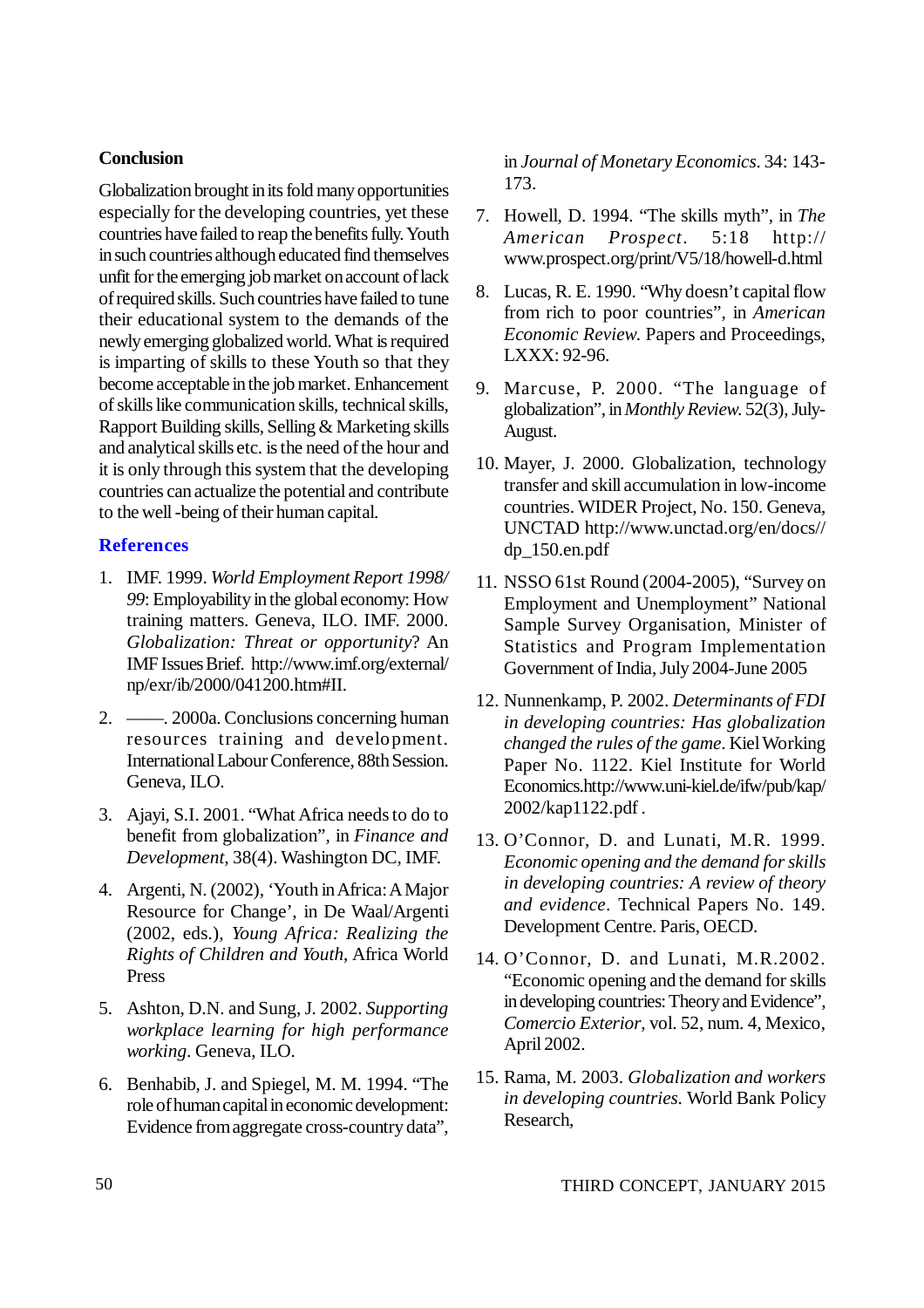- 16. Working Paper 2958. http:// econ.worldbank.org/files/23213\_wps2958.pdf
- 17. Reasons For Growth of Globalization, Cultural Studies Essay, UK Essays .com
- 18. Rodrik, D. 2002. "Globalization for whom: Time to change the rules – and focus on poor workers", in *Harvard Magazine*. July-August. http://www.harvard-magazine.com/online/ 070280.html
- 19. Sachs, K. 1998. "Unlocking the mysteries of globalization", in *Foreign Policy*. Spring. http:/ /bss.sfsu.edu/fischer/IR%20305/Readings/ unlockin.htm
- 20. Singh, L.B (1994), "Unemployed Educated Young Men in India: Their Problems of Adjustment". *The Indian Journal of Social work*, Vol. LV, No. 3, 357-367.
- 21. Singh, L.B, Kumari, R. and I.K Singh (1992) "Extent of Hostility in Educated Indian Unemployed Youth-A Micro Analysis",

*International Journal of Sociology*, 27, 89- 97.

- 22. Sofi Bashir Ahmad and Yasmin Effat., "Magnitude of Educated Unemployment among Rural Youth of Jammu and Kashmir: A Case Study of Pulwama District", *International Journal of Educational Research and Technology*, Vol. 2, Issue 2, December 2011:  $126 - 132$
- 23. Tiggemann, M and A.H. Winefield (1984), "The Effects of Employment on the Mood, Selfesteem, Locus of Control and Depressive affect of School Leavers", *Journal of Occupational Psychology*,57,33-42.
- 24. War, P.B. (1983), "Work, Jobs and Unemployment", *Bulletin of the British Psychological Society*, 36, 305-311.
- 25. Yusuf, S. 2001. *Globalization and the challenge for developing countries*. Working Paper No. 2618. Washington DC, World Bank. http://www.worldbank.org/economicpolicy/ globalization/documents/wps2168.pdf

# **Religious Peace Discourse in International Relations**

#### Hasan Noorbakhsh\*

[*This article is based on the material used primarily from the Persian sources and sources available in English language have also been used. The translation from the Persian into English for the present paper is the author's responsibility with regard to exact terminology conveying the correct meaning etc. Our editorial team has made corrections only from the language point of view in order to retain the thematic unity of the thoughts expressed therein and the basic ideas have been retained. However, some part of essay has been deleted for want of space and caution has been taken to retain the main theme.* Ed.]

In ssues studied by international researchers is<br>different time periods have usually been distince<br>depending on the quality of relations and the<br>number of international entities and governments. ssues studied by international researchers in different time periods have usually been distinct depending on the quality of relations and the

Increase in the number of governments in international arena and more complicated relations in economic, political, military and cultural realms

Al-Mustafa International University, Iran. (Noorbakhsh898@yahoo.com)

as well as emerging international organizations have all led to the emergence of new issues in the domain of international relations.

Significant international developments, including political risks, the experiences/ideas of diplomats and militarists, especially in strategic theories and international law, occurring in the 18th and 19th centuries have immensely influenced and shaped the

 $\rightarrow \rightarrow$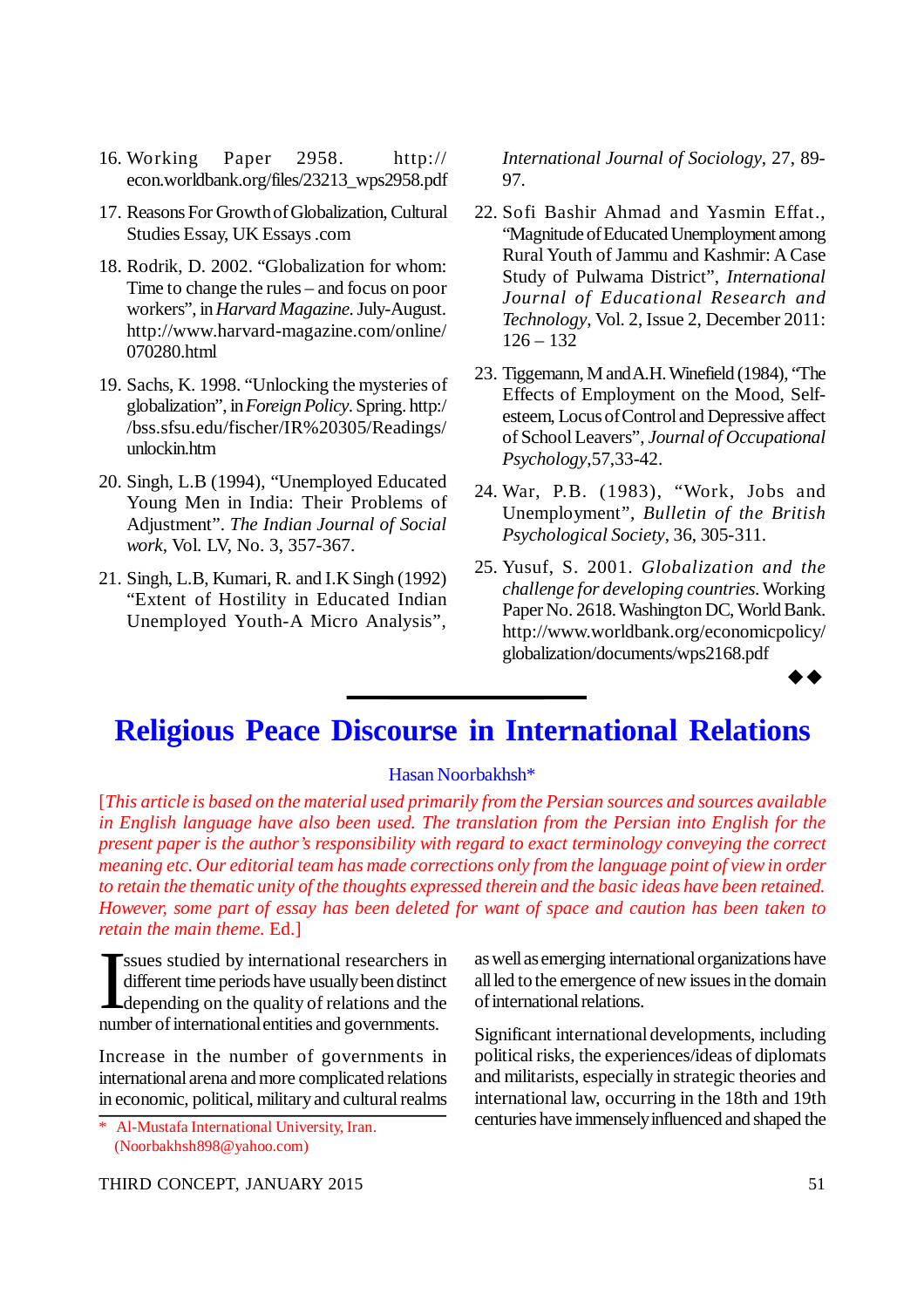content of contemporary international relation (Behead, 1973:20).

The main issues that attracted the attention of the international community and strategic thinkers alike in the early 20th century and post-First World War period, *inter alia*, included: international organizations, nations and communities, disarmament, war laws, neutrality, international law, international ethics and values (Ibid).

The developments taking place in the pre-and-post Second World War periods have proved as milestones in contemporary international relations. On the one hand, the mechanisms to maintain peace at global level, especially through Nations' Community, were not able to achieve humanity's great idea of international peace and security.

On the other hand, new phenomena such as competition between Capitalism and Communism, Cold War, proliferation of nuclear weapons and emergence of newly independent countries from colonialism etc led to the emergence of more complicated issues in international relations (Amery, 1999: 30).

These and other related developments in international relations led to the emergence of two schools of thought – idealist school and realist school. The Idealists, who were the proponents of idealistic thoughts in international relations, were interested in such affairs as collective interest, international entities, global public opinion court, international law and ethical values at international community level and they believed that collective security is the only solution to keep international peace.

On the contrary, the Realists believed that the most important discussions in international relations are: national governance, military power, secret diplomacy and power equilibrium. This thinking style recommends more military power to keep national security which would lead to international peace and security through power equilibrium system rather than looking for a mechanism to keep the peace through general disarmament and public common interests (Bruce & Harry, 1992: 41).

Discourse transformations have created new issues for international relations. The role of religion in the arena of international relations has been addressed by different theories and ideas of political science and international relations from different perspectives.

The main question is as to what is the role of religion in peace discourse in international relations. Does religion enhance and stabilize peace discourse in the world or is religion the factor of tensions and even terrorism in the world? With which theories in international relation can we clarify the role and status of religion? The present paper tries to answer above questions.

#### **Peace Discourses in International Relations**

Like war, peace is a social phenomenon which is the result of mutual relations based on the cooperation of international community members. By reversing war definition, some people have tried to define peace. "Peace state is a mood in which a nation is not in war." The medieval age political philosopher, Saint Augustine has defined peace as: "peace means tranquility of order," and such definitions served as a millstone for subsequent theorists (Bout, 1992: 35).

Gaston Bout provides another definition on war and peace which is more objective and also involves social aspects: "Peace is the state of a human group dominating over their fate (in other word, they are politically independent) which its collective death does not involve conducted and organized terrors" (Behead, 1973: 178).

There are various theories on establishing peace and these differ from each other in form and nature. Some of these theories, inter alia, include: international organization and collective security, global governance, disarmament, balance of power, constructivist theory and discourse theory. For the purpose of this paper, we briefly examine the discourse theory with specific emphasis on religious peace discourse.

#### **Discourse theory**

In discourse theory, any action and phenomenon should be in the form of a discourse in order to find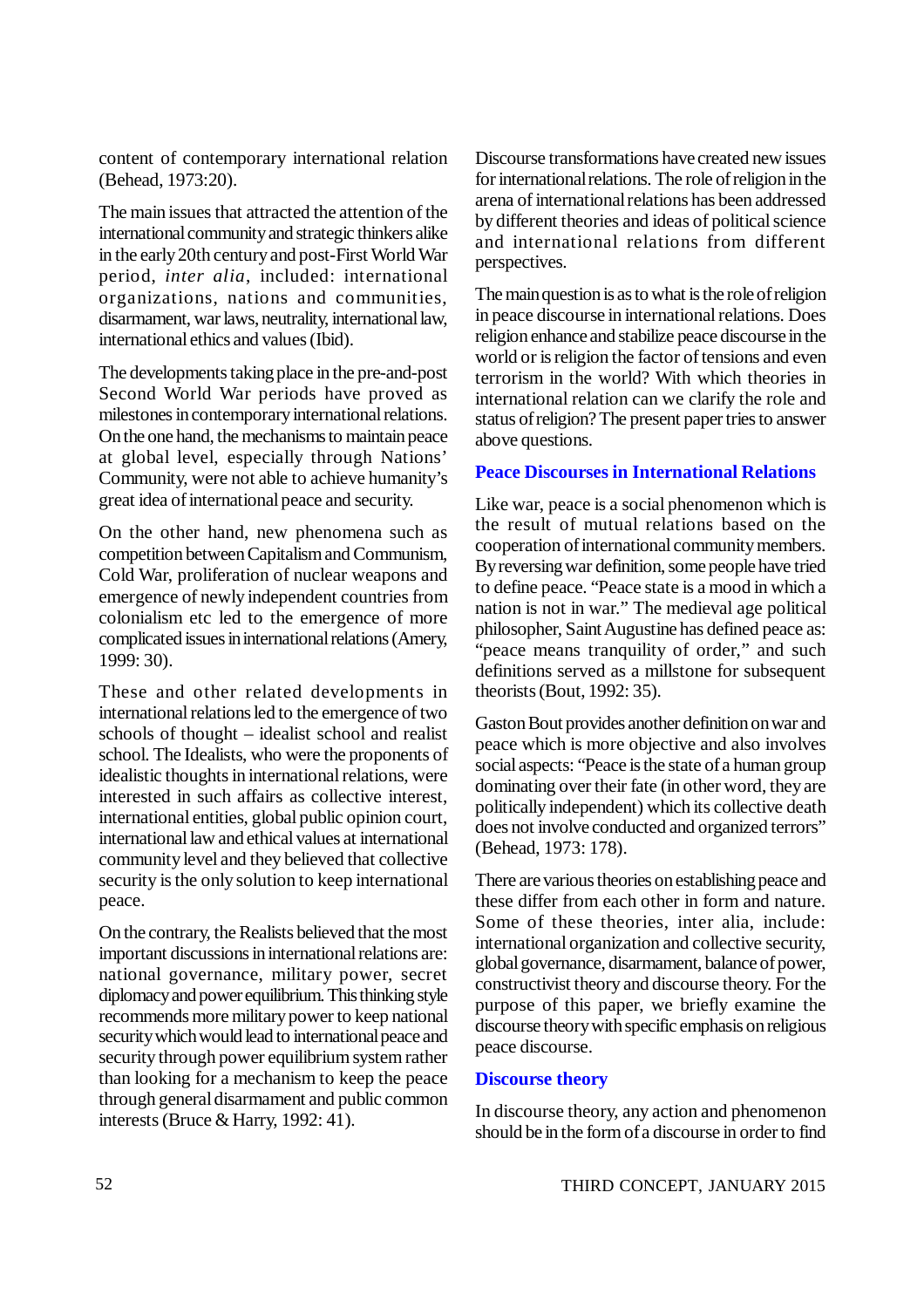its meaning. Actions and phenomena are perceivable when they are put in a certain discourse format. Nothing has identity *per se*; rather, it takes its identity from the discourse in which it is located. Discourse analysis happens in three steps:

*Identifying aggression space:* The first step for political education in the framework of this theory is to identify at least two aggressive discourses which have an antagonism relationship with each other. Discourses always find identity through enemies and regulate their semantic system based on it.

*Determining time and place:* Simultaneous to the identification of aggressive discourses, one should also determine the time and place of considered discourses. Discourses exist in time and place and one should consider their time limit and geographical status in order to investigate them.

*Semantic conflicts and social changes:* Based on discourse theory, all social changes are the result of semantic conflicts among discourses. Always, discourses try to maintain "self" and "other" concepts. Hence, semantic domination on public opinion is the best and most effective method to pose power. Discourses are always competing on owning public opinions due to semantic mechanisms and other social changes are a function of semantic conflicts (Sultana, 2004: 14).

Now, we address two influential discourses in international arena:

#### *(a) Contemporary international political discourse*

#### *(b) Discourse of religion in international arena*

#### **Contemporary international political discourse**

So far, in international political discourse a civilized center with uncivilized margins entering civilized rituals based on the center model is represented. This has drawn a picture on out-of-center civilized areas such as declining historic museums and violence dissemination centers. This picture transferred to our contemporary literature through Western scientific and cultural processes has changed the relationship between 'West' and 'Margin' to a controlled and educational relationship.

THIRD CONCEPT, JANUARY 2015 53

Such imaging has put the Western world in a limitation of clichéd concepts and codes. Such terms as terrorism, rebel governments, backward countries are the keywords of this discourse. Such conceptual limitation has evoked reactions from developing countries.

What is recognized in the East as Anti-Occidentalism, xenophobia, return to the lost past splendor and so on is in turn a reaction to dominate demanding discourse of the West. The Western centralized discourse has a reason for establishing a single-minded discipline at global level and has paved the ground for justifying many violating and curbing methods in these regions (Khaniki, 2008: 20).

According to discourse theory thinkers like Foucault, in contemporary international political discourse, 'terrorism' is a vague term by which we are faced with a semantic crisis in scope, definition and limitation due to the complexity of its conceptual implications. The main issue in Michel Foucault's theory is to conceive the conditions of terrorism and terrorists' emergence as a title of knowledge.

To this end, terrorism recognition is a set of relations which unite discourse behaviors that generate knowledge, sciences and thinking systems in a given period of history. In this way, terrorism recognition is not a kind of knowledge rather it is a set of relations created in a historical age between sciences at the level of discourse rules (Soleimani, 2011).

Since terrorism is a political – social construct, its conceptualization emanates from collective relation mechanisms which are rooted in language; and therefore, it is a bridge of joint meaning. In this perspective, the real function of terrorism definition is to *de-legitimize* identity changing.

It is in the framework of such models that "With Us" or "Against Us" discourses determine semantic borders between terrorism and anti-terrorism. For the same reason, it is inevitable to be aware of the interests of individuals, groups, governments and international organizations in order to conceive their language mechanisms to show our considered image correctly and to show the image of other people on terrorism incorrectly (Ibid.).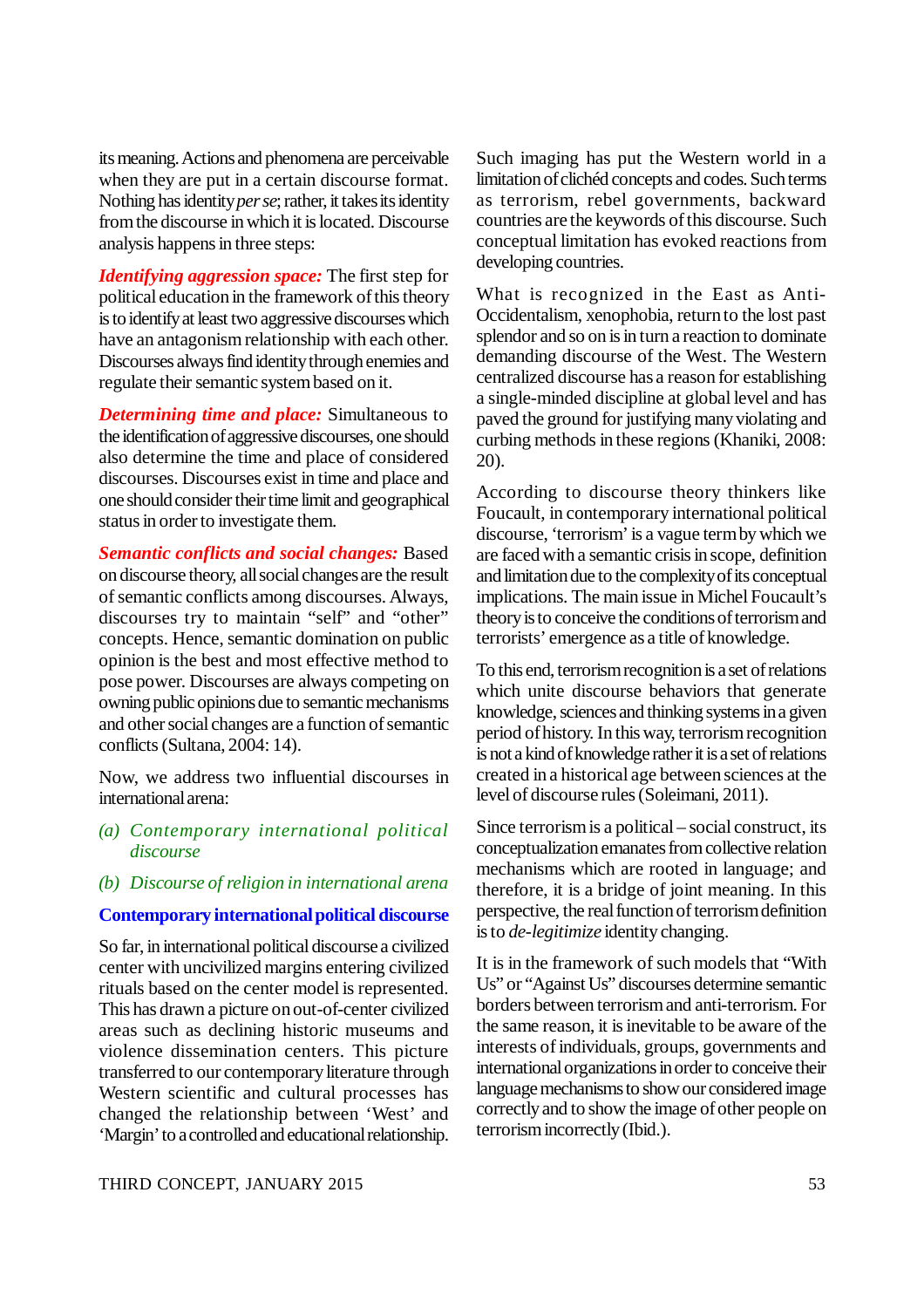To analyze peace discourse, one should identify its competing discourses and then to clarify their conflicts. In the meantime, in peace discourse analysis, place and time interval should be considered. Therefore, according to this theory, the most important mechanism for creating a fair peace is to clarify peace discourses against terrorism discourse in global public opinions. One of the most important discourses which can play a vital role in establishing peace discourse and mitigating terrorism discourse is religious discourse in international relations.

### **Discourse of Religion in International Relations**

There are three thinking schools concerning the role of religion in international arena:

(1) Eternitists (2) Instrumentalism (3) Constructivism

Some thinking styles have remarkable differences in their interpretation on the relationship between renewing religious communities and violence conflicts.

Eternitists argue that differences in religious traditions should be considered as an important independent variable in order to elicit violence interaction in and among countries. At international and national levels, actionists tend to shape unity around a joint ideology; so that there emerge tensions among unities with different ideologies while instrumentalists believe that regressive religious beliefs can intensify challenges.

However, they insist that if religious beliefs are not regressive, there is lesser possibility for challenges. According to them, the relationship between violent conflicts and renewal of religion is not surprising although such relation is not necessary.

Rebels and wars are the outcome of political, economic and social inequalities in and among countries. On the contrary, conservative constructivists argue that in many situations, putting real religious people close to unbelievers cause the politicians to mobilize their fans for violent actions (Hosen Clore, 2009: 209).

Conservative constructivists see social challenges in the heart of cognitive structures such as nationalist ideology or religion. Such structures which consist of "understanding joint expectations and social knowledge" provide actionists with valuable concepts and, as a result, their strategic options will be impacted (Ibid, 216). They consider religion as a middle variable i.e. a casual factor of interference between an assumed challenge and a challenging behavior.

Hence, the impact of religious traditions on challenging behavior is too important: on the one hand, they can produce more violence since the interpretations they provide on holy texts justify armed conflicts and, on the other hand, they can produce less violence since the interpretations they provide on holy texts de-legitimize using violence in an assumed or even more general situation. Hence, it is recommended that conservative constructivism designs discourse strategies which enhance foresight of the people or the principle of denying in the minds of the people (Ibid, 219).

# **The Ontology of Religions**

To elicit the role of religion in the arena of international relations, we address now the status of religions in constructivism theory and its role in international relations.

Discussion on the status of religion in international relations, without understanding the fact that differences in religious and secular thoughts have an ontological shape, is impossible. Put it differently, each one sees the reality differently (Fred, 1995: 47). All spiritual communities, along with both Western and Eastern religions, consider a common difference between normal reality and actual reality.

Such difference in ontology leads to cognitive and methodological differences among religious and customary attitudinal methods in the world. Efforts to enter religious experience into a positivist framework can only weaken it, imitate it, divert its meaning and neglect its power. A serious study on the role of religion in international relations should be started by discovering the ontological foundation of religious discourse. This can be done by following two approaches.

**³ Law – oriented Constructivism and Religion**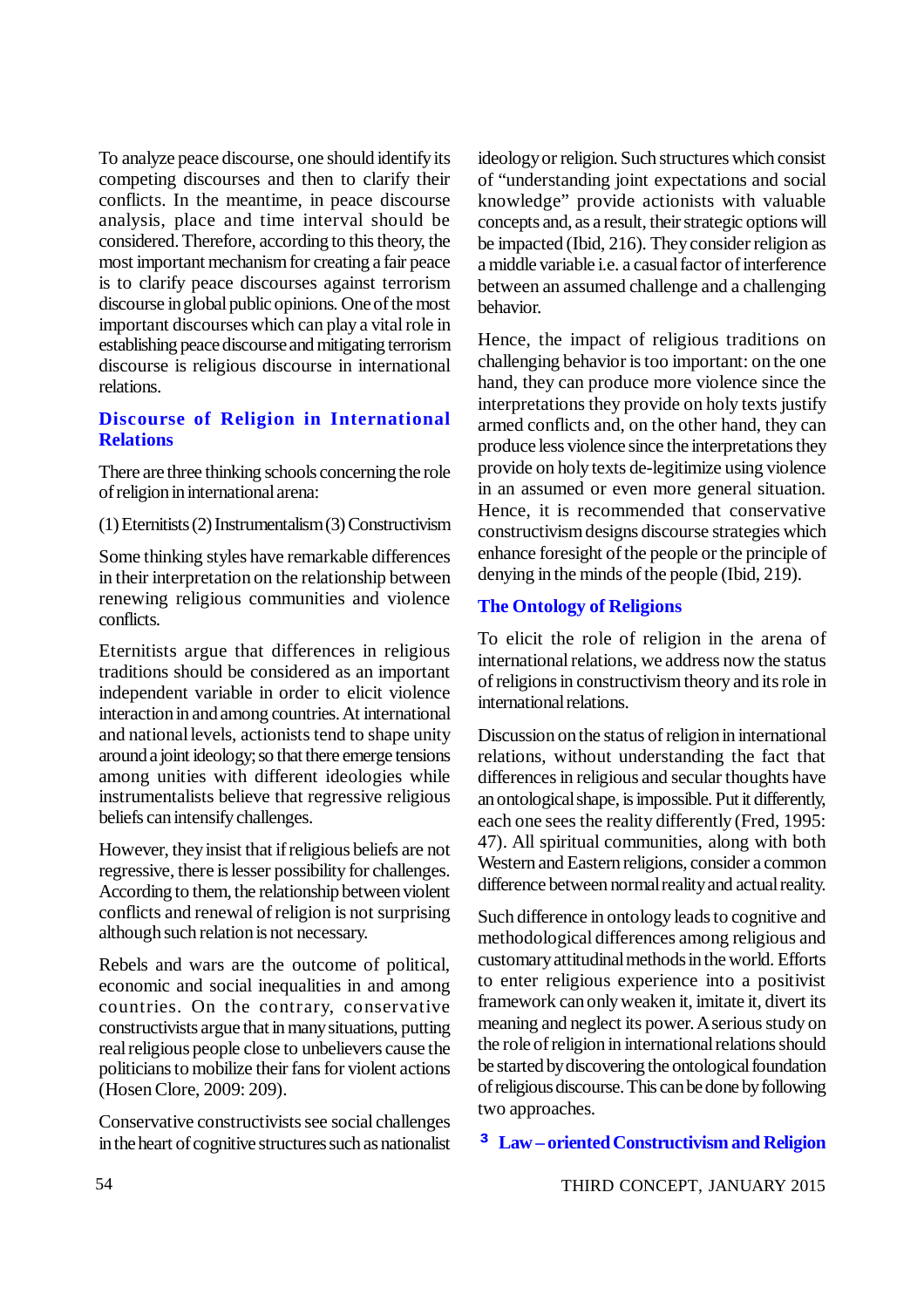Law – oriented constructivism claims that it can provide a framework for all social theories since its ontology scrutinizes real social world in its most basic level. The ontology of law – oriented constructivism is a joint bridge in the changing scope of social activities in which people interact to shape the world and also to be shaped by the world. Law – oriented constructivism points out vocabularies, verbal behaviors and norms as the main constituents of human interaction and attitude toward the world.

# **³ Constructivism and Religion as Social Structures**

By linking religions to governments or attitudes to civilizations like a puzzle which includes governments in the same religious format, constructivism draws our attention to the risk of falling in government – orientation (Vendolka, 2009: 93). Similarly, there is a contrary risk in attitude toward religions and governments as fully separated affairs. For instance, Jürgen Mayer argues that to conceive today's world, it is necessary to study two frameworks which compete and interact with each other: there is no way superior to extension and it is only the careful study of rules and their interactions which indicate the nature of such relations.

### **Cultural and Convergence Functions of Religion**

Among thinkers who have a functional glance at international relations and discuss the importance of culture, convergence theorists have a special status. Most convergence theorists believe that cultural relations and mutual actions are*, inter alia,* the most important functions that can pave the ground for regional and global convergence. Expanding cultural relations and communications cause the growth of need for sympathy and cultural interactions.

The interests of different people from different cultural backgrounds cause their walls of narrow thinking fall down and they demand their cultural goods and they create new needs to use different cultural products as well as modern cultural cooperation. It

not only can mitigate cultural nationalism and its conflicts, but also can lead to closer attitudes, values and existing thoughts in different communities.

Therefore, culture can play a vital role in the expansion of cooperation and international sympathy as well as paving the ground for the convergence of nations (Salami, 2006: 78).

Thus, cultural sympathies and harmonies can play a critical role in paving the ground for convergence (Hodges, 1972: 108 – 112). Karl Deutsch has mentioned certain conditions to achieve international convergence in the realm of international relations. According to him, various explicit conditions are necessary to achieve convergence after preparing a certain mentality.

According to Deutsch, some conditions to achieve convergence in international arena are:

- 1. Adaptability of values and a joint idea on how to attract for life: culture, ethics, religion, behavioral patterns and so on which can satisfy such convergence conditions if cultural commonalities exist.
- 2. Ideological similarity in paramount comings and goings by political leaders and governmental officials (Deutsch, 1972: 110).

Therefore, in the views of Karl Deutsch and convergence theory thinkers, cultural relations along with other affecting factors on convergence create a new environment in international relations.

### **Functions of Religious Discourse**

Discourse strategy seeks to de-legitimize use of force in political conflicts. This strategy is designed to interact with those people who support armed combats in order to create an inner mental motivation to withdraw armed combat. Contrary to other two strategies discussed above, which mainly act on external motivations, discourse strategy relies upon convicting arguments which motivate people internally.

They should condemn violence as an unfair practice. Hence, the proponents of discourse strategy are faced with verbal challenges in capturing the hearts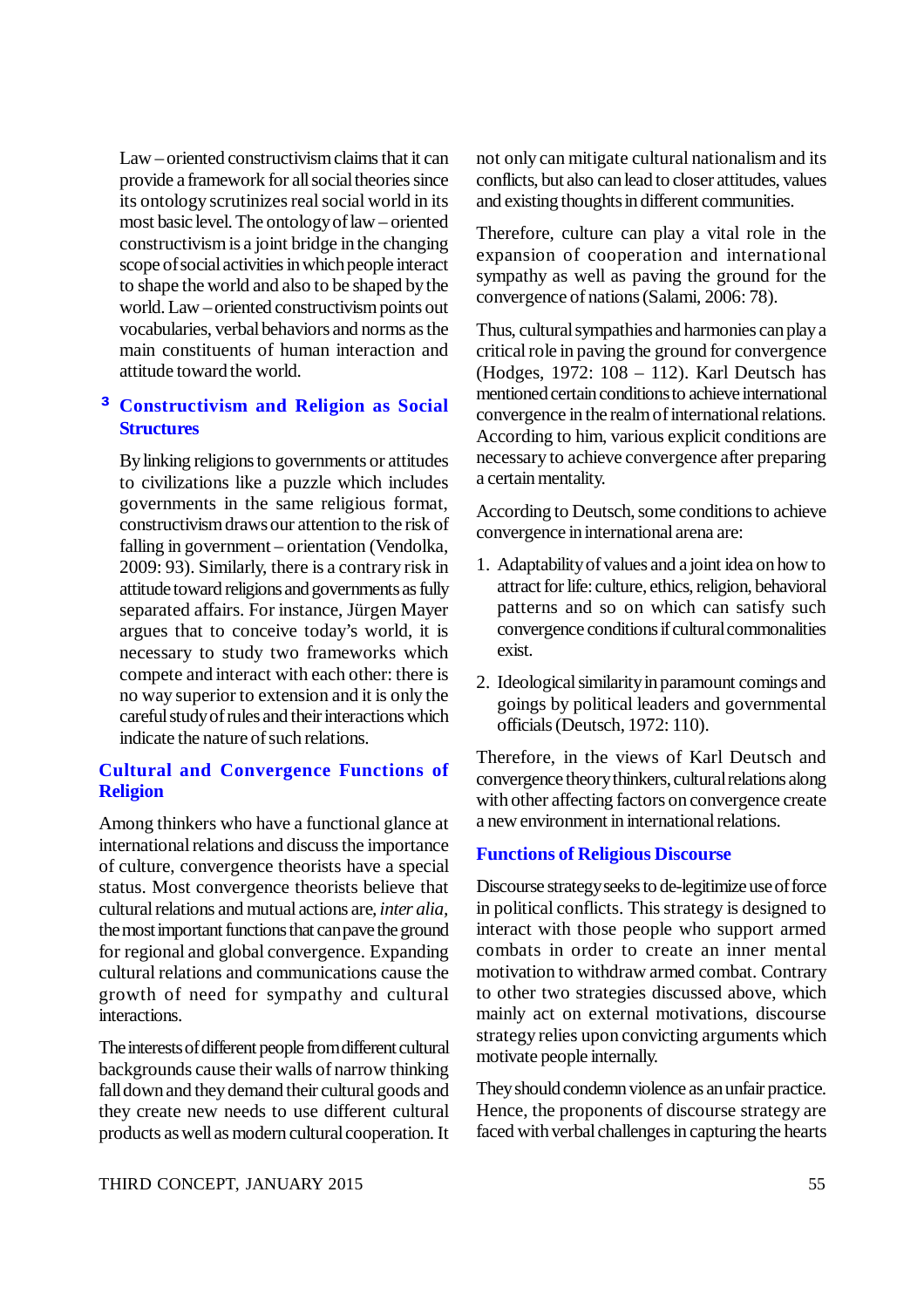and minds of the people and this is exactly what is regarded by Appleby and Kong as an opportunity for great global religious communities and their leaders in order to promote challenge management tools and principles based on peace inside and outside their own communities.

According to the proponents of discourse strategy, religious officials throughout the world support increasingly holy traditions of their communities and opponents try to use such traditions to increase their power as a tool (Hosen Klor, 2009: 245).

- 1. Prior to everything, official religious authorities are in a position that can condemn any framework based on challenges in the format of a believing conflict. As mentioned before, differences in understanding holy issues can be considered as the real reasons of violent combats in rare cases. Furthermore, all great religions have controlled on legitimized usage of force against people and groups in order to adopt measures used rarely by quarrelsome. By opposing stimulating terms of politicians or the threats by governmental officials, religious officials can decrease the tendency of ordinary members to violence and social support of quarrelsome remarkably.
- 2. Official religious authorities have the power to conduct the willingness of religious people for altruism toward peaceful initiatives designed to compensate dissatisfaction. Every day, new social movements are emerging from global religions which not only try to introduce fundamental political reforms but also inspire the followers to undertake serious peaceful initiatives. For instance, one can point out freedom movement of the Indian National Congress, fact-path clergymen in Cambodia, reformative Pashtun movement in northeast Pakistan, Human Rights movement in the United States and Tibet freedom movement (Ibid, 248).
- 3. As mentioned before, if official religious authorities condemn satanic nature of aggressors in their preaching, a common ethical pillar will be shaped among global religions at least in theoretical terms of preventing satanic nature of opponent side and its members in an assumed

conflict. However, political conflicts often arrive at a peak point where the quarrelers nurture intense aggressive feelings in their minds. Under such conditions, religious leaders may use their power to mediate between parties (Brown and Edart, 1996: 133).

Due to their popularity and as the representatives of victims throughout the world, religious officials are in a position to support the reestablishment of mutual trust among aggressors by which all parties commit to respect fundamental religious values. They can reopen communicational channels, organize conferences and provide formula to resolve conflicts.

Furthermore, they are in a position to monitor agreements and provide valid assessments on possible successes or failures. Religious officials can play a constructive role in preventing challenging behaviors. On the other hand, they can reveal dissatisfactions. Hence, they act as a safety valve before the people afflicted with dissatisfaction or empathy with violence (Aplleby,  $2000: 140 - 143$ ).

Therefore, discourse of religion is an important strategy which plays a vital role in resolving international challenges and conflicts, tribal clashes as well as violence and terrorism de-legitimization. After years of scientific and practical efforts to realize discourse among religions and based on his recognition of tradition and modernity, Raymon Penicar talks about two types of discourses: intrareligious discourse and discourse among religions. Discourse among religions is the contribution of believers in facing with predetermined religions in external objective world.

He calls intra-religion discourse as a dialogue shaped inside the person and does not consider it as a discourse starting with theological teachings and discussion on such issues. According to him, the aim of both discourses is not to establish a global religion or to achieve a "United Nations of Religions" (Penicar, 2003: 35).

Intra-religious discourse entails with three discourses: secular discourse, religious discourse and spiritual discourse.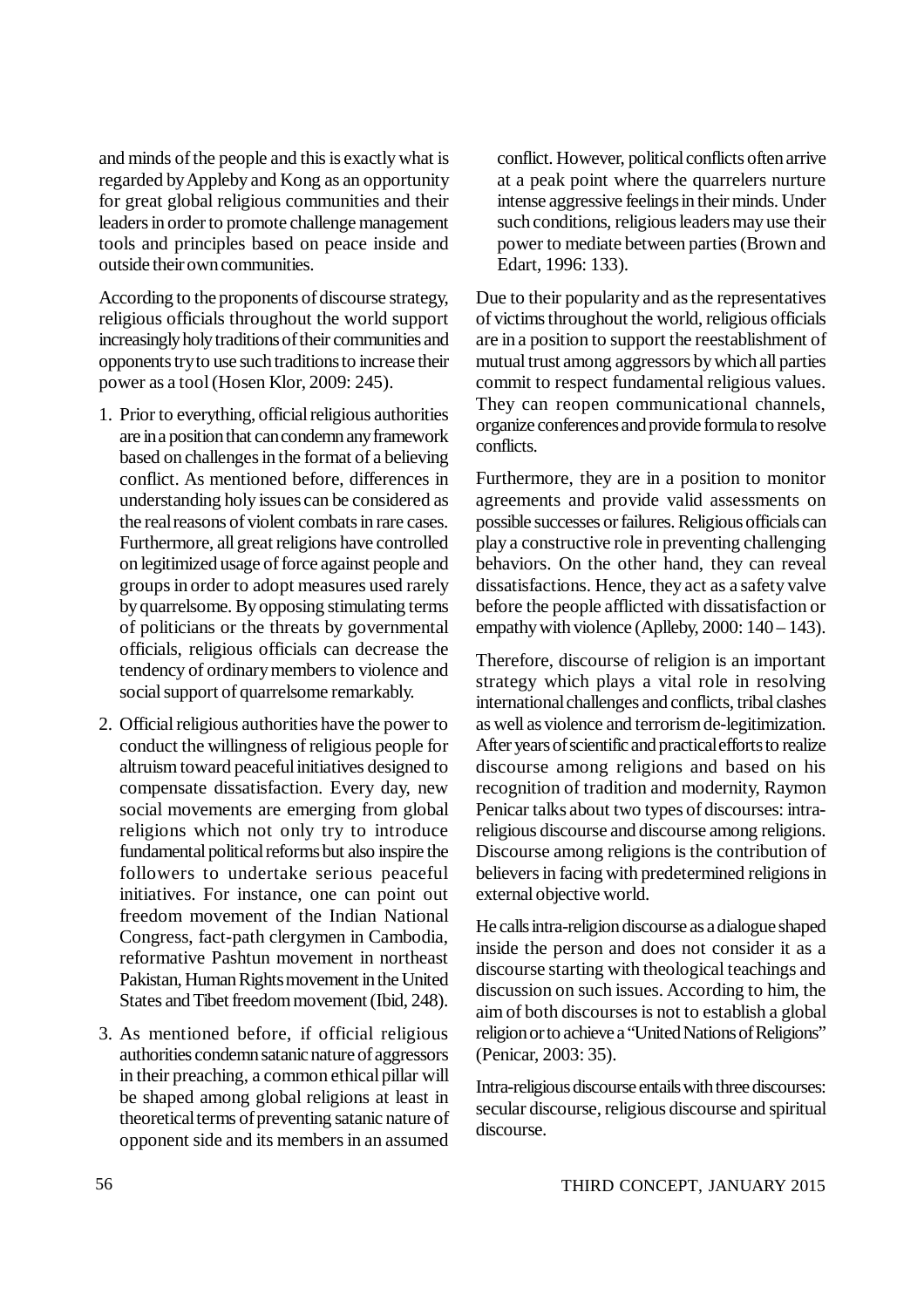So far, most inter-religion discourses happen through intra-religion discourse. It has three radical components: cognition which is the trait of Hinduism; another component is wisdom which is the trait of the Chinese religions like Confucianism and the third one is prophecy and mission of the Messengers which is an element of Islamic religion and two other Ibrahim religions (Kong, 2008: 63).

Secular discourse with two ranges of religion – altercation and religion – has proved itself in releasing human social life from religious penetration. The third discourse, namely spiritual discourse, has a special inner diversity and tries to criticize the first discourse as an inefficient realism and the second one as a discourse captured in reductionism tap by which it draws the third scientific path and its main determinant is its holistic view.

According to Hans Kong, postmodern global discipline brings some items of which two most important ones are:

Firstly, religions make no effort to promote and convert into a global religion. Secondly, a peaceful life and sympathy with various religions will be realized by mutual respect and joint cooperation/ discourse. Therefore, religious discourse process should answer these radical questions: What kind of threats does peaceful human life face in different communities? What are the barriers against peace and understanding among governments, nations and religious communities? Are violent and combating interpretations compatible to holy texts enshrined in religious holy books? Hence, the role of ideologies is important in accessibility to a peaceful life (Talebi Darabi, 2009: 32).

### **Conclusion**

Discourse changes in contemporary era have created new problems and issues for international relations. The role of religion in the realm of international relations has created new discourses and thinkers with different approaches have addressed the question as to what is the role of religion in terrorism and peace discourse in international arena.

By studying discourse changes in international relations, scholars have analyzed the discourse of religions based on constructivism and studied its role in creating fair peace discourse and avoiding terrorism in religious functions. In answering the main question, this paper enhances its hypothesis that religious discourse with quadruple functions, particularly religion discourse strategy, plays a vital role in establishing fair peace among governments – nations, global community and de-legitimizing terrorism.

Therefore, religious leaders and authorities and religious/cultural entities and institutes in the international arena can play an important role in developing and promoting peace discourse against terrorism, war and violence and as the new efficient players and the rivals of governments in global civic community.

#### **References (Persian Sources)**

- 1. Organsky, A. F. K. (1976), Global policy, translated by Hussein Farhudi, Tehran, Book Translation and Publication Institute.
- 2. Spostive, John L. (2002), Islam Threat: legend or reality, translated by AkramShahri, Dialogue Report, vol. 1
- 3. Oxford, Barry (1999), global system: culture policy economy, translated by Humeyra Moshirzadeh, Tehran: International and Political Studies Office.
- 4. Botul, Gaston (1992), peace sociology, translated by Farokhjasteh, Tehran: Shifteh Publications.
- 5. Behzadi, Madadi, Hamid (1973), the principles of international relations and foreign policy, Tehran: Dehkhoda.
- 6. Penicar, Rymon (2003), fate experience on religion in a conversation with Penicar, translated by Naseroldin Ali Taghvaian, Religions News Journal.
- 7. Saghafi Ameri, Naser (1997), UN as the responsible for keeping international peace and security, Tehran: International and Political Studies Office.
- 8. Hejazi, Seyed Mohammad Hussein (2003), religion challenge and globalization, a set of